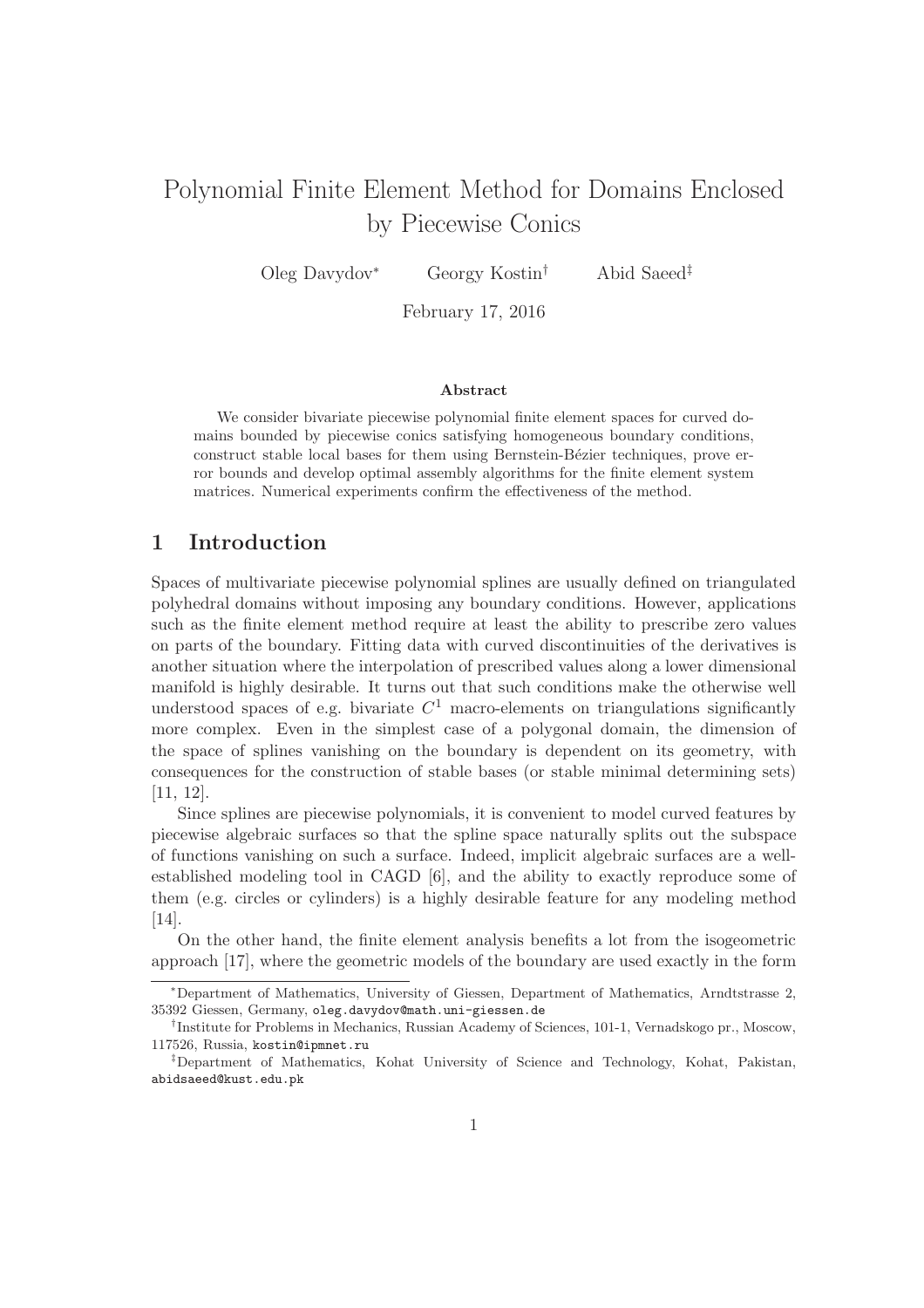they exist in a CAD system rather than undergoing a remeshing to fit into the traditional isoparametric finite element scheme. While the isogeometric analysis introduced in [17] is based on the most widespread modeling tool of NURBS and benefits from the many attractive features of tensor-product B-splines, it also inherits some of their drawbacks, such as complicated local refinement (see for example [9]).

In this paper we explore an isogeometric method which combines modeling with algebraic curves with the standard triangular piecewise polynomial finite elements in the simplest case of planar domains defined by piecewise quadratic algebraic curves (conic sections). Remarkably, the standard Bernstein-Bézier techniques for dealing with piecewise polynomials on triangulations [19, 21] as well as recent optimal assembly algorithms [1, 2, 3] for high order elements can be carried over to this case without significant loss of efficiency. Some of the material, especially in Sections 4 and 6 is based on the thesis [20] of one of the authors. Note that we only consider  $C^0$  elements for elliptic problems with homogenous Dirichlet boundary conditions, although preliminary results on a direct implementation of non-homogenous Dirichlet boundary conditions can be found in [20].

In contrast to both the isoparametric curved finite elements and the isogeometric analysis, our approach does not require parametric patching on curved subtriangles, and therefore does not depend on the invertibility of the Jacobian matrices of the nonlinear geometry mappings. Therefore our finite elements remain piecewise polynomial everywhere in the physical domain. This in particular facilitates a relatively straightforward extention to  $C^1$  elements on piecewise conic domains, which have also been considered in [20] and tested numerically on the approximate solution of fully nonlinear elliptic equations by Böhmer's method  $[7]$ . Full details of the theory of these elements are postponed to our forthcoming paper [13].

There are some connections to the weighted extended B-spline (web-spline) method [16]. In particular, in our error analysis we use a technical lemma (Lemma 3.1) proved in [16]. Indeed, the quadratic polynomials that define the curved edges of the pieshaped triangles at the domain boundary are factored out from the local polynomial spaces and hence act as weight functions on certain subdomains. They remain however integral parts of the spline spaces in our case and are generated naturally from the conic sections defining the domain, thus bypassing the problem of the computation of a smooth global weight function needed in the web-spline method.

The paper is organized as follows. We introduce in Section 2 the spaces  $S_{d,0}(\triangle)$  of  $C<sup>0</sup>$  piecewise polynomials of degree d on domains bounded by a number of conic sections, with homogeneous boundary conditions and investigate in Section 3 their approximation power for functions in Sobolev spaces  $H^m(\Omega)$  vanishing on the boundary, which leads in particular to the error bounds in the form  $\mathcal{O}(h^m)$  in the  $L_2$ -norm and  $\mathcal{O}(h^{m-1})$  in the  $H^1$ norm for the solutions of elliptic problems by the Ritz-Galerkin finite element method. Section 4 is devoted to the development of a basis for  $S_{d,0}(\triangle)$  of Bernstein-Bézier type important for a numerically stable and efficient implementation of the method. Some implementation issues specific for the curved elements are treated in Section 5, including the fast assembly of the system matrices. Finally, Section 6 presents several numerical experiments involving the Poisson problem on two different curved domains, as well as the circular membrane eigenvalue problem. The results confirm the effectiveness of our method both in  $h$ - and  $p$ -refinement settings.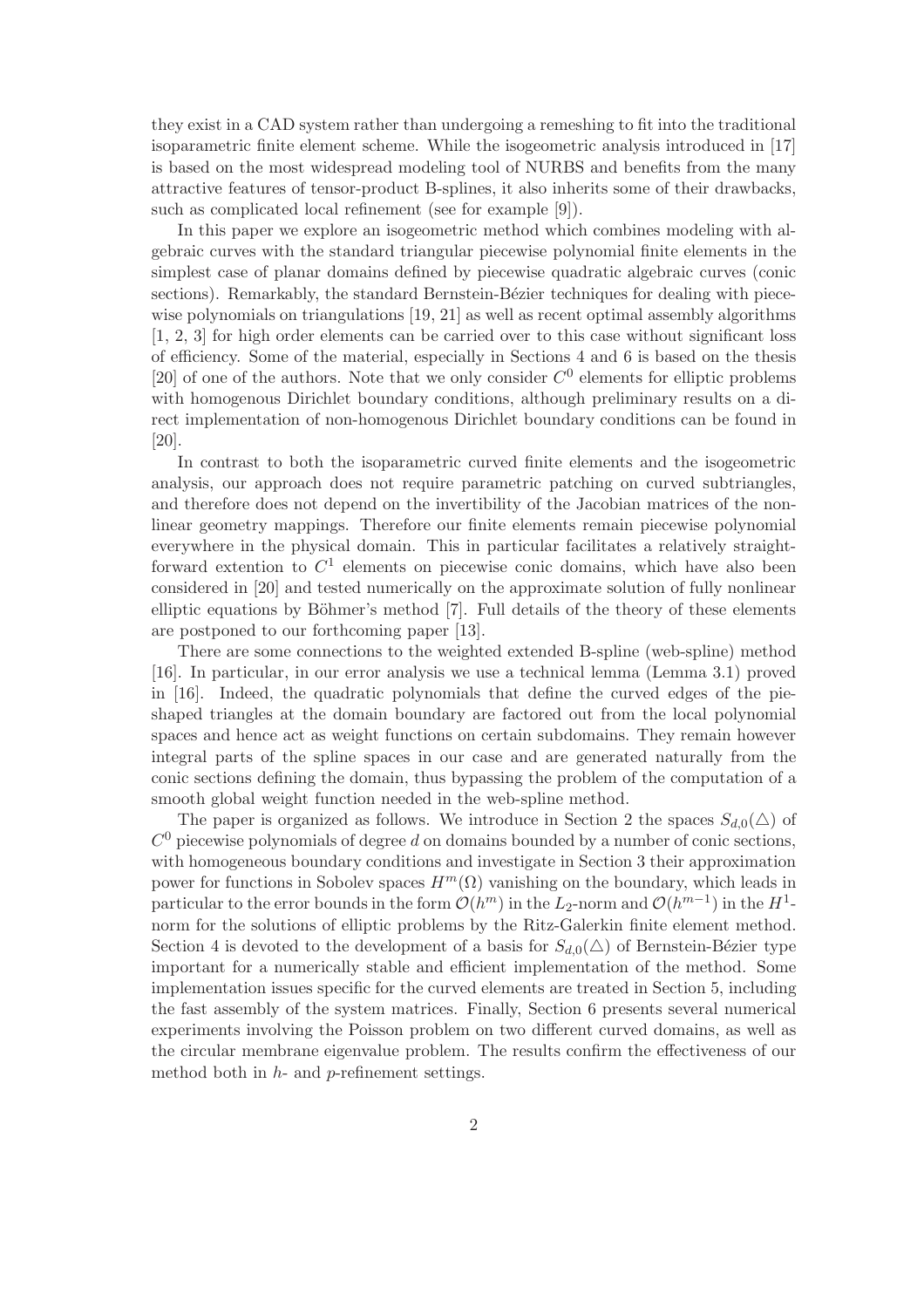

Figure 1: A triangulation of a curved domain with ordinary triangles (green), pie-shaped triangles (pink) and buffer triangles (blue).

# 2 Piecewise polynomials on piecewise conic domains

Let  $\Omega \subset \mathbb{R}^2$  be a bounded curvilinear polygonal domain with  $\Gamma = \partial \Omega = \bigcup_{j=1}^n \overline{\Gamma}_j$ , where each  $\Gamma_i$  is an open arc of an algebraic curve of at most second order (i.e., either a straight line or a conic). For simplicity we assume that  $\Omega$  is simply connected. Let  $Z = \{z_1, \ldots, z_n\}$  be the set of the endpoints of all arcs numbered counter-clockwise such that  $z_j, z_{j+1}$  are the endpoints of  $\Gamma_j, j = 1, \ldots, n$ . (We set  $z_{j+n} = z_j$ .) Furthermore, for each j we denote by  $\omega_j$  the internal angle between the tangents  $\tau_j^+$  and  $\tau_j^-$  to  $\Gamma_j$  and  $\Gamma_{j-1}$ , respectively, at  $z_j$ . We assume that  $0 < \omega_j \leq 2\pi$ , and set  $\omega := \min{\{\omega_j : 1 \leq j \leq n\}}$ .

Our goal is to develop an  $H^1$ -conforming finite element method with polynomial shape functions suitable for solving second order elliptic problems on curvilinear polygons of the above type.

Let  $\triangle$  be a *triangulation* of  $\Omega$ , *i.e.*, a subdivision of  $\Omega$  into triangles, where each triangle  $T \in \Delta$  has at most one edge replaced with a curved segment of the boundary  $\partial Ω$ , and the intersection of any pair of the triangles is either a common vertex or a common (straight) edge if it is non-empty. The triangles with a curved edge are said to be *pie-shaped*. Any triangle  $T \in \Delta$  that shares at least one edge with a pie-shaped triangle is called a buffer triangle, and the remaining triangles are ordinary. We denote by  $\Delta_0$ ,  $\Delta_B$  and  $\Delta_P$  the sets of all ordinary, buffer and pie-shaped triangles of  $\Delta$ , respectively. Thus,

$$
\triangle = \triangle_0 \cup \triangle_B \cup \triangle_P
$$

is a disjoint union, see Figure 1. We emphasize that a triangle with only straight edges on the boundary of  $\Omega$  does not belong to  $\Delta_P$ .

We denote by  $\mathbb{P}_d$  the space of all bivariate polynomials of total degree at most d. For each  $j = 1, ..., n$ , let  $q_j \in \mathbb{P}_2$  be a polynomial such that  $\Gamma_j \subset \{x \in \mathbb{R}^2 : q_j(x) = 0\}.$ By multiplying  $q_j$  by  $-1$  if needed, we ensure that  $\partial_{\nu_x} q_j(x) < 0$  for all x in the interior of  $\Gamma_i$ , where  $\nu_x$  denotes the unit outer normal to the boundary at x, and  $\partial_a := a \cdot \nabla$  is the directional derivative with respect to a vector a. Hence,  $q_i(x)$  is positive for points in  $\Omega$  near the boundary segment  $\Gamma_j$ . We assume that  $q_j \in \mathbb{P}_1$  or  $q_j \in \mathbb{P}_2 \setminus \mathbb{P}_1$  depending on whether  $\Gamma_i$  is a straight interval or a genuine conic arc.

Furthermore, let  $V, E, V_I, E_I, V_B$  and  $E_B$  denote the set of all vertices, all edges, interior vertices, interior edges, boundary vertices and boundary edges of  $\triangle$ , respectively.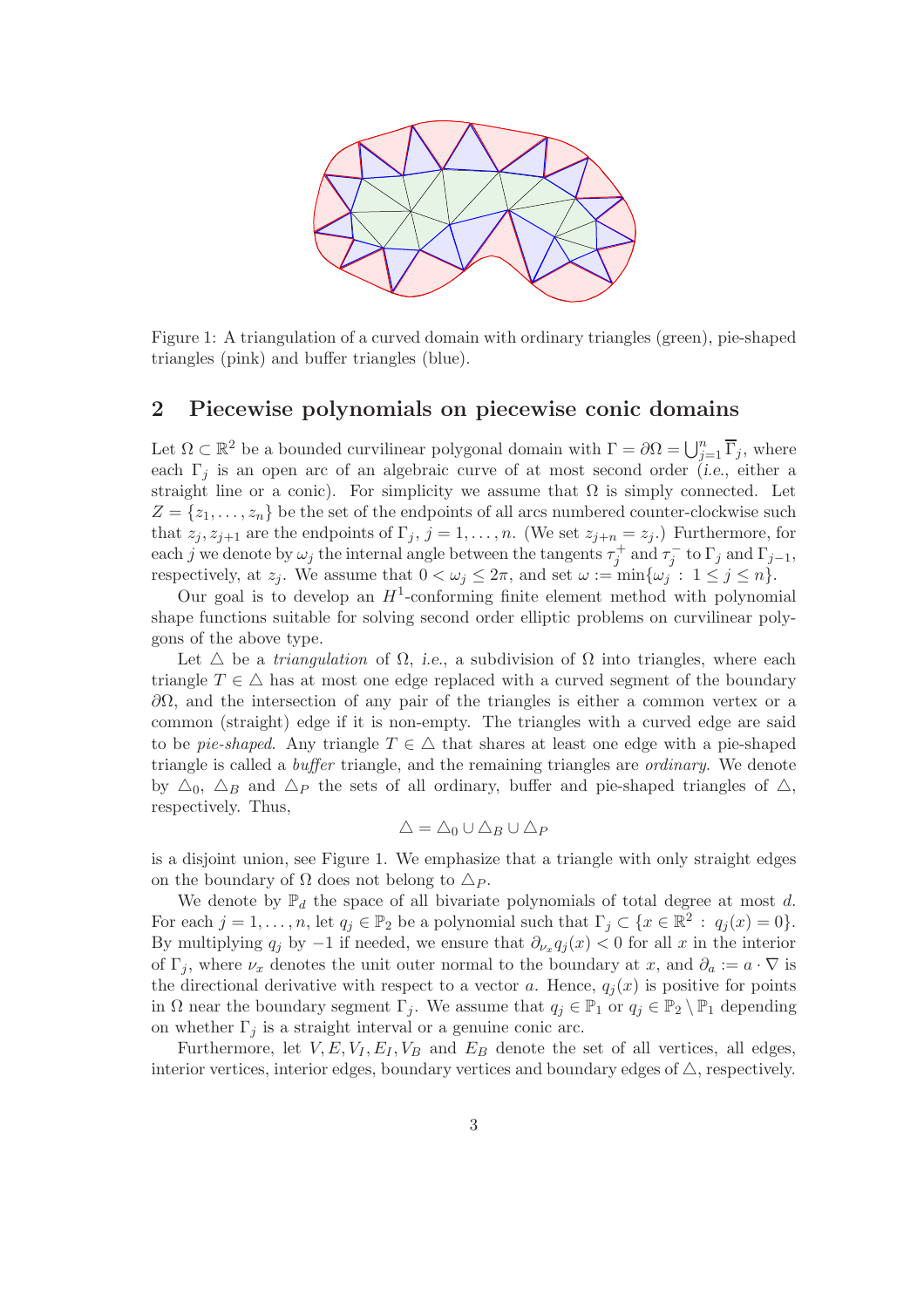

Figure 2: A pie-shaped triangle with a curved edge and the associated triangle  $T^*$  with straight sides and vertices  $v_1, v_2, v_3$ . The curved edge can be either outside (left) or inside  $T^*$  (right).

For each  $v \in V$ , star(v) stands for the union of all triangles in  $\triangle$  attached to v. We also denote by  $\theta$  the smallest angle of the triangles  $T \in \triangle$ , where the angle between an interior edge and a boundary segment is understood in the tangential sense.

We assume that  $\triangle$  satisfies the following *Conditions*:

- (a)  $Z = \{z_1, \ldots, z_n\} \subset V_B$ .
- (b) No interior edge has both endpoints on the boundary.
- (c) If  $q_j/q_{j-1} \neq \text{const}$  and at least one of  $q_j, q_{j-1}$  belongs to  $\mathbb{P}_2\backslash\mathbb{P}_1$ , then there is at least one triangle  $T \in \Delta_B$  attached to  $z_j$ .
- (d) Every  $T \in \Delta_P$  is star-shaped with respect to its interior vertex v.
- (e) For any  $T \in \Delta_P$  with its curved side on  $\Gamma_i$ ,  $q_i(z) > 0$  for all  $z \in T \setminus \Gamma_i$ .

Note that (b) and (c) can always be achieved by a slight modification of a given triangulation, while (d) and (e) hold for sufficiently fine triangulations.

For any  $T \in \Delta$ , let  $h_T$  denote the diameter of T, and let  $\rho_T$  be the radius of the disk  $B_T$  inscribed in T if  $T \in \Delta_0 \cup \Delta_B$  or in  $T \cap T^*$  if  $T \in \Delta_P$ , where  $T^*$  denotes the triangle obtained by joining the boundary vertices of  $T$  by a straight line, see Figure 2. Note that every triangle  $T \in \Delta$  is star-shaped with respect to  $B_T$  in the sense of [8, Definition 4.2.2. In particular, for  $T \in \Delta_P$  this follows from Condition (d) and the fact that the conics do not possess inflection points.

We assume that  $R, A, B$  are positive constants such that

$$
h_T \le R\rho_T, \quad \forall T \in \triangle,
$$
\n<sup>(1)</sup>

and, for any  $T \in \Delta_P$ ,

$$
q_j(z) \le A q_j(v), \quad \forall z \in T,
$$
\n<sup>(2)</sup>

$$
\partial_{v-z} q_j(z) \ge B q_j(v), \quad \forall z \in T \cap \Gamma_j,
$$
\n(3)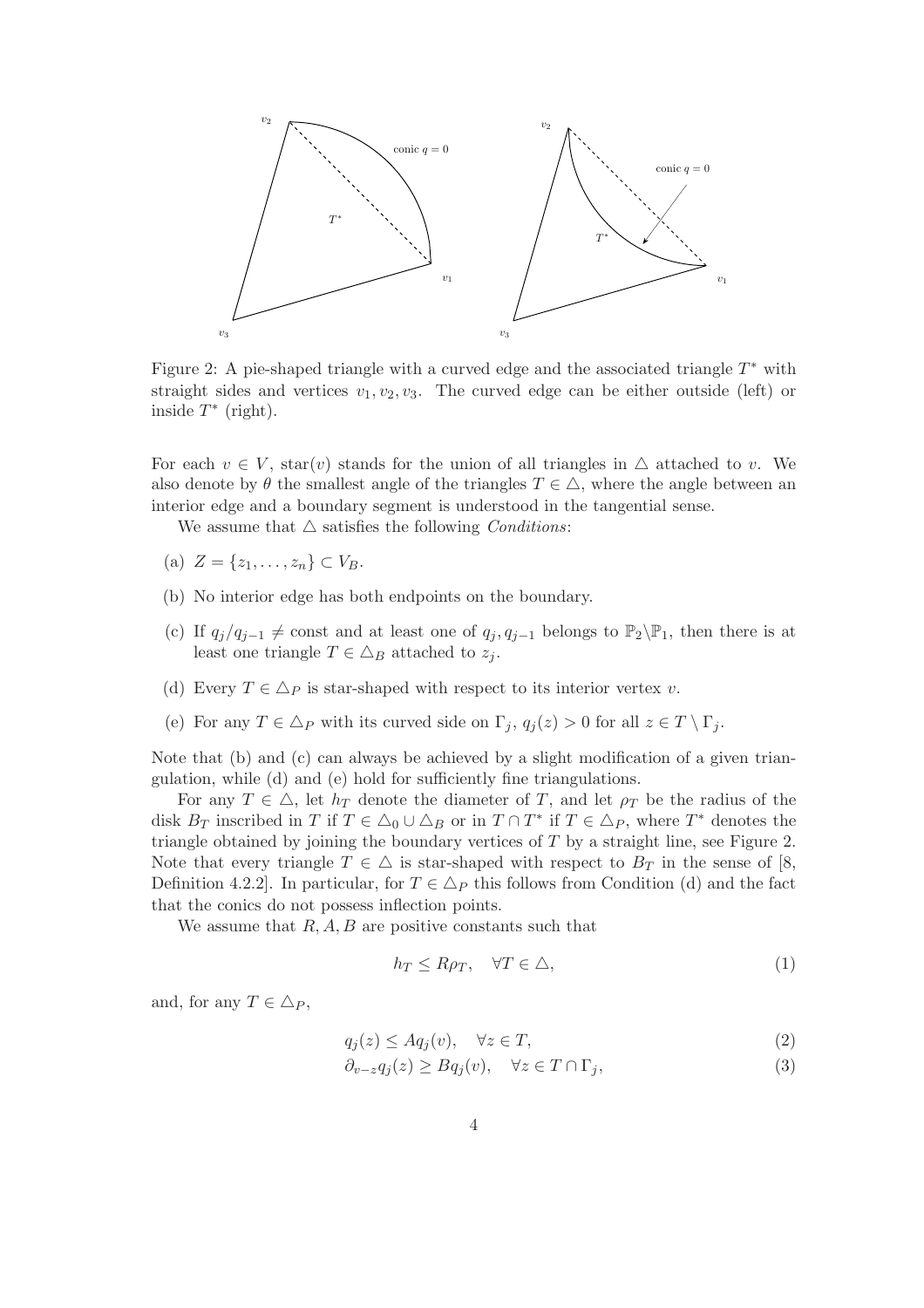where  $\Gamma_i$  is the conic arc containing the curved edge of T, and v is the interior vertex of T. The constants R, A, B exist for any triangulation  $\triangle$  of the above type and are responsible for the shape regularity of its triangles.

Let  $d \geq 1$ . We set

$$
S_d(\Delta) := \{ s \in C^0(\Omega) : s|_T \in \mathbb{P}_{d+i}, T \in \Delta_i, i = 0, 1 \}, \quad \Delta_1 := \Delta_P \cup \Delta_B, ,
$$
  

$$
S_{d,0}(\Delta) := \{ s \in S_d(\Delta) : s|_{\Gamma} = 0 \}.
$$

# 3 Error bounds

In this section we provide some typical error bounds for the spaces  $S_{d,0}(\triangle)$  in the context of the approximation theory and the finite element method.

We denote by  $\partial^{\alpha} f$ ,  $\alpha \in \mathbb{Z}^2_+$ , the partial derivatives of f and consider the usual Sobolev spaces  $H^m(\Omega)$  with the seminorm and norm defined by

$$
|f|_{H^m(\Omega)}^2 = \sum_{|\alpha|=m} ||\partial^{\alpha} f||_{L^2(\Omega)}^2, \quad ||f||_{H^m(\Omega)}^2 = \sum_{k=0}^m |f|_{H^k(\Omega)}^2 \quad (H^0(\Omega) = L^2(\Omega)),
$$

where  $|\alpha| := \alpha_1 + \alpha_2$ . We set  $H_0^1(\Omega) = \{ f \in H^1(\Omega) : f|_{\partial\Omega} = 0 \}.$ 

### 3.1 Approximation error

Let  $J_1$  be the set of all  $j = 1, \ldots, n$  such that  $q_j \in \mathbb{P}_1$ , and  $J_2 := \{1, \ldots, n\} \setminus J_1$ . For each  $j \in J_2$  we choose a domain  $\Omega_j \subset \Omega$  with Lipschitz boundary such that

- (a)  $\partial\Omega_i \cap \partial\Omega = \Gamma_i$ ,
- (b)  $\partial\Omega_i \setminus \partial\Omega$  is composed of a finite number of straight line segments,
- (c)  $q_i(x) > 0$  for all  $x \in \overline{\Omega}_i \setminus \Gamma_i$ , and
- (d)  $\Omega_j \cap \Omega_k = \emptyset$  for all  $j, k \in J_2$ .

We assume that the triangulation  $\triangle$  is such that for each  $j \in J_2$ ,

$$
\Omega_j \text{ contains every triangle } T \in \Delta_P \text{ whose curved edge is part of } \Gamma_j. \tag{4}
$$

Note that (4) will hold with the same set  $\{\Omega_j : j \in J_2\}$  for any triangulations obtained by subdividing the triangles of  $\triangle$ . In addition we assume in this section for the sake of simplicity of the analysis that

no pair of pie-shaped triangles shares an edge. 
$$
(5)
$$

This can be achieved e.g. by applying Clough-Tocher splits [19, Section 6.2] to certain pie-shaped triangles. Finally, without loss of generality we assume that

$$
\max_{x \in \overline{\Omega}_j} \|\nabla q_j(x)\|_2 \le 1, \text{ and } \|\nabla^2 q_j\|_2 \le 1, \text{ for all } j \in J_2,
$$
\n
$$
(6)
$$

which can always be achieved by appropriate renorming of  $q_j$ . (Here  $\nabla^2 q_j$  denotes the (constant) Hesse matrix of  $q_i$ .)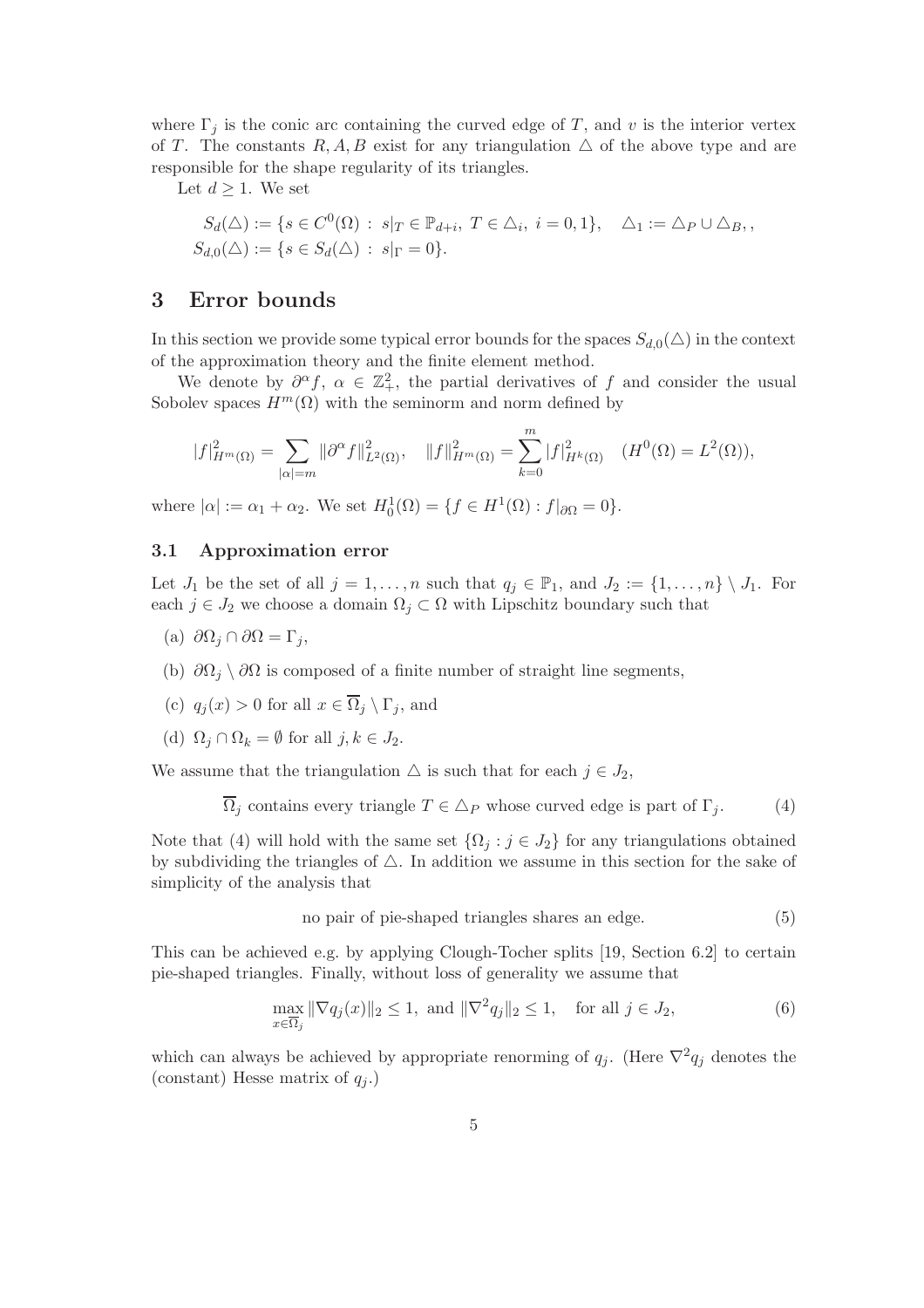**Lemma 3.1.** There is a constant K depending only on  $\Omega$ , the choice of  $\Omega_j$ ,  $j \in J_2$ , and  $m \geq 1$ , such that for all  $j \in J_2$  and  $u \in H^m(\Omega) \cap H_0^1(\Omega)$ ,

$$
|u/q_j|_{H^{m-1}(\Omega_j)} \le K \|u\|_{H^m(\Omega_j)}.\tag{7}
$$

Proof. The lemma can be proved following the lines of the proof of [16, Theorem 6.1]. Indeed,  $q_i$  is a smooth function and the only difference to the setting of that theorem is that  $\Gamma_i$  is a proper part of the boundary of  $\Omega_i$  rather than the full boundary. The argumentation in the proof however remains valid for this case.  $\blacksquare$ 

We define an operator  $I_{\Delta}: H^3(\Omega) \cap H_0^1(\Omega) \to S_{d,0}(\Delta)$  of interpolatory type. For all  $T \in \Delta_0 \cup \Delta_P$  we set  $I_\Delta u|_T = I_T(u|_T)$ , with the local operators  $I_T$  defined as follows.

If  $T \in \Delta_0$ , then  $I_T u$  is the polynomial of degree d that interpolates u on  $D_{d,T}$ , that is  $I_T u \in \mathbb{P}_d$  is uniquely determined by the conditions  $I_T u(\xi) = u(\xi)$  for all  $\xi \in D_{d,T}$ , see e.g. [19, Theorem 1.11].

Let  $T \in \Delta_P$  with the curved edge on  $\Gamma_j$ . Denote by  $T^{**}$  the (unique) triangle with straight edges such that  $B_T \subset T^{**} \subset T$ . (Note that  $T^{**} = T^*$  if T is convex.) Then  $I_T u := pq_j$ , where  $p \in \mathbb{P}_{d-1}$  interpolates  $u/q_j$  on  $D_{d-1,T^{**}}$ . This interpolation scheme is well defined even though  $T^{**}$  may include points on the boundary  $\Gamma_j$  because  $u/q_j \in H^2(\Omega_j)$  by Lemma 3.1, and hence  $u/q_j$  can be identified with a continuous function on  $\overline{\Omega}_i$  by Sobolev embedding.

Finally, assume that  $T \in \Delta_B$ . Then  $p := I_\Delta u|_T \in \mathbb{P}_{d+1}$  is determined by the following interpolation conditions on  $D_{d+1,T}$ :  $p(\xi) = u(\xi)$  if  $\xi \in D^0_{d+1,T}$ , and  $p(\xi) =$  $I_{T'}u(\xi)$  if  $\xi \in D_{d+1,T} \setminus D^0_{d+1,T}$ , where T' is a triangle in  $\Delta_0 \cup \Delta_P$  containing the point ξ. The triangle T' is uniquely defined unless  $\xi$  is the interior vertex of a pie-shaped triangle. In the latter case it is easy to check that  $p(\xi) = u(\xi)$  independently of the choice of T', which shows that p is well defined. This argument also shows that  $I_{\Delta}u$  is continuous at the interior vertices of all pie-shaped triangles.

To see that  $I_{\Delta}u \in S_{d,0}(\Delta)$  we need to demonstrate the continuity of  $I_{\Delta}u$  across all interior edges of  $\triangle$ . If e is the common edge of two triangles  $T', T'' \in \triangle_0$ , then the continuity follows from the standard argument that the restrictions  $I_{T'}u|_{e}$  and  $I_{T''}u|_{e}$ coincide as univariate polynomials of degree  $d$  satisfying identical interpolation conditions at  $d+1$  points of  $D_{d,T'} \cap e = D_{d,T''} \cap e$ . The same argument applies to the common edges of buffer triangles. Finally, the continuity of  $I_{\Delta}u$  across edges shared by buffer triangles with either ordinary or pie-shaped triangles follows from the exact reproduction of univariate polynomials of degree at most  $d+1$  by the interpolation polynomial  $I_\wedge u|_T$  on the edges of a buffer triangle T.

**Lemma 3.2.** Let  $T \in \Delta_P$  and its curved edge  $e \subset \Gamma_i$ . Then

$$
||I_T u||_{L^{\infty}(T)} \le C_1 h_T ||u/q_j||_{L^{\infty}(T)} \quad \text{if} \ \ u \in H^3(\Omega) \cap H_0^1(\Omega), \tag{8}
$$

where  $C_1$  depends only on d and  $h_T/\rho_T$ . Moreover, if  $d \geq 2$  and  $3 \leq m \leq d+1$ , then for any  $u \in H^m(\Omega) \cap H_0^1(\Omega)$ ,

$$
||u - I_T u||_{H^k(T)} \le C_2 h_T^{m-k} |u/q_j|_{H^{m-1}(T)}, \quad k = 0, \dots, m-1,
$$
\n(9)

$$
||u - I_T u||_{L^{\infty}(T)} \leq C_3 h_T^{m-1} |u/q_j|_{H^{m-1}(T)},
$$
\n(10)

where  $C_2, C_3$  depend only on d and  $h_T/\rho_T$ .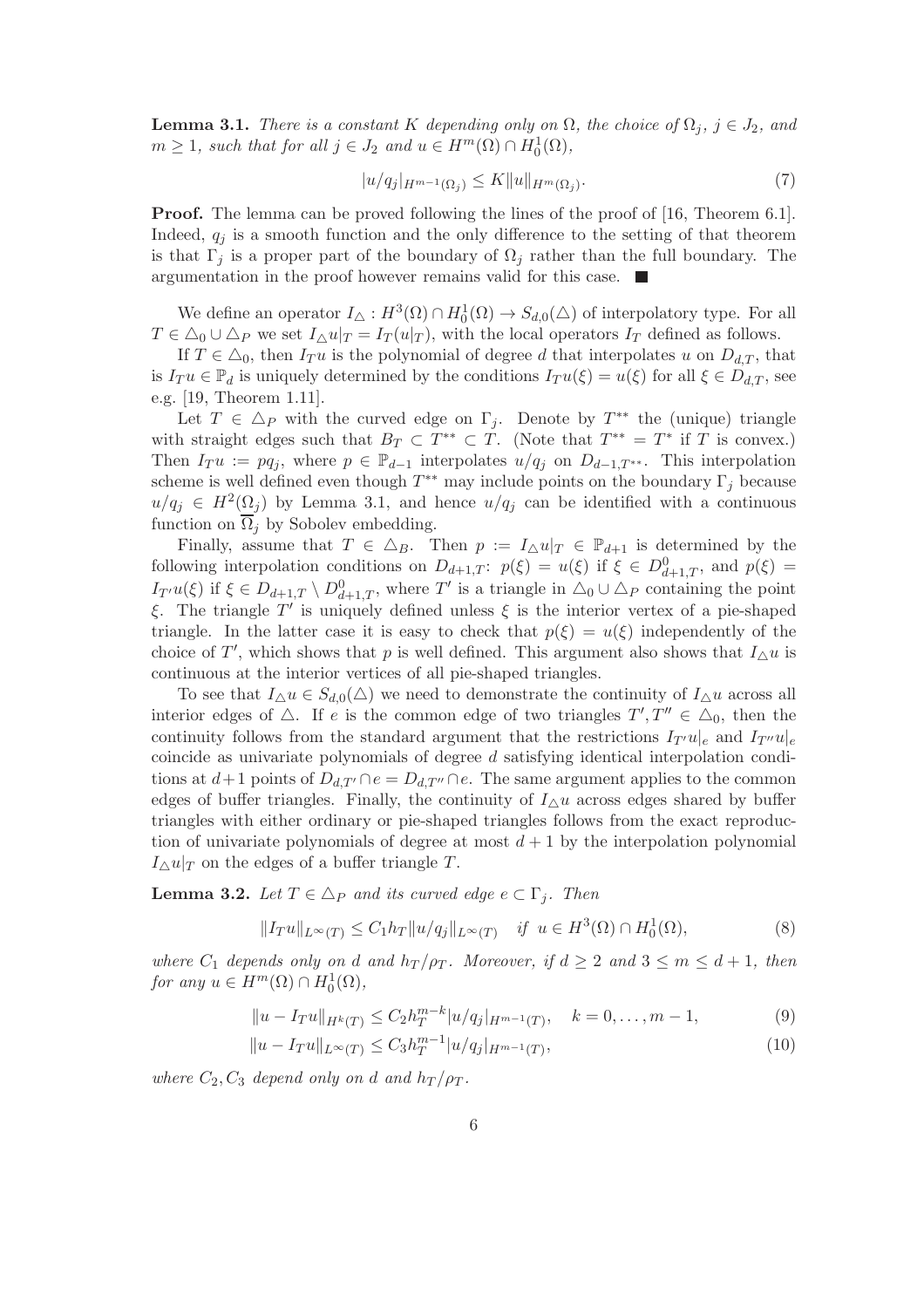**Proof.** We will denote by C various constants depending only on d, and by  $\tilde{C}$  constants depending only on d and  $h_T/\rho_T$ .

Assume that  $u \in H^3(\Omega) \cap H_0^1(\Omega)$  and recall that by definition  $I_T u = pq_j$ , where  $p \in \mathbb{P}_{d-1}$  interpolates  $u/q_j$  on  $D_{d-1,T^{**}}$ . It is not difficult to derive from the proof of [19, Theorem 1.12] that

$$
||p||_{L^{\infty}(T^{**})} \leq C \max_{\xi \in D_{d-1,T^{**}}} |p(\xi)|,
$$
\n(11)

which implies

$$
||p||_{L^{\infty}(T^{**})} \leq C||u/q_j||_{L^{\infty}(T^{**})} \leq C||u/q_j||_{L^{\infty}(T)}.
$$

Since T is star-shaped with respect to  $B_T \subset T^{**}$ , for any  $x \in T$  the absolute value of the restriction of p to the straight line through x and the incenter  $z_T$  of  $T^{**}$  is bounded by  $||p||_{L^{\infty}(T^{**})}$  inside  $B_T$ . By the well-known extremal property of the Chebyshev polynomial  $T_{d-1}$  it follows that  $|p(x)| \leq |T_{d-1}(\|x - z_T\|_2/\rho_T)$   $\|p\|_{L^{\infty}(T^{**})}$ , so that

$$
||p||_{L^{\infty}(T)} \leq \tilde{C}||p||_{L^{\infty}(T^{**})},
$$

with  $\tilde{C} = |T_{d-1}(h_T/\rho_T)|$ . In view of (6),  $||q_j||_{L^{\infty}(T)} \leq h_T$ , and hence

$$
||I_T u||_{L^{\infty}(T)} = ||pq_j||_{L^{\infty}(T)} \le h_T ||p||_{L^{\infty}(T)},
$$

which completes the proof of (8).

Since the area of T is less or equal  $\frac{\pi}{4}h_T^2$  and  $\partial^{\alpha}(I_T u) \in \mathbb{P}_{d-k+1}$  if  $|\alpha| = k$ , it follows that

$$
\|\partial^\alpha(I_T u)\|_{L^2(T)}\leq \frac{\sqrt{\pi}}{2} h_T\|\partial^\alpha(I_T u)\|_{L^\infty(T)}\leq \tilde Ch_T\|\partial^\alpha(I_T u)\|_{L^\infty(T^{**})}.
$$

By Markov inequality (see e.g. [19, Theorem 1.2]) we get furthermore

$$
\|\partial^\alpha(I_T u)\|_{L^\infty(T^{**})}\leq \frac{C}{\rho_T^k}\|I_T u\|_{L^\infty(T^{**})},
$$

and hence

$$
|I_T u|_{H^k(T)} \le \tilde{C} h_T^{1-k} \|I_T u\|_{L^\infty(T^{**})}.
$$
\n(12)

In view of (8) we arrive at

$$
|I_T u|_{H^k(T)} \le \tilde{C} h_T^{2-k} \|u/q_j\|_{L^\infty(T)}, \quad \text{if } u \in H^3(\Omega) \cap H_0^1(\Omega). \tag{13}
$$

Let  $d \geq 2$  and  $3 \leq m \leq d+1$ , and let  $u \in H^m(\Omega) \cap H_0^1(\Omega)$ . It follows from Lemma 3.1 that  $u/q_j \in H^{m-1}(T)$ . By the results in [8, Chapter 4] there exists a polynomial  $\tilde{p} \in \mathbb{P}_{m-2}$  such that

$$
||u/q_j - \tilde{p}||_{H^k(T)} \leq \tilde{C}h_T^{m-k-1}|u/q_j|_{H^{m-1}(T)}, \quad k = 0, ..., m-1, \text{ and}
$$
  

$$
||u/q_j - \tilde{p}||_{L^{\infty}(T)} \leq \tilde{C}h_T^{m-2}|u/q_j|_{H^{m-1}(T)}.
$$

Indeed, a suitable  $\tilde{p}$  is given by the *averaged Taylor polynomial* [8, Definition 4.1.3] with respect to the disk  $B_T$ , and the inequalities in the last display follow from [8, Lemma 4.3.8] (Bramble-Hilbert Lemma) and [8, Proposition 4.3.2], respectively. (It is easy to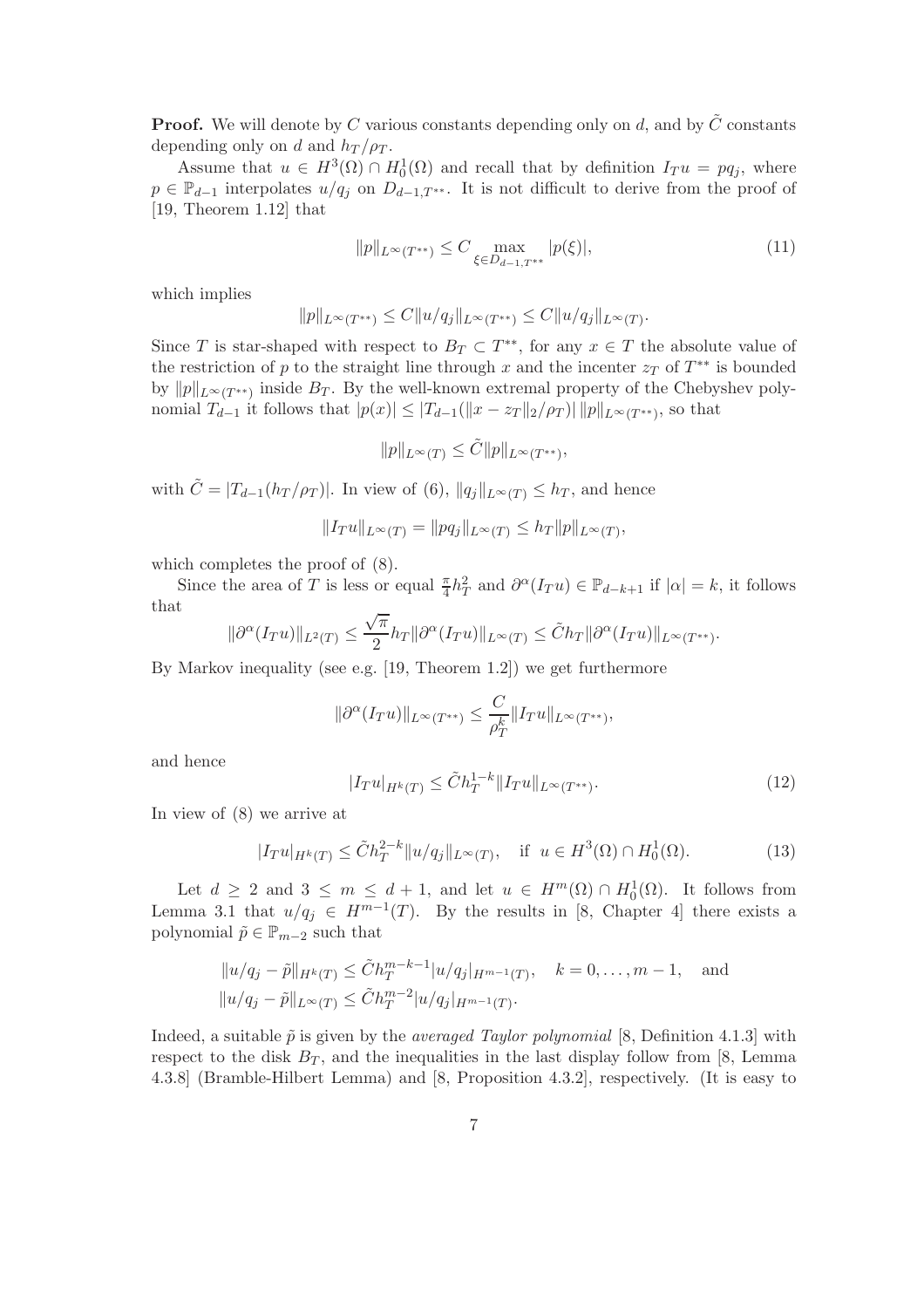check by inspecting the proofs in [8] that the quotient  $d_T/\rho_T$  can be used in the estimates instead of the so-called chunkiness parameter used there.)

Since

$$
u - I_T u = (u/q_j - \tilde{p})q_j - I_T(u - \tilde{p}q_j),
$$

we have for any norm  $\|\cdot\|$ ,

$$
||u - I_T u|| \le ||(u/q_j - \tilde{p})q_j|| + ||I_T(u - \tilde{p}q_j)||.
$$

In view of  $(6)$ ,

$$
||(u/q_j - \tilde{p})q_j||_{L^{\infty}(T)} \le h_T ||u/q_j - \tilde{p}||_{L^{\infty}(T)} \le \tilde{C}h_T^{m-1}|u/q_j|_{H^{m-1}(T)},
$$

and for any  $k = 0, \ldots, m - 1$ ,

$$
||(u/q_j - \tilde{p})q_j||_{H^k(T)} \le Ch_T ||u/q_j - \tilde{p}||_{H^k(T)} + C ||u/q_j - \tilde{p}||_{H^{k-1}(T)}
$$
  

$$
\le \tilde{C} h_T^{m-k} |u/q_j|_{H^{m-1}(T)}.
$$

Furthermore, by (8)

$$
||I_T(u - \tilde{p}q_j)||_{L^{\infty}(T)} \leq \tilde{C}h_T ||u/q_j - \tilde{p}||_{L^{\infty}(T)} \leq \tilde{C}h_T^{m-1} |u/q_j|_{H^{m-1}(T)},
$$

and by  $(13)$ 

$$
||I_T(u - \tilde{p}q_j)||_{H^k(T)} \leq \tilde{C}h_T^{2-k}||u/q_j - \tilde{p}||_{L^{\infty}(T)} \leq \tilde{C}h_T^{m-k}|u/q_j|_{H^{m-1}(T)}.
$$

By combining the inequalities in the five last displays we deduce (9) and (10).  $\blacksquare$ 

The approximation power of the space  $S_{d,0}(\triangle)$  is estimated in the following theorem.

**Theorem 3.3.** Let  $d \geq 2$  and  $3 \leq m \leq d+1$ . For any  $u \in H^m(\Omega) \cap H_0^1(\Omega)$ ,

$$
\inf_{s \in S_{d,0}(\Delta)} \|u - s\|_{H^k(\Omega)} \le C_4 h^{m-k} \|u\|_{H^m(\Omega)}, \quad k = 0, \dots, m-1,
$$
 (14)

where h is the maximum diameter of the triangles in  $\triangle$ , and  $C_4$  is a constant depending only on d and R, as well as on  $\Omega$  and the choice of  $\Omega_j$  for all  $j \in J_2$ .

**Proof.** We again use  $C$  for various constants depending only on the parameters mentioned for  $C_4$  in the formulation of the theorem. We show the error bound in (14) for  $s = I_{\Delta}u$ . For this sake we estimate the norms of  $u - I_T u$  on all triangles  $T \in \Delta$ .

If  $T \in \triangle_0$ , then by [8, Theorem 4.4.4]

$$
||u - I_T u||_{H^k(T)} \le Ch_T^{m-k} |u|_{H^m(T)}, \quad k = 0, \dots, m,
$$
\n(15)

where C depends only on d and  $h_T/\rho_T$ . If  $T \in \Delta_P$ , with the curved edge  $e \subset \Gamma_i$ , then the estimate (9) holds by Lemma 3.2.

Let  $T \in \Delta_B$ ,  $p := I_\Delta u|_T$  and let  $\tilde{p} \in \mathbb{P}_{d+1}$  be the interpolation polynomial that satisfies  $\tilde{p}(\xi) = u(\xi)$  for all  $\xi \in D_{d+1,T}$ . Then

$$
\tilde{p}(\xi) - p(\xi) = \begin{cases}\n0 & \text{if } \xi \in D_{d+1,T}^0, \\
u(\xi) - I_{T'}u(\xi) & \text{if } \xi \in D_{d+1,T} \setminus D_{d+1,T}^0,\n\end{cases}
$$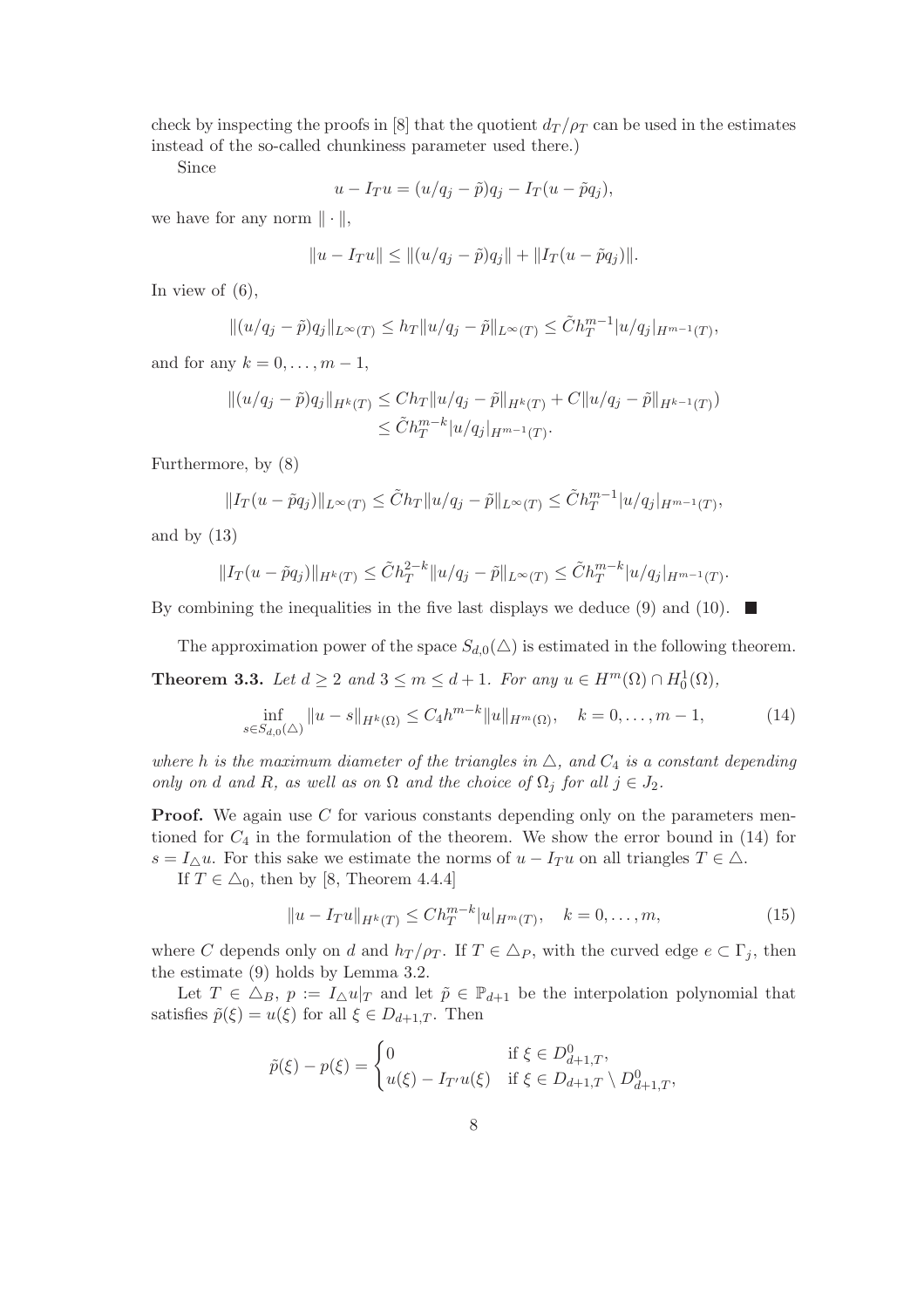where  $T' \in \Delta_0 \cup \Delta_P$  contains  $\xi$ . Hence, by the same arguments leading to (11) and (12) in the proof of Lemma 3.2, we conclude that for  $k = 0, \ldots, m$ ,

$$
\|\tilde{p} - p\|_{H^k(T)} \le C h_T^{1-k} \|\tilde{p} - p\|_{L^\infty(T)}
$$
  
\n
$$
\le C h_T^{1-k} \max\{\|u - I_{T'}u\|_{L^\infty(T')} : T' \in \Delta_0 \cup \Delta_P, T' \cap T \ne \emptyset\},\
$$

whereas by [8, Theorem 4.4.4] we have

$$
||u - \tilde{p}||_{H^k(T)} \le Ch_T^{m-k} |u|_{H^m(T)},
$$

with the constants depending only on d and  $h_T/\rho_T$ . If  $T' \in \Delta_0 \cup \Delta_P$ , then by [8, Corollary  $4.4.7$ ] and  $(10)$ ,

$$
||u - I_{T'}u||_{L^{\infty}(T')} \le Ch_{T'}^{m-1} \begin{cases} |u|_{H^m(T')} & \text{if } T' \in \Delta_0, \\ |u/q_j|_{H^{m-1}(T')} & \text{if } T' \in \Delta_P, \end{cases}
$$

where C depends only on d and  $h_{T'}/\rho_{T'}$ . By combining these inequalities we obtain an estimate of  $||u-p||_{H^k(T)}$  by  $C\tilde{h}^{m-k}$  times the maximum of  $|u|_{H^m(T)}$ ,  $|u|_{H^m(T')}$  for  $T' \in \Delta_0$  sharing edges with T, and  $|u/q_j|_{H^{m-1}(T')}$  for  $T' \in \Delta_P$  sharing edges with T. Here C depends only on d and the maximum of  $h_T/\rho_T$  and  $h_{T'}/\rho_{T'}$ , and  $\tilde{h}$  is the maximum of  $h_T$  and  $h_{T'}$  for  $T' \in \Delta_0 \cup \Delta_P$  sharing edges with T.

By using (15) on  $T \in \Delta_0$ , (9) on  $T \in \Delta_P$  and the estimate of the last paragraph on  $T \in \triangle_B$ , we get

$$
||u - I_{\triangle}u||_{H^k(\Omega)}^2 = \sum_{T \in \triangle} ||u - I_{\triangle}u||_{H^k(T)}^2
$$
  

$$
\leq Ch^{2(m-k)} \Big( \sum_{T \in \triangle_0 \cup \triangle_B} |u|_{H^m(T)}^2 + \sum_{T \in \triangle_P} |u/q_{j(T)}|_{H^{m-1}(T)}^2 \Big),
$$

where C depends only on d and R, and  $j(T)$  is the index of  $\Gamma_j$  containing the curved edge of  $T \in \Delta_P$ . Clearly,

$$
\sum_{T \in \triangle_0 \cup \triangle_B} |u|_{H^m(T)}^2 \le |u|_{H^m(\Omega)}^2,
$$

whereas by Lemma 3.1,

$$
\sum_{T \in \Delta_P} |u/q_{j(T)}|_{H^{m-1}(T)}^2 \leq \sum_{j \in J_2} |u/q_j|_{H^{m-1}(\Omega_j)}^2 \leq K \|u\|_{H^m(\Omega)}^2,
$$

where K is the constant of (7) depending only on  $\Omega$  and the choice of  $\Omega_j$ ,  $j \in J_2$ .

#### 3.2 Solution of elliptic problems

For simplicity we restrict ourselves to symmetric regular elliptic problems with homogeneous Dirichlet boundary conditions.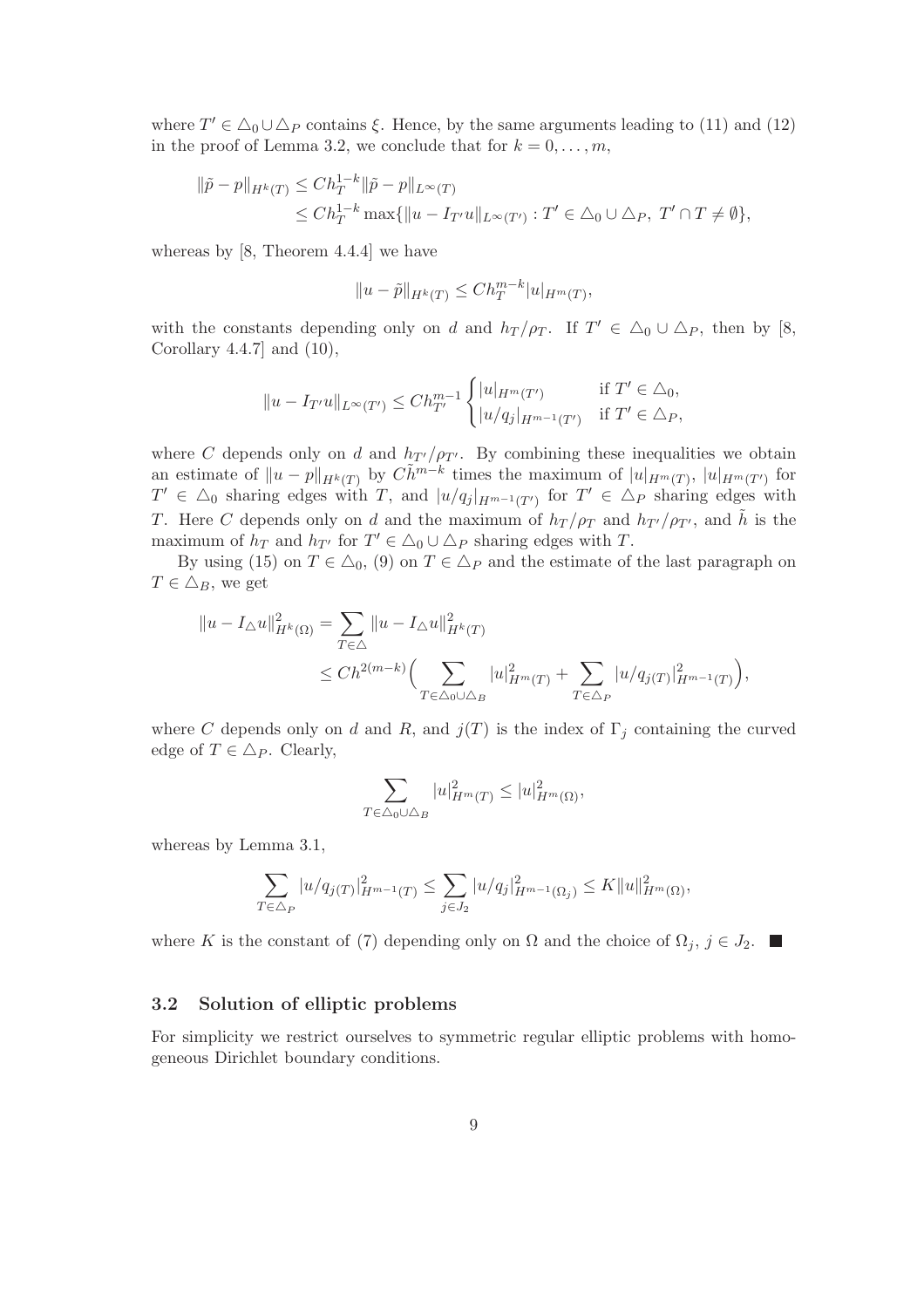Consider the variational problem

find 
$$
u \in H_0^1(\Omega)
$$
 such that  $a(u, v) = (f, v)$  for all  $v \in H_0^1(\Omega)$ ,  $(16)$ 

where  $a(\cdot, \cdot)$  is a *symmetric, bounded* and *coercive* bilinear form (see e.g. [8] for the definitions), such that the regularity condition

$$
||u||_{H^{2}(\Omega)} \leq C_{R}||f||_{L^{2}(\Omega)},
$$
\n(17)

holds with some constant  $C_R > 0$  independent of f. Note that (17) holds for the domains considered in this work if  $\omega_j \leq \pi$ ,  $j = 1, \ldots, n$ , see e.g. [22, p. 158].

The finite element approximation  $\tilde{u}$  of u relying on the space  $S_{d,0}(\triangle)$  is found as the solution of the discretized problem

find 
$$
\tilde{u} \in S_{d,0}(\triangle)
$$
 such that  $a(\tilde{u}, s) = (f, s)$  for all  $s \in S_{d,0}(\triangle)$ . (18)

The existence and uniqueness of the solutions of (16) and (18) follows by the well-known Lax-Milgram Theorem as soon as the bilinear form is coercive and bounded.

As a consequence of Theorem 3.3, we obtain the following error estimates by using the standard arguments in the finite element method, see the proofs of Theorems 5.4.4, 5.4.8 and 5.7.6 in [8].

**Theorem 3.4.** Suppose that the variational problem  $(16)$  is symmetric, bounded, coercive and regular in the sense of (17). Let  $d \geq 2$  and  $3 \leq m \leq d+1$ . Then

$$
||u - \tilde{u}||_{L^{2}(\Omega)} \le C_1 h^{m} ||u||_{H^{m}(\Omega)},
$$
\n(19)

$$
||u - \tilde{u}||_{H^1(\Omega)} \le C_2 h^{m-1} ||u||_{H^m(\Omega)},
$$
\n(20)

where h is the maximum diameter of the triangles in  $\triangle$ , and  $C_1, C_2$  are constants depending only on  $\Omega$ , d, R and the choice of  $\Omega_i$ ,  $j \in J_2$ .

# 4 Bernstein-Bézier basis

In order to treat elliptic problems with homogenous Dirichlet boundary conditions, we need to describe a suitable local basis for  $S_{d,0}(\triangle)$ . To this end we use the Bernstein-Bézier techniques and construct a stable minimal determining set (MDS) for  $S_{d,0}(\triangle)$ . The main idea is to factorize polynomials over pie-shaped triangles. As usual, we identify the functionals of the MDS with certain domain points, albeit not always in the standard way.

#### 4.1 Bernstein polynomials

Let T be a non-degenerate triangle in the plane with vertices  $v_1, v_2, v_3$ . The bivariate Bernstein polynomials with respect to  $T$  are defined by

$$
B_{ijk}^d(v) := \frac{d!}{i!j!k!}b_1^ib_2^jb_3^k, \quad i+j+k=d,
$$

where  $b_1, b_2, b_3$  are the barycentric coordinates of v, that is the unique coefficients of the expansion  $v = \sum_{i=1}^{3} b_i v_i$  with  $\sum_{i=1}^{3} b_i = 1$ . Recall that Bernstein polynomials form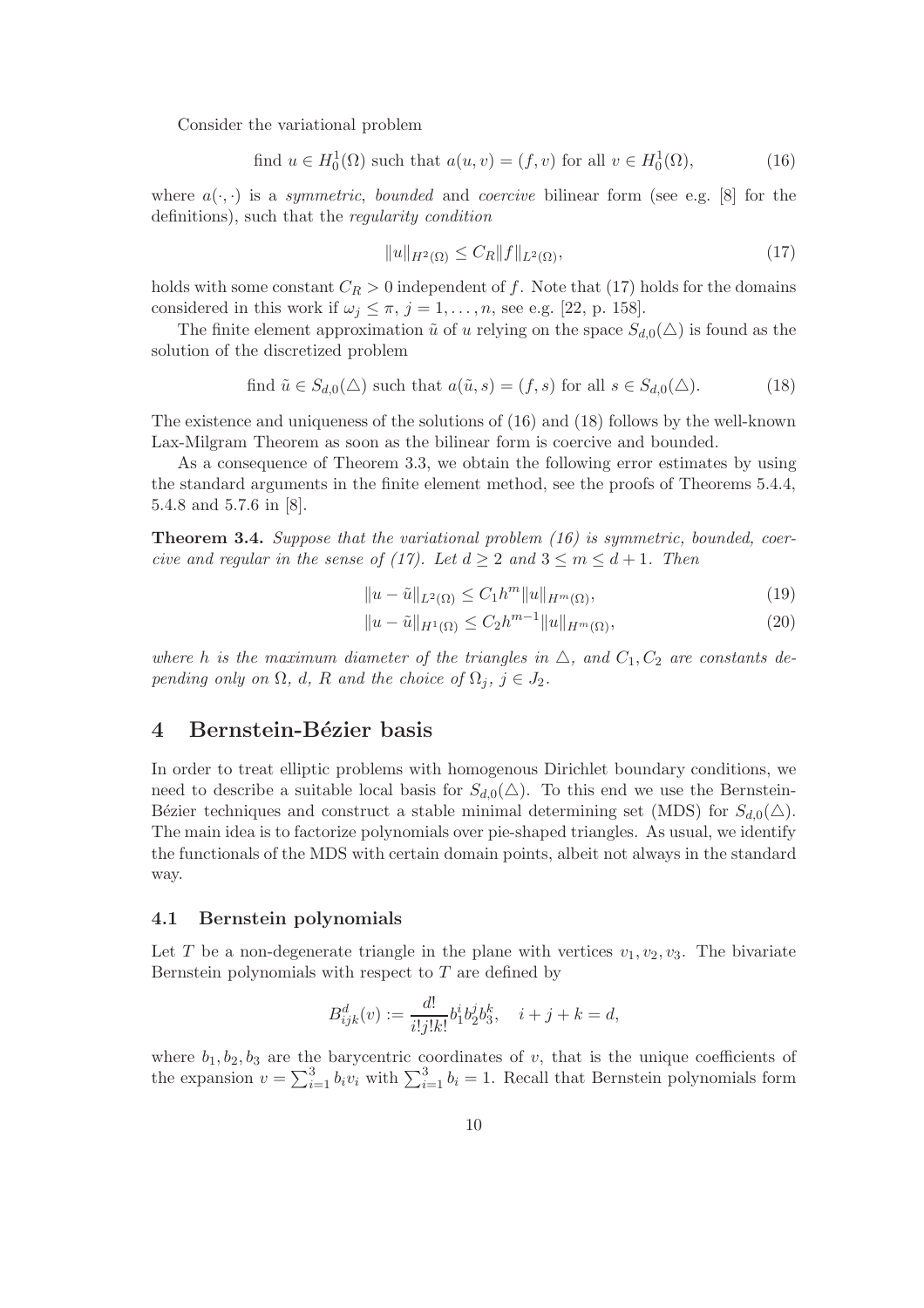a basis for  $\mathbb{P}_d$  and have many useful properties for dealing with bivariate polynomials and piecewise polynomials, see [19]. In particular, every polynomial  $p$  of degree  $d$  can be written in the BB-form as

$$
p = \sum_{i+j+k=d} c_{ijk} B_{ijk}^d,
$$
\n(21)

where  $c_{ijk}$  are called the *BB-coefficients* of p.

The BB-form is stable in the sense that there is a constant  $K > 0$  depending only on d, such that

$$
K||c||_{\infty} \le ||p||_{L^{\infty}(T)} \le ||c||_{\infty}, \qquad ||c||_{\infty} := \max_{i+j+k=d} |c_{ijk}|.
$$
 (22)

It is often convenient to index Bernstein polynomials by the elements of the set

$$
D_{d,T} := \left\{ \xi_{ijk} = \frac{iv_1 + jv_2 + kv_3}{d} : i + j + k = d, i, j, k \ge 0 \right\}
$$
 (23)

of so-called *domain points*, such that  $B_{\xi}^d := B_{ijk}^d$  and  $c_{\xi} := c_{ijk}$  when  $\xi = \xi_{ijk} \in D_{d,T}$ .

In particular, it is easy to express the continuity of piecewise polynomials as follows. Given two triangles T and T sharing an edge e, let p and  $\tilde{p}$  be two polynomials of degree d written in the BB-form

$$
p=\sum_{\xi\in D_{d,T}}c_{\xi}B_{\xi}^d\quad\text{ and }\quad \tilde{p}=\sum_{\xi\in D_{d,\tilde{T}}}\tilde{c}_{\xi}\tilde{B}_{\xi}^d,
$$

where  $B_{\xi}^{d}$  and  $\tilde{B}_{\xi}^{d}$  are the Bernstein polynomials with respect to T and  $\tilde{T}$ , respectively. Then  $p$  and  $\tilde{p}$  join continuously along  $e$  if their BB-coefficients over  $e$  coincide, i.e.

$$
\tilde{c}_{\xi} = c_{\xi}, \quad \text{for all } \xi \in D_{d,T} \cap D_{d,\tilde{T}}.\tag{24}
$$

#### 4.2 Minimal determining sets

A key concept for dealing with spline spaces using Bernstein-Bézier techniques is that of a stable local minimal determining set of domain points, see [19]. Our setting of curved domains requires a bit more general concept of a minimal determining set of functionals which we describe below.

**Definition 4.1.** Let S be a finite dimensional linear space and  $S^*$  its dual space. A set  $\Lambda \subset S^*$  is said to be a *determining set* for S if for any  $s \in S$ 

$$
\lambda(s) = 0 \quad \forall \lambda \in \Lambda \quad \Longrightarrow \quad s = 0,
$$

and  $\Lambda$  is a minimal determining set (MDS) for the space S if there is no smaller determining set.

In other words, a determining set is a spanning set of linear functionals, and an MDS is a basis of  $S^*$ . Therefore, any MDS  $\Lambda$  uniquely determines a basis

$$
\{s_{\lambda} : \lambda \in \Lambda\} \tag{25}
$$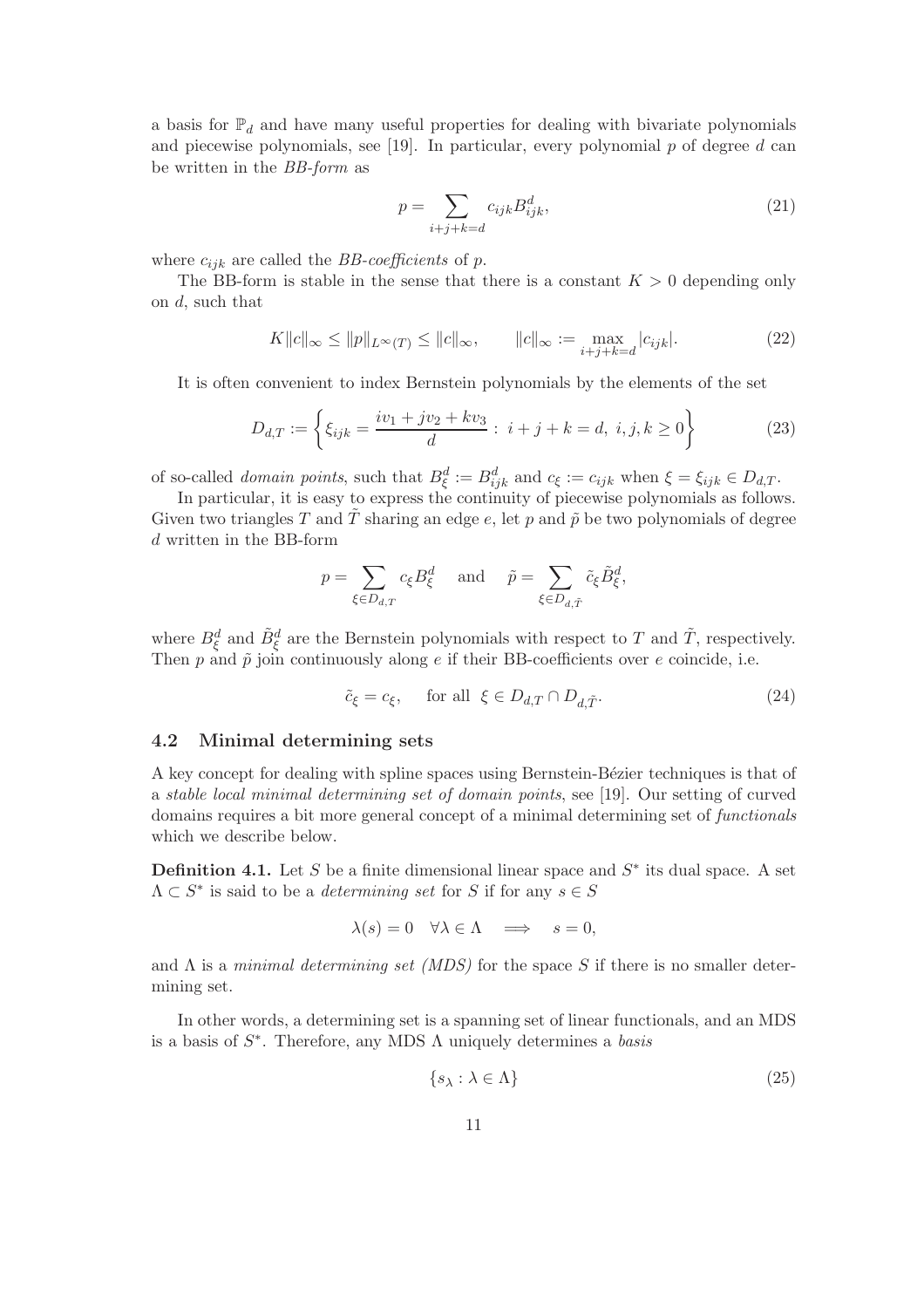of S by duality, such that

$$
\lambda(s_{\mu}) = \delta_{\lambda,\mu}, \qquad \lambda, \mu \in \Lambda,
$$

and any spline  $s \in S$  can be written uniquely in the form

$$
s = \sum_{\lambda \in \Lambda} c_{\lambda} s_{\lambda}, \quad \text{with } c_{\lambda} = \lambda(s) \in \mathbb{R}.
$$

A minimal determining set serves as a set of degrees of freedom of the space S, as the value  $\mu(s)$  of any functional  $\mu \in S^*$  is uniquely determined by the values  $\lambda(s)$  for all  $\lambda \in \Lambda$ . For example, if S is a space of functions on a set  $\Omega$  such that the point evaluation functionals  $s(x)$ ,  $x \in \Omega$ , are well-defined, then the values  $s(x)$  for all x are determined by  $\lambda(s)$ ,  $\lambda \in \Lambda$ .

We define the properties of *locality* and *stability* of an MDS for the spaces of piecewise polynomial splines.

Let  $\triangle$  be a partition of a bounded domain  $\Omega \subset \mathbb{R}^n$  into a finite number of cells  $T \in \Delta$ , where each T is a closed set with dense interior, such that  $\bigcup_{T \in \Delta} T = \overline{\Omega}$  and  $T_1 \cap T_2 \subset \partial T_1 \cap \partial T_2$  for any  $T_1, T_2 \in \Delta$ . A finite dimensional linear space S of real valued functions defined on  $\Omega$  is said to be a *spline space* with respect to a partition  $\Delta$ if  $s|_T$  is an *n*-variate algebraic polynomial for any  $s \in S$  and any  $T \in \Delta$ . The maximal total degree of such polynomials is called the degree of the spline space and is denoted  $d_S$ .

The star of a set  $A \subset \Omega$  with respect to a partition  $\triangle$  is given by

$$
star(A) := \bigcup \{ T \in \triangle : T \cap A \neq \emptyset \}.
$$

For any positive integer  $\ell$  we define the  $\ell$ -star of A recursively as

$$
\text{star}^1(A) := \text{star}(A), \quad \text{star}^{\ell}(A) := \text{star}(\text{star}^{\ell-1}(A)), \quad \ell \ge 2.
$$

It is easy to see that  $B \cap \text{star}^{\ell}(A) \neq \emptyset$  if and only if there exists a chain of cells  $T_1, \ldots, T_\ell \in \triangle$  such that  $T_1 \cap A \neq \emptyset$ ,  $T_\ell \cap B \neq \emptyset$ , and  $T_i \cap T_{i+1} \neq \emptyset$  for all  $i = 1, \ldots, \ell-1$ . It is easy to derive from this that

$$
B \cap \operatorname{star}^{\ell}(A) \neq \emptyset \iff A \cap \operatorname{star}^{\ell}(B) \neq \emptyset, \qquad A, B \subset \Omega,
$$
  
\n
$$
T \subset \operatorname{star}^{\ell}(A) \iff A \cap \operatorname{star}^{\ell-1}(T) \neq \emptyset, \qquad T \in \triangle, \quad A \subset \Omega,
$$
  
\n
$$
T_2 \subset \operatorname{star}^{\ell}(T_1) \iff T_1 \subset \operatorname{star}^{\ell}(T_2), \qquad T_1, T_2 \in \triangle.
$$

Given a spline space S, a set  $\omega \subset \Omega$  is said to be a *supporting set* of a linear functional  $\lambda \in S^*$  if

$$
\lambda(s) = 0 \quad \text{for all } s \text{ such that } s|_{\omega} = 0. \tag{26}
$$

Note that a supporting set is not unique, and a minimal supporting set may not exists since the intersection of two supporting sets is not necessarily a supporting set. For example, if S is a space of continuously differentiable splines on a triangulation  $\triangle$ , and  $\lambda(s)$  is a partial derivative of s evaluated at a vertex v of  $\triangle$ , then every triangle attached to v is a supporting set of  $\lambda$ , but their intersection is just  $\{v\}$  and this is in general not a supporting set.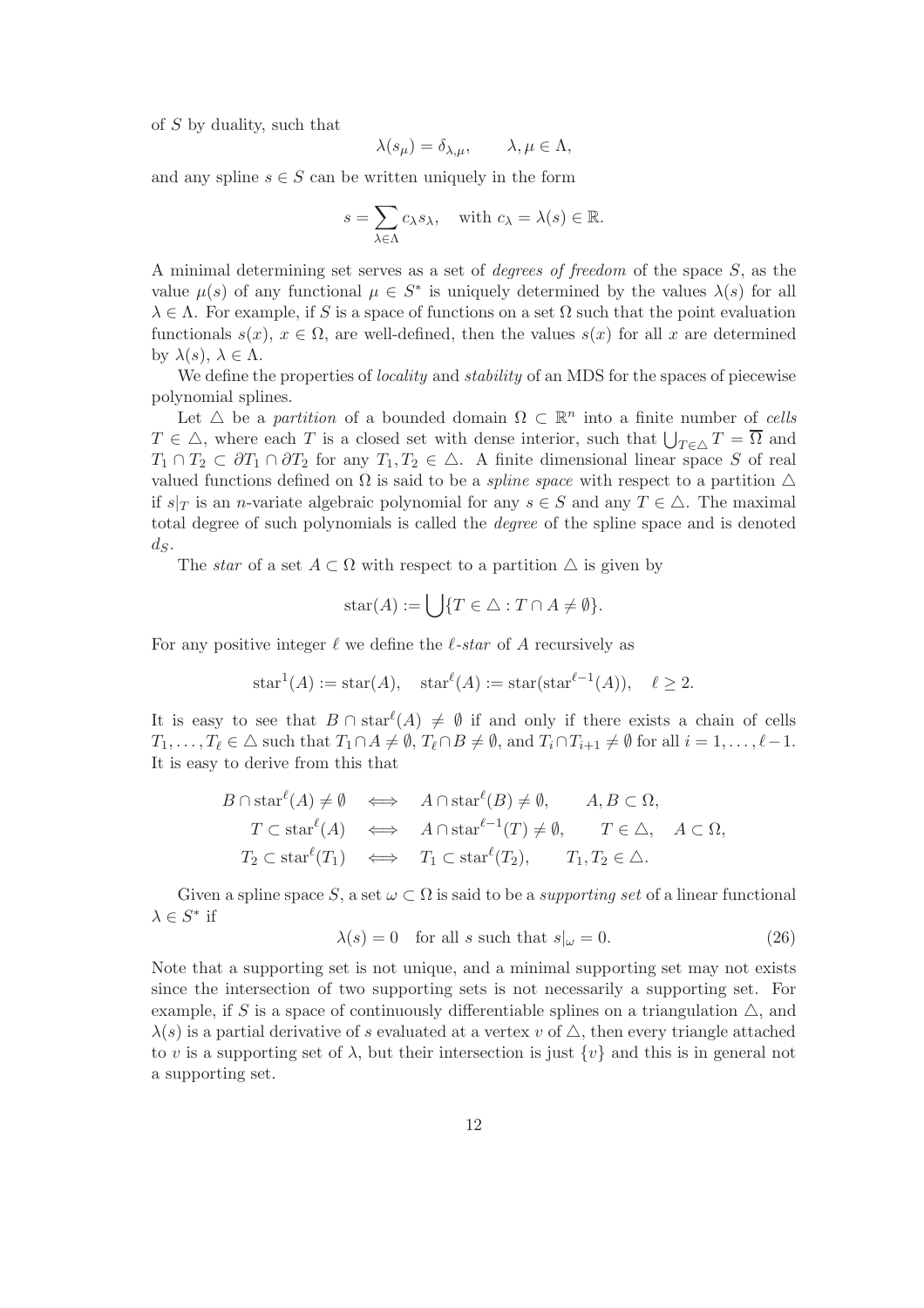Given a spline space S and an MDS  $\Lambda$ , we define for each  $T \in \Delta$  the set

$$
\Lambda_T := \{ \lambda \in \Lambda : T \subset \operatorname{supp} s_{\lambda} \},
$$

where  $\{s_\lambda : \lambda \in \Lambda\}$  is the basis of S dual to  $\Lambda$ . Thus,  $\lambda \in \Lambda_T$  if and only if for a spline  $s \in S$ ,  $s|_T$  depends on the coefficient  $c_{\lambda} = \lambda(s)$ . The number

$$
\kappa_\Lambda:=\max_{T\in\triangle}|\Lambda_T|
$$

is called the *covering number* of the MDS  $\Lambda$ .

**Definition 4.2.** A minimal determining set  $\Lambda$  for a spline space S is said to be  $\ell$ -local if there is a family of supporting sets  $\omega_\lambda$  of  $\lambda \in \Lambda$  such that  $\omega_\lambda \subset \text{star}^{\ell}(T)$  for any  $T \in \Delta$ such that  $\lambda \in \Lambda_T$ .

**Lemma 4.3.** Let  $\Lambda$  be an  $\ell$ -local MDS. Then for any  $T \subset \text{supp } s_\lambda$ ,

 $\omega_{\lambda} \subset \text{star}^{\ell}(T)$  and  $\text{supp } s_{\lambda} \subset \text{star}^{2\ell+1}(T)$ .

Moreover, if  $\omega_{\lambda} = T_{\lambda} \in \Delta$ , then

$$
\operatorname{supp} s_{\lambda} \subset \operatorname{star}^{\ell}(T_{\lambda}).
$$

**Proof.** Clearly, the support of any spline, in particular  $s_\lambda$ , is a union of cells  $T \in \Delta$ . Let  $T \subset \text{supp } s_\lambda$ . Then  $\lambda \in \Lambda_T$  and hence  $\omega_\lambda \subset \text{star}^{\ell}(T)$ . Therefore  $T \subset \text{star}^{\ell+1}(\omega_\lambda)$ . It follows that  $\text{supp } s_\lambda \subset \text{star}^{\ell+1}(\omega_\lambda) \subset \text{star}^{2\ell+1}(T)$ . If  $\omega_\lambda = T_\lambda \in \triangle$ , then  $T_\lambda \subset \text{star}^{\ell}(T)$ implies  $T \subset \text{star}^{\ell}(T_{\lambda})$ , and hence supp  $s_{\lambda} \subset \text{star}^{\ell}(T_{\lambda})$ .

As a consequence of this lemma we note that  $\kappa_{\Lambda}$  is bounded by the product of the dimension of the polynomials of degree  $d<sub>S</sub>$  and the maximal possible number of cells in star<sup>2 $\ell+1$ </sup>(*T*). Indeed, this product is an upper bound for the dimension of  $S|_{\text{star}^{2\ell+1}(T)}$ , and hence for  $|\Lambda_T|$  because all basis splines  $s_\lambda$  with  $\lambda \in \Lambda_T$  are zero outside of star<sup>2 $\ell+1(T)$ </sup> and therefore must be linearly independent within this set.

We now assume that  $\Lambda$  is an  $\ell$ -local MDS for a spline space S, and  $\{\omega_{\lambda} : \lambda \in \Lambda\}$ is the corresponding family of supporting sets. According to (26),  $\lambda(s)$  is completely determined by the restricted spline  $s|_{\omega_{\lambda}}$ , which means that it can be considered as a bounded linear functional on the space  $S|_{\omega_{\lambda}} = \{s|_{\omega_{\lambda}} : s \in S\}$ , and so there is a constant  $K_1 \in (0,\infty)$  such that

$$
|\lambda(s)| \le K_1 \|s\|_{L^\infty(\omega_\lambda)} \quad \text{for all } \lambda \in \Lambda, \ s \in S. \tag{27}
$$

In view of the definition of  $\Lambda_T$ ,  $s|_T = 0$  if  $\lambda(s) = 0$  for all  $\lambda \in \Lambda_T$ . Hence  $\max_{\lambda \in \Lambda_T} |\lambda(s)|$ is a norm on the space  $S|_T$  and, in view of the equivalence of all norms on a finitedimensional space, there exists a constant  $K_2 \in (0, \infty)$  such that

$$
||s||_{L^{\infty}(T)} \le K_2 \max_{\lambda \in \Lambda_T} |\lambda(s)| \quad \text{for all } T \in \Delta, \ s \in S. \tag{28}
$$

We call any constants  $K_1, K_2$  satisfying (27) and (28), respectively, the stability constants of the MDS Λ.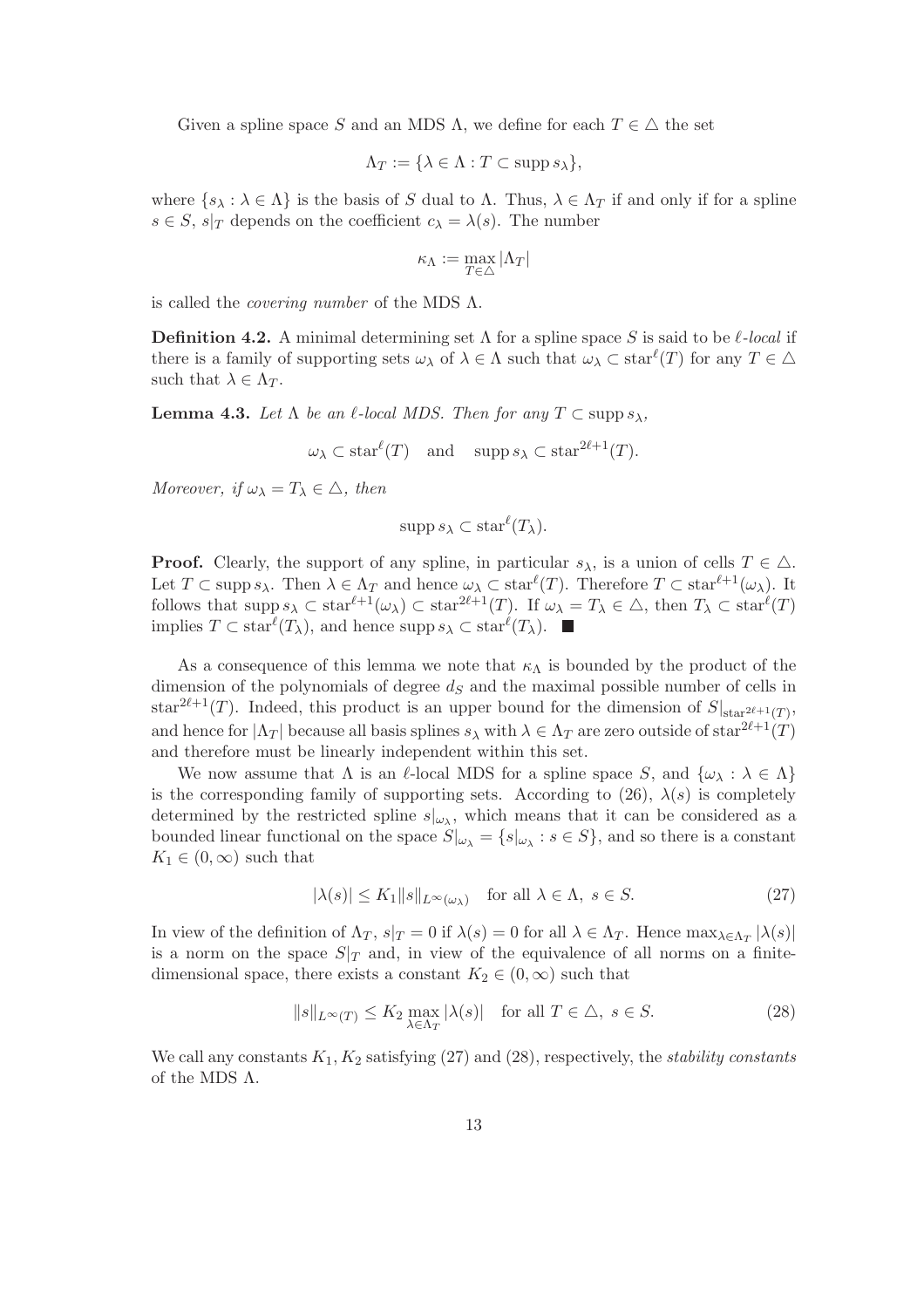**Proposition 4.4.** Let  $\Lambda$  be an MDS for a spline space S. Then for any  $a = \{a_{\lambda}\}_{{\lambda \in {\Lambda}}} \subset$ R,

$$
K_1^{-1}||a||_{\infty} \le ||\sum_{\lambda \in \Lambda} a_{\lambda} s_{\lambda}||_{L^{\infty}(\Omega)} \le \kappa_{\Lambda} K_2 ||a||_{\infty},
$$

with  $||a||_{\infty} := \max_{\lambda \in \Lambda} |a_{\lambda}|$ . Moreover, for any  $1 \le p < \infty$ ,

$$
\|\sum_{\lambda \in \Lambda} a_{\lambda} s_{\lambda}^{(p)}\|_{L^p(\Omega)} \le \kappa_{\Lambda}^{1-1/p} K_2 \|a\|_p
$$

where

$$
s_{\lambda}^{(p)} := |\operatorname{supp} s_{\lambda}|^{-1/p} s_{\lambda}, \qquad ||a||_p := \left(\sum_{\lambda \in \Lambda} |a_{\lambda}|^p\right)^{1/p}.
$$

**Proof.** Let  $s = \sum_{\lambda \in \Lambda} a_{\lambda} s_{\lambda}$ . By (27),  $|a_{\lambda}| = |\lambda(s)| \leq K_1 \|s\|_{L^{\infty}(\Omega)}$ , which implies the first inequality. On the other hand, for any  $T \in \triangle$ , since  $||s_{\lambda}||_{L^{\infty}(\Omega)} \leq K_2$  by (28),

$$
||s|_T||_{L^{\infty}(T)} = ||\sum_{\lambda \in \Lambda_T} a_{\lambda} s_{\lambda}||_{L^{\infty}(T)} \leq \kappa_{\Lambda} \max_{\lambda \in \Lambda_T} ||a_{\lambda} s_{\lambda}||_{L^{\infty}(T)} \leq \kappa_{\Lambda} K_2 ||a||_{\infty},
$$

which completes the proof in the case  $p = \infty$ .

Let now  $1 \le p < \infty$  and  $s = \sum_{\lambda \in \Lambda} a_{\lambda} s_{\lambda}^{(p)}$  $\chi^{(p)}$ . Then for any  $T \in \triangle$ ,

$$
||s|_T||_{L^p(T)}^p = ||\sum_{\lambda \in \Lambda_T} a_{\lambda} s_{\lambda}^{(p)}||_{L^p(T)}^p \leq \kappa_{\Lambda}^{p-1} \sum_{\lambda \in \Lambda_T} ||a_{\lambda} s_{\lambda}^{(p)}||_{L^p(T)}^p.
$$

Hence

$$
\|s\|_{L^p(\Omega)}^p = \sum_{T \in \triangle} \|s|_T\|_{L^p(T)}^p \le \kappa_\Lambda^{p-1} \sum_{\lambda \in \Lambda} |a_\lambda|^p \sum_{\substack{T \in \triangle \\ T \subset \text{supp } s_\lambda}} \|s_\lambda^{(p)}\|_{L^p(T)}^p \le \kappa_\Lambda^{p-1} K_2 \|a\|_p^p,
$$

where we have taken into account that  $||s_{\lambda}||_{L^{p}(\Omega)} \leq K_2 |\text{supp } s_{\lambda}|^{1/p}$  in view of (28). This implies the second statement.

This proposition shows that  $\kappa_\Lambda K_1 K_2$  is an upper bound for the  $L_\infty$ -stability constant of the basis  $\{s_{\lambda}\}_{\lambda \in \Lambda}$ . For  $p < \infty$ , the lower  $L_p$ -stability estimates of the form

$$
CK_1^{-1}||a||_p \le ||\sum_{\lambda \in \Lambda} a_{\lambda} s_{\lambda}^{(p)}||_{L^p(\Omega)}
$$

with some  $C > 0$  are more complicated. Under additional assumptions on the partition  $\triangle$ , they hold with C depending only on  $\ell$ , n and  $d_S$ , see e.g. [10, Lemma 6.2] and [19, Theorem 5.22].

This motivates the following definition.

**Definition 4.5.** A family of minimal determining sets  $\Lambda_i$ ,  $i \in \mathcal{I}$ , for given spline spaces  $S_i, i \in \mathcal{I}$ , is said to be *stable and local* if there exist  $\ell, \kappa, K_1$  and  $K_2$  such that every  $\Lambda_i$ is  $\ell$ -local, the covering numbers satisfy  $\kappa_{\Lambda_i} \leq \kappa$ ,  $i \in \mathcal{I}$ , and (27) and (28) hold for all  $\Lambda_i$ with the same stability constants  $K_1, K_2$ .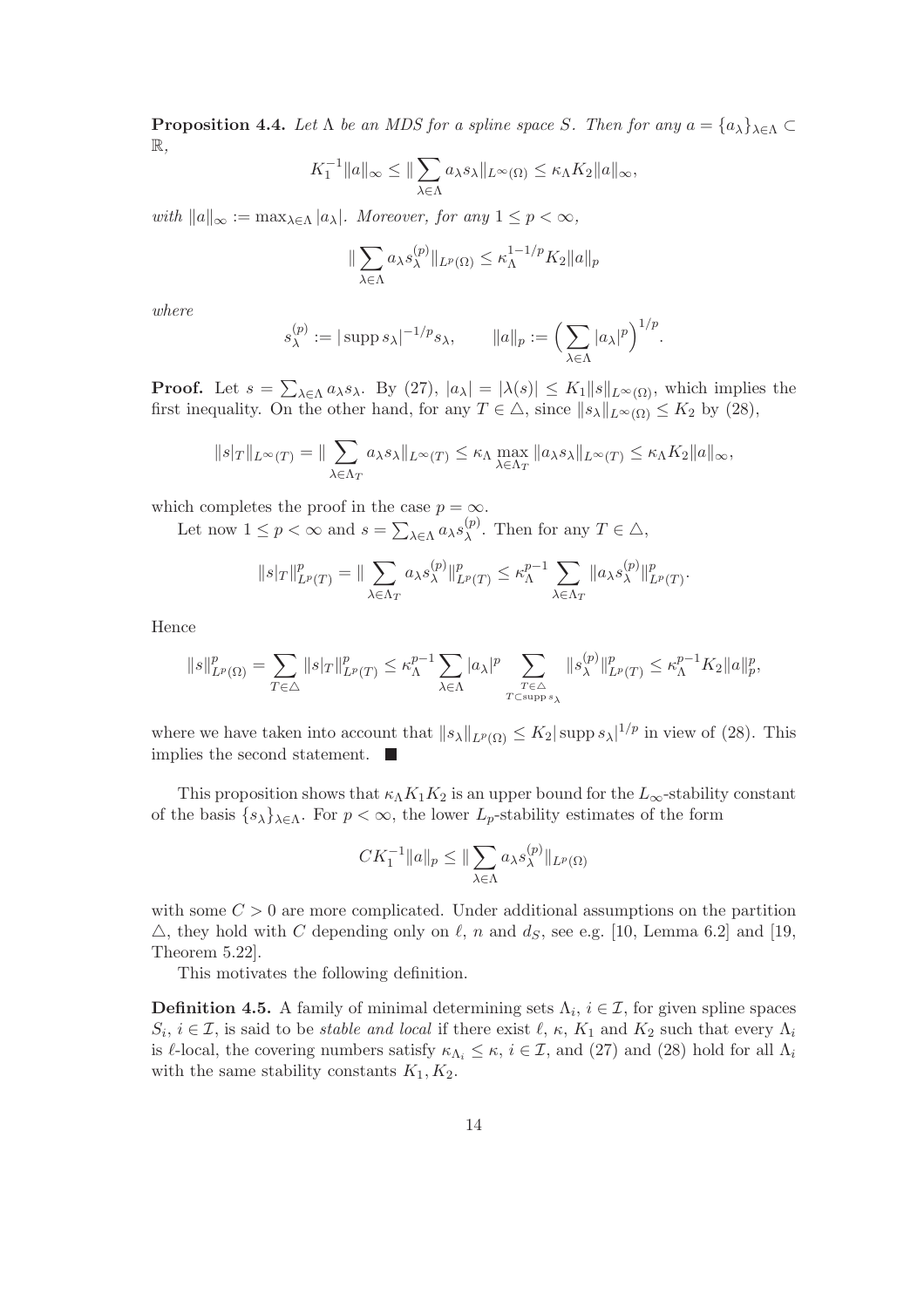Typically such a stable and local family of minimal determining sets is produced by an algorithm that generates an MDS for a specific type of splines on arbitrary regular triangulations in 2D or 3D, see [19]. With some abuse of terminology we say in this case that the MDS (given by an algorithm) is *stable and local*. The parameters  $\ell, \kappa, K_1, K_2$ usually depend only on the maximum degree of polynomials in  $S|_T$  and on a shape regularity measure of the cells, such as the minimum angle of the triangles  $T \in \Delta$  in the 2D case.

We now consider the special case when  $\triangle$  is a *triangulation* of a bounded polygonal domain  $\Omega \subset \mathbb{R}^2$ , that is each cell T is a triangle, and the intersection of two different triangles is their common vertex or edge if not empty. Let

$$
D_{d,\triangle} := \bigcup_{T \in \triangle} D_{d,T},
$$

where  $D_{d,T}$  is the set of domain points (23) for a single triangle. In view of (21) every continuous piecewise polynomial spline s of degree d with respect to  $\triangle$  can be uniquely represented over each  $T \in \Delta$  as

$$
s|_T = \sum_{\xi \in D_{d,T}} c_{\xi} B_{\xi}^{T,d},
$$

where  $B_{\xi}^{T,d}$ <sup>1,a</sup> are BB-basis polynomials of degree d associated with the triangle T. In view of (24), the continuity of s implies that the BB-vectors of  $s|_T$  and  $s|_{\tilde{T}}$  agree on domain points on the edge shared by triangles T and T<sup> $\tilde{T}$ </sup>. Therefore each domain point  $\xi \in D_{d,\Delta}$ defines on the space  $S_d^0(\triangle)$  of all continuous splines of degree d a linear functional  $\gamma_{\xi}$ that picks the BB-coefficient  $c_{\xi}$  of  $s|_{T}$  for a triangle T containing  $\xi$ . It is easy to see that

$$
\Gamma := \{ \gamma_{\xi} : \xi \in D_{d,\triangle} \}
$$

is a minimal determining set for  $S_d^0(\triangle)$  [19, Section 5.4]. Minimal determining sets for many subspaces of  $S_d^0(\triangle)$  can be obtained as subsets of Γ, which are conveniently identified with the corresponding subsets of  $D_{d,\triangle}$ , see [19].

It is easy to see that a supporting set of  $\gamma_{\xi}$  is given by any triangle  $T \in \Delta$  that contains ξ. However,  $\{\xi\}$  is a supporting set if  $\xi$  is a vertex of  $\triangle$ , and an edge e of  $\triangle$  is a supporting set if  $\xi \in e$ . Hence, our generalized definition of a local MDS (Definition 4.2) reduces to that given in [19, Definition 5.16], and the parameter  $\ell$  is the same if we always take a triangle  $T_{\xi}$  containing  $\xi$  as a supporting set. Furthermore, [19, Theorem 2.6] shows that (27) is satisfied for each  $\gamma_{\xi}$  with the triangle  $T_{\xi}$  as a supporting set, and  $K_1$  depending only on d, and  $(28)$  is equivalent to the condition [19, Eq. (5.13)]. Therefore, our notion of a stable local MDS (Definition 4.5) coincides with [19, Definition 5.16] in the case when the linear functionals belong to Γ. Similarly, stable local nodal minimal determining sets of [19, Section 5.9] are special cases of stable local MDS as defined in Definition 4.5.

### 4.3 A stable MDS and stable local basis for  $S_{d,0}(\triangle)$

For each  $T \in \Delta_P$ , with its curved edge e given by the equation  $q(x) = 0$ , where the quadratic polynomial is normalized so that

$$
q(v) = 1 \quad \text{for the interior vertex } v \text{ of } T,\tag{29}
$$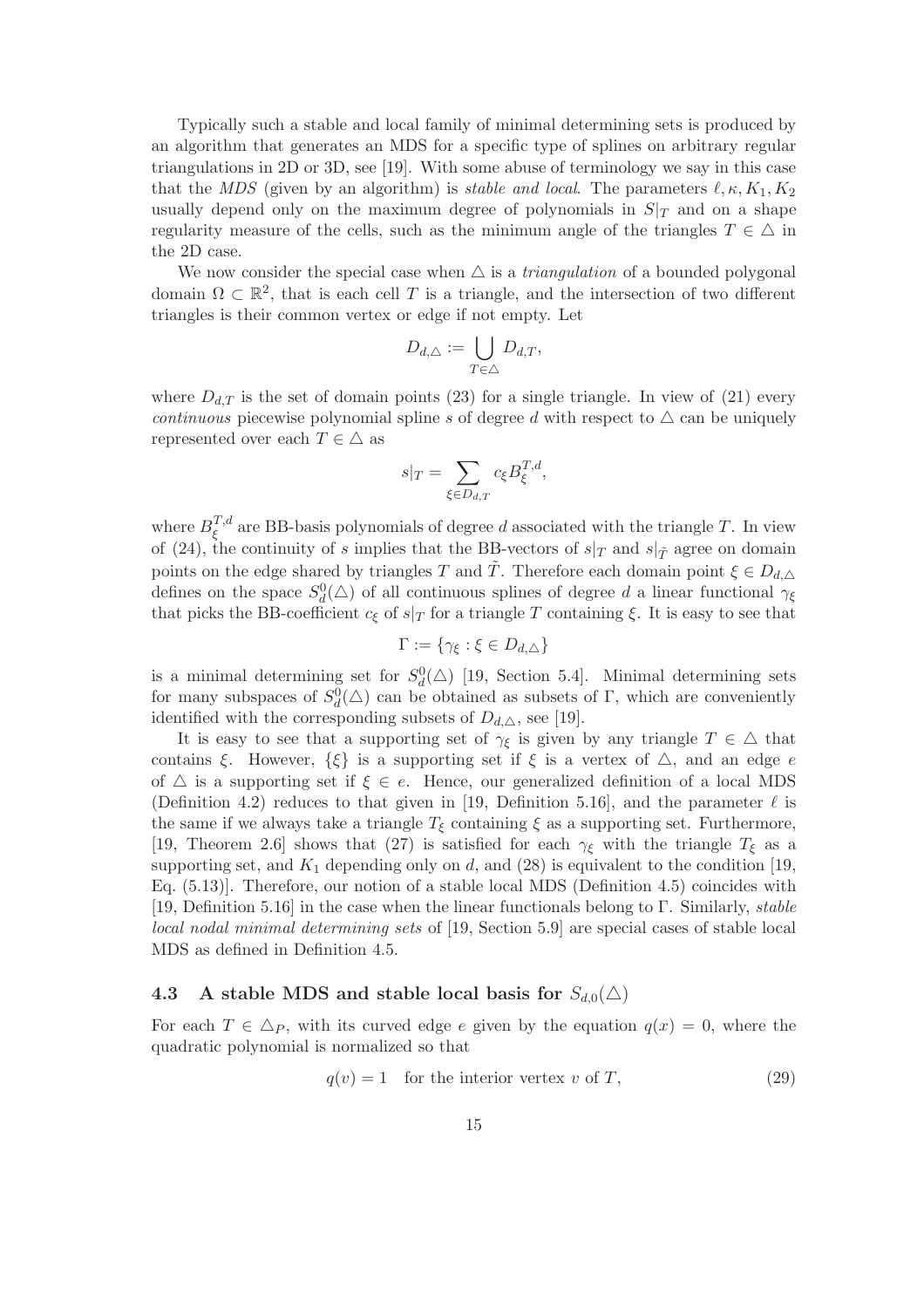

Figure 3: The sets  $D_{d-1,T}^*$  (left) and  $D_{d+1,T^*}$  (right) for  $d=5$  over a pie-shaped triangle.

we consider the space

$$
q\mathbb{P}_{d-1} = \{pq \; : \; p\in \mathbb{P}_{d-1}\} \subset \mathbb{P}_{d+1}.
$$

Recall that by Bézout theorem every polynomial that vanishes on the irreducible conic  $q(x) = 0$  is divisible by q, and thus  $\mathbb{P}_{d-1}$ q consists of all polynomials of degree  $d+1$  that vanish on e, that is

$$
q\mathbb{P}_{d-1} = \{p \in \mathbb{P}_{d+1} : p|_e = 0\}.
$$

Since the BB polynomials  $B_{ijk}^{d-1}$ ,  $i + j + k = d - 1$ , w.r.t.  $T^*$  form a basis for  $\mathbb{P}_{d-1}$  it is obvious that the set

$$
\left\{ q B_{ijk}^{d-1} : i+j+k = d-1 \right\}
$$

is a basis for  $q\mathbb{P}_{d-1}$ . The set of domain points of degree  $d-1$  over  $T^*$  will be denoted  $D_{d-1,T}^*$ . Even though the set  $D_{d-1,T}^*$  formally coincides with  $D_{d-1,T^*}$ , the linear functionals associated with the domain points are slightly different. Namely, each  $\xi \in D^*_{d-1,T}$ represents a linear functional  $\lambda_{\xi}$  on  $S_{d,0}(\triangle)$  which picks the coefficient  $c_{\xi}$  in the expansion

$$
s|_T = q \sum_{\xi \in D_{d-1,T}^*} c_{\xi} B_{\xi}^{d-1}, \qquad s \in S_{d,0}(\triangle).
$$

Clearly,  $s|_T \in q\mathbb{P}_{d-1} \subset \mathbb{P}_{d+1}$  may also be expressed in terms of BB polynomials  $B_{\xi}^{d+1}$  $\frac{a+1}{\xi},$  $\xi \in D_{d+1,T^*}$ , of degree  $d+1$ . Figure 3 depicts both sets of domain points for a pie-shaped triangle T in the case  $d = 5$ .

For the ordinary triangles  $T \in \Delta_0$  we consider the usual sets of domain points  $D_{d,T}$ (and corresponding functionals  $\lambda_{\xi} = \gamma_{\xi}$ ) whose union  $D_{d,\Delta_{0}} = \bigcup_{T \in \Delta_{0}} D_{d,T}$  forms the standard set of domain points associated with the subtriangulation  $\Delta_0$  of  $\Delta$ .

Finally, for each buffer triangle  $T := \langle v_1, v_2, v_3 \rangle \in \Delta_B$ , let  $D^0_{d+1,T}$  be the subset of  $D_{d+1,T}$  obtained by removing all domain points on those edges of T that are shared with triangles in either  $\triangle_0$  or  $\triangle_P$ , see Figure 4.

We will need the following statement that shows that the division by  $q$  on a pieshaped triangle is stable.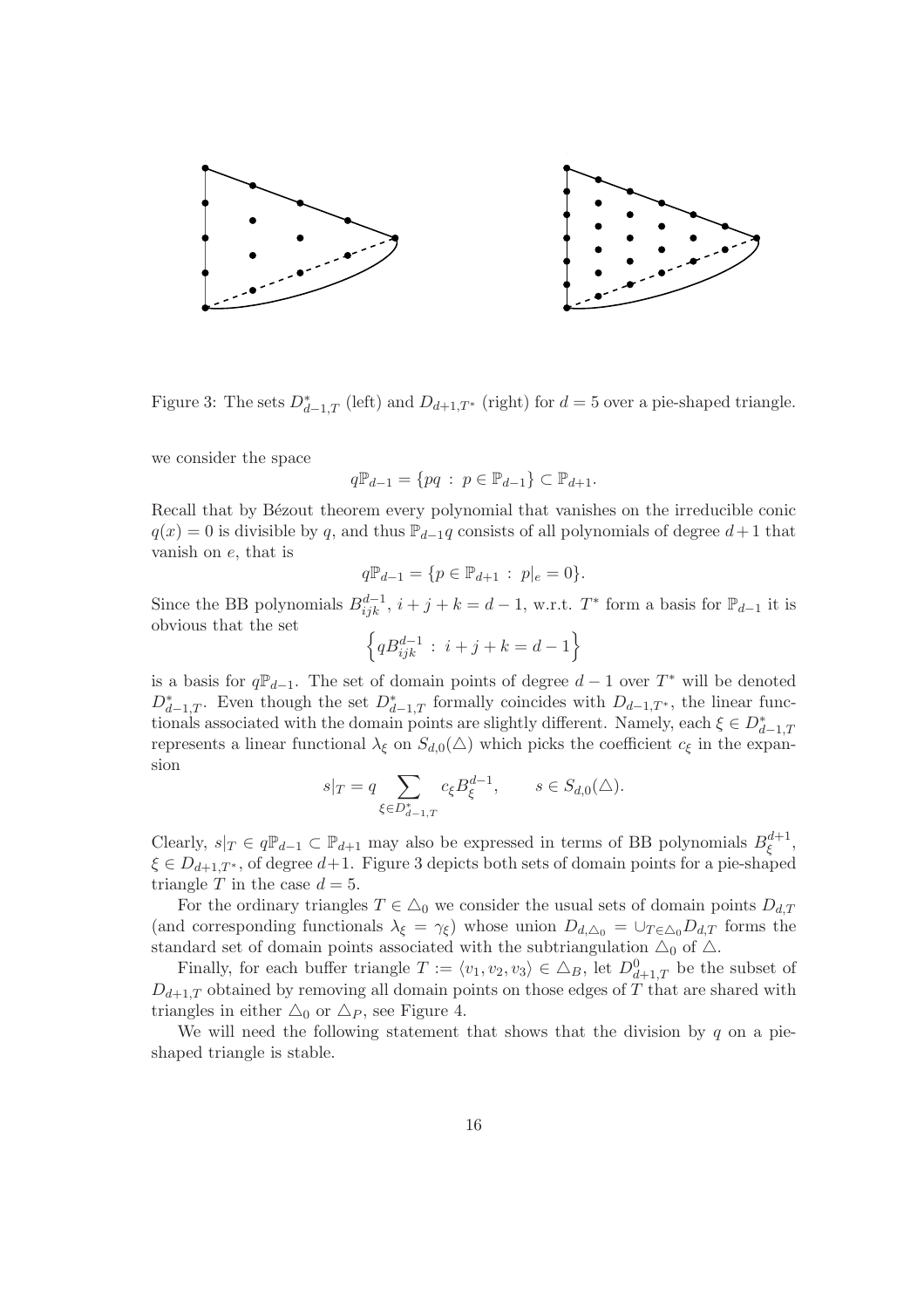

Figure 4: The points in  $D_{d+1,T_1}^0 \cup D_{d+1,T_2}^0$  for two buffer triangles  $T_1, T_2 \in \Delta_B$  are marked by black dots  $(d = 5)$ .

**Lemma 4.6.** Let  $T \in \Delta_P$  with the curved edge e of T given by the equation  $q(x) = 0$ , where  $q = q_j/q_j(v)$  for some  $j \in \{1, ..., n\}$ , and v is the interior vertex of T. Then for any  $r \in \mathbb{P}_{d-1}$ ,

$$
||r||_{L^{\infty}(T)} \leq C||rq||_{L^{\infty}(T)},
$$

where the constant  $C > 0$  depends only on d and B.

**Proof.** For any  $z \in e$ , consider the univariate polynomials  $\tilde{r}(t) = r(tv + (1-t)z)$  and  $\tilde{q}(t) = q(tv + (1-t)z), t \in [0,1].$  Then  $\tilde{q}(0) = 0$  and  $\tilde{q}'(0) = \partial_{v-z}q(z) \ge B$  by (3). Hence  $\tilde{q}(t) = t(at + b)$ , with  $b \geq B$ . Since  $\tilde{q}(1) = 1$ , we get  $a + b = 1$  and hence

$$
at + b \ge \min\{B, 1\}, \qquad t \in [0, 1].
$$

We note for the later use in the proof of Lemma 3.1 that  $\tilde{q}'(t) = 2at + b$  and hence  $\partial_{v-z}q(v) = \tilde{q}'(1) = 2a + b = a + 1.$ 

Let  $\tilde{r}(t) = \sum_{i=0}^{d-1} a_i t^i$ . In view of the equivalence of all norms on the space of univariate polynomials of a fixed degree, there exist constants  $c_1, c_2 > 0$  depending only on d such that

$$
c_1 \max_{t \in [0,1]} \left| \sum_{i=0}^{d-1} a_i t^i \right| \le \max_{0 \le i \le d-1} |a_i| \le c_2 \max_{t \in [0,1]} \left| \sum_{i=0}^{d-1} a_i t^{i+1} \right|
$$

and hence

$$
\|\tilde{r}\tilde{q}\|_{L^{\infty}(0,1)} \ge \min\{B,1\} \max_{t \in [0,1]} \left| \sum_{i=0}^{d-1} a_i t^{i+1} \right| \ge \frac{c_1}{c_2} \min\{B,1\} \, \|\tilde{r}\|_{L^{\infty}(0,1)}.
$$

The lemma follows because  $T = \bigcup_{z \in e} [z, v].$ 

We are ready to formulate and prove the main result of this section.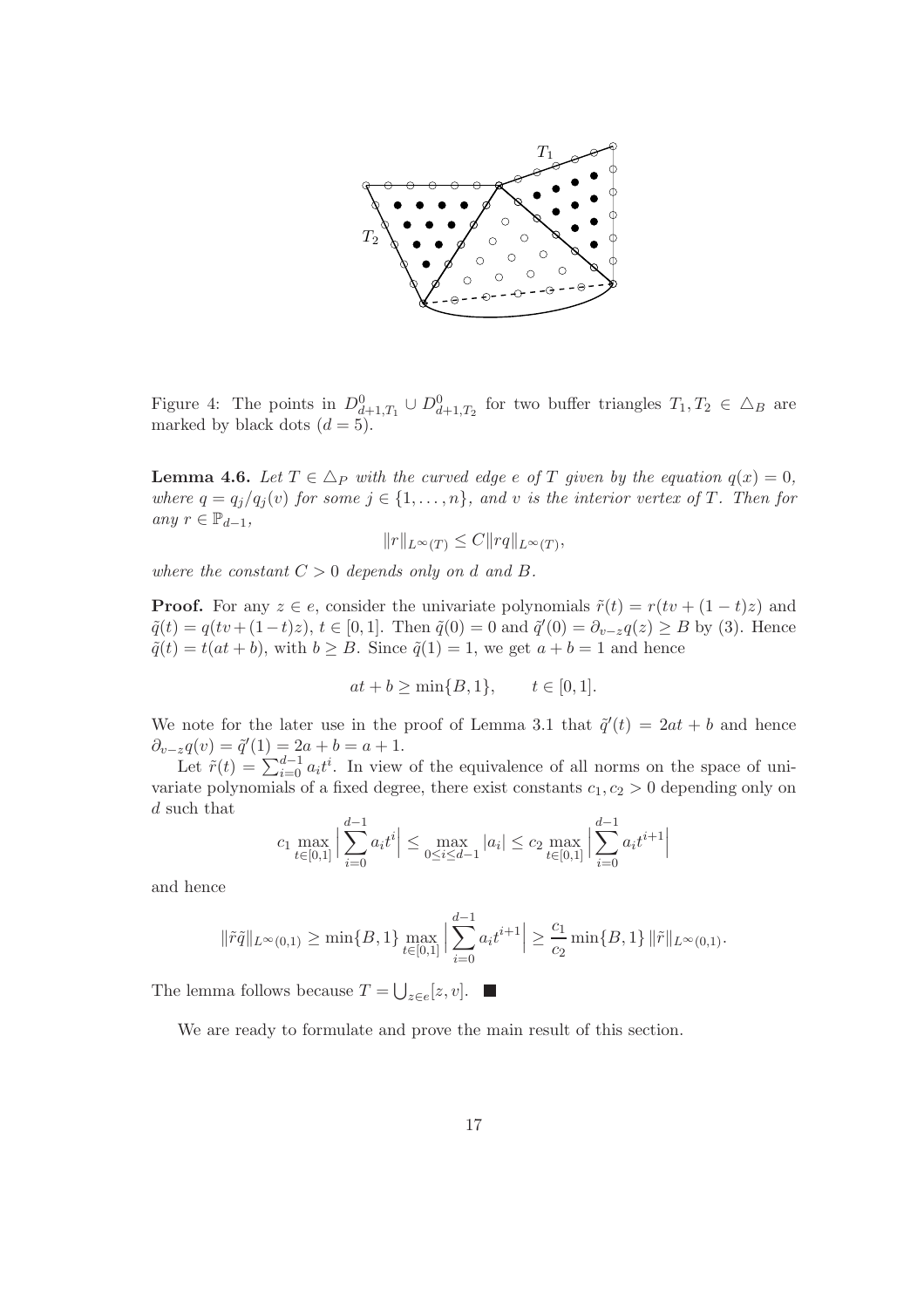Theorem 4.7. Let

$$
M_0 := \left(D_{d,\triangle_0} \setminus \partial\Omega\right) \cup \bigcup_{T \in \triangle_P} D^*_{d-1,T} \cup \bigcup_{T \in \triangle_B} D^0_{d+1,T}.\tag{30}
$$

Then  $M_0$  is a stable local minimal determining set for the space  $S_{d,0}(\triangle)$  with  $\ell = 1, \kappa$ depending only on d,  $K_1$  depending only on d and B, and  $K_2$  depending only on d and A.

**Proof.** It is easy to see that all functionals in  $M_0$  are well defined. In particular, if  $\xi$  is the interior vertex v of a pie-shaped triangle T with the curved edge given by  $q(x) = 0$ satisfying (29), then the coefficient associated with v is  $c_v = s(v)$  regardless of whether we consider v as an element of  $D_{d-1,T}^*$  or an element of  $D_{d,\triangle_0}$ .

For any  $\xi \in M_0$  we choose a triangle  $T_{\xi} \in \Delta$  such that  $\xi \in T_{\xi}$ , where we make sure that  $T_{\xi} \in \Delta_0$  if  $\xi \in D_{d,\Delta_0} \setminus \partial \Omega$  and  $T_{\xi} \in \Delta_P$  if  $\xi \in \left(\bigcup_{T \in \Delta_P} D_{d-1,T}^*\right) \setminus D_{d,\Delta_0}$ . Note that for  $\xi \in \bigcup_{T \in \Delta_B} D^0_{d+1,T}$  there is always just one triangle  $T_{\xi} \in \Delta$  that contains  $\xi$ , and it belongs to  $\Delta_B$ . If  $T_{\xi} \in \Delta_0 \cup \Delta_B$ , then  $|\lambda_{\xi}(s)| \leq C ||s||_{L^{\infty}(T_{\xi})}$  for all  $s \in S_{d,0}(\Delta)$  by [19, Theorem 2.6], where C depends only on d. Assume that  $T_{\xi} \in \Delta_P$  with the curved side of  $T_{\xi}$  given by  $q(x) = 0$ , and  $s \in S_{d,0}(\triangle)$ . Then  $s|_{T_{\xi}} = qr$  for some  $r \in \mathbb{P}_{d-1}$ , and by the same results of [19] and Lemma 4.6,  $|\lambda_{\xi}(s)| \leq C' ||r||_{L^{\infty}(T_{\xi})} \leq C ||s||_{L^{\infty}(T_{\xi})}$ , with a constant C depending only on d and B. Hence  $T_{\xi}$  is a supporting set of the functional  $\lambda_{\xi}$  satisfying (27) with a constant  $K_1$  depending only on d and B.

To show that  $M_0$  is a minimal determining set and satisfies (28) with some uniform constant  $K_2$ , we follow the usual approach (see [19]) of setting the values  $c_{\xi} = \lambda_{\xi}(s)$ ,  $\xi \in M_0$ , for any spline  $s \in S_{d,0}(\triangle)$  and showing that the BB-coefficients of  $s|_T$  for all  $T \in \Delta$  can be computed from them consistently and stably.

If  $T \in \Delta_0$ , then the BB-coefficients of  $s|_T$  are  $c_{\xi}$  for  $\xi \in M_0 \cap T = D_{d,T} \setminus \partial \Omega$ , and zeros for  $\xi \in D_{d,T} \cap \partial \Omega$ , so that no computation is needed.

If  $T \in \Delta_P$ , then the BB-coefficients of  $s|_T$  can be computed by the multiplication of the BB-form of degree  $d-1$  by the BB-form of the quadratic polynomial q, see the explicit formulas (35) below. In view of (2) and (22), we have  $||s|_T||_{L^{\infty}(T)} \le$  $A \max_{\xi \in D_{d-1,T}^*} |\lambda_{\xi}(s)|$ , and the BB-coefficients of  $s|_T$  are bounded by  $||s|_T ||_{L^{\infty}(T)}$  times a constant depending only on d. Note that  $D_{d-1,T}^* \cap (D_{d,\Delta_0} \setminus \partial \Omega) = \{v\}$ , where v is the interior vertex of T. Since  $q(v) = 1$ , we see that the functional  $\lambda_v(s) = s(v)$  is well-defined regardless of whether we associate it with v as element of  $D^*_{d-1,T}$  or  $D_{d,\Delta_0} \setminus \partial\Omega$ . Hence the BB-coefficient  $s(v)$  of  $s|_T$  at v is computed consistently. If T shares an interior edge  $e$  with another pie-shaped triangle  $T'$ , then Condition (c) of Section 2 implies that the curved edges of both T and T' are given by the same equation  $q(x) = 0$ . Therefor the BB-coefficients of s for domain points in  $D^*_{d-1,T} \cap D^*_{d-1,T'}$  on the common edge of T and  $T'$  are computed consistently by using the formulas  $(35)$  on either T or T'.

For a buffer triangle  $T \in \Delta_B$  it is easy to see that the coefficients  $c_{\xi} = \lambda_{\xi}(s)$ ,  $\xi \in D_{d+1,T}^0$  give us the interior part of the Bézier net of the patch  $s|_T$ , as well as the BB-coefficients on any edges shared with other buffer triangles. Any BB-coefficients of  $s|_T$  at the domain points on the boundary of  $\Omega$  are zero, and those on the edges shared with pie-shaped triangles have been computed already. If the edge  $e$  of  $T$  is shared with a triangle  $T' \in \Delta_0$ , then  $s|_e$  has already been determined as the restriction of the polynomial  $s|_{T'}$  of degree d. Therefore we can obtain the BB-coefficients of  $s|_T$ ,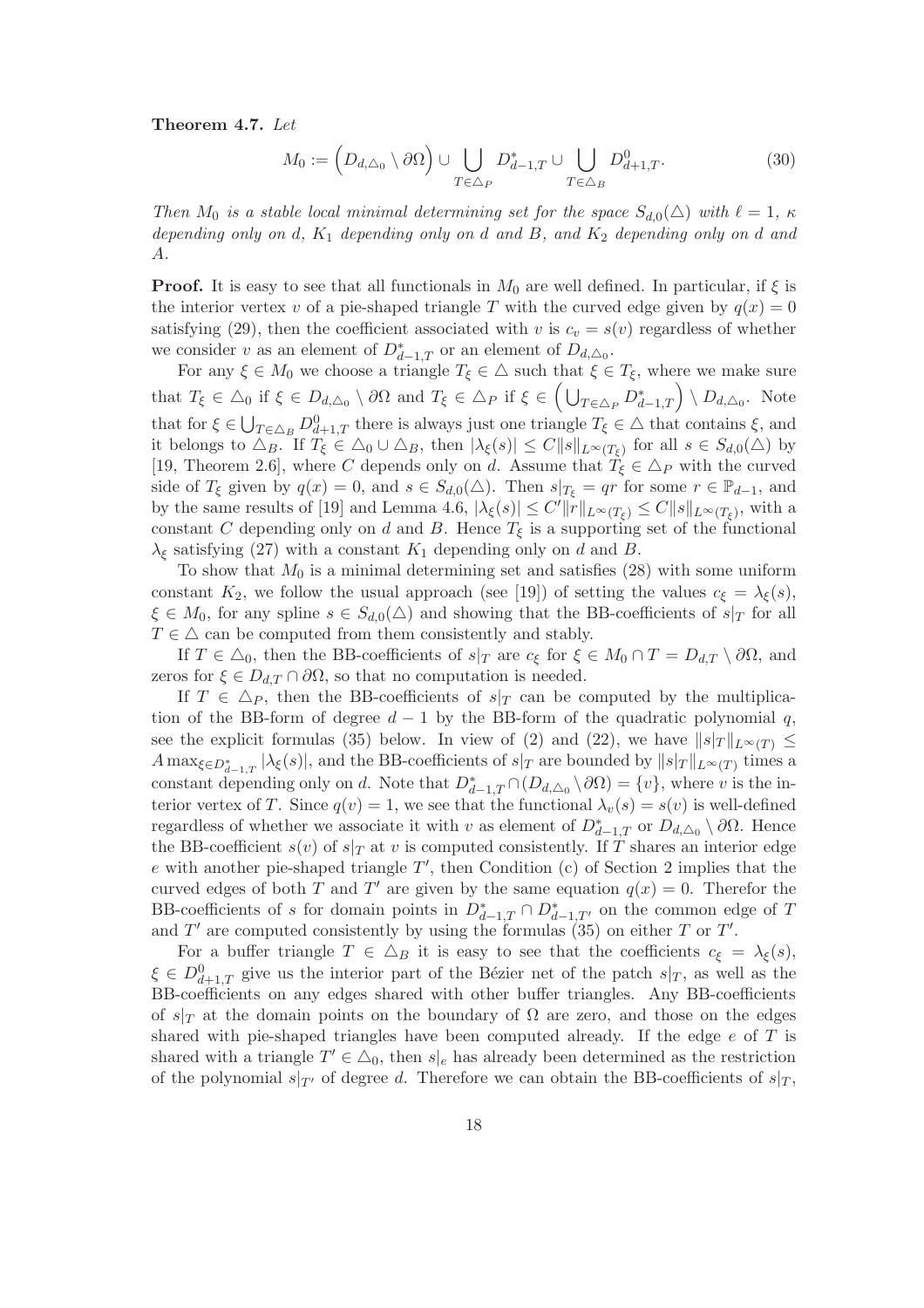as a polynomial of degree  $d+1$ , for domain points in e by the standard *degree raising* formulas [19, Section 2.15], which is a stable process.

Thus, we have shown that  $M_0$  is a minimal determining set. For each  $\xi \in M_0$ , let  $s_{\xi}$  denote the corresponding dual basis function in  $S_{d,0}(\triangle)$ . By inspecting the above arguments it is easy to see that

$$
\operatorname{supp} s_{\xi} = \cup \{ T \in \triangle : \xi \in T \}
$$

(In particular, (35) shows that for  $\xi$  in the interior of a pie-shaped triangle T the BBcoefficients of  $s_{\xi}|_{T}$  on the edges shared with buffer triangles are zero.) Hence

$$
\Lambda_T = T \cap M_0 \quad \text{for all } T \in \triangle,
$$

which shows that  $M_0$  is 1-local according to Definition 4.2, with the supporting sets  $T_\xi$ described above. It is easy to see that  $|\Lambda_T| \leq {d+2 \choose 2}$  $\binom{+2}{2}$  if  $T \in \triangle_0$ ,  $|\Lambda_T| = \binom{d+1}{2}$  $j^{+1}_{2}$  if  $T \in \triangle_{P}$ , and  $|\Lambda_T| \leq {d+2 \choose 2}$  $\binom{+2}{2} + d - 2$  if  $T \in \Delta_B$ , which implies the following bound for the covering number:

$$
\kappa_{\Lambda} \le \binom{d+2}{2} + d - 2.
$$

By inspecting again the above argumentation that  $M_0$  is a minimal determining set we conclude that  $(28)$  is satisfied with  $K_2$  depending only on d and the constant A of  $(2). \blacksquare$ 

The following statement about corresponding basis (25) follows immediately.

**Corollary 4.8.** The dual basis functions  $s_{\xi} : \xi \in M_0$  defined by the condition  $\lambda_{\xi}(s_{\zeta}) =$  $\delta_{\xi\zeta}$  have local support and satisfy the stability estimates of Proposition 4.4 with constants depending only on d, A, B.

# 5 Implementation of the FEM

In this section we briefly discuss the implementation aspects of the finite element method for solving second order elliptic problems on piecewise conic domains using the Bernstein-Bézier basis of the previous section.

#### 5.1 The conics

A convenient method to represent the piecewise conic boundary is provided by the rational Bézier curves. Given three control points  $P_0, P_1, P_2 \in \mathbb{R}^2$ , the quadratic rational Bézier curve can be described by

$$
B(t) = \frac{P_0 B_0^2(t) + \beta P_1 B_1^2(t) + P_2 B_2^2(t)}{B_0^2(t) + \beta B_1^2(t) + B_2^2(t)}, \quad 0 \le t \le 1,
$$
\n(31)

where  $\beta > 0$  is a weight and  $B_i^2(t) = \binom{2}{i}$  $t_i^2$ ,  $t^i(1-t)^{2-i}$ ,  $i=0,1,2$  are quadratic Bernstein polynomials. The curve  $B(t)$  goes through  $P_0$  and  $P_2$  such that the tangents at these points are parallel to the segments  $\overline{P_0P_1}$  and  $\overline{P_1P_2}$ , respectively. Moreover,  $B(t)$  is contained in the triangle with vertices  $P_0$ ,  $P_1$ ,  $P_2$ , see Figure 5. According to [15, Lemma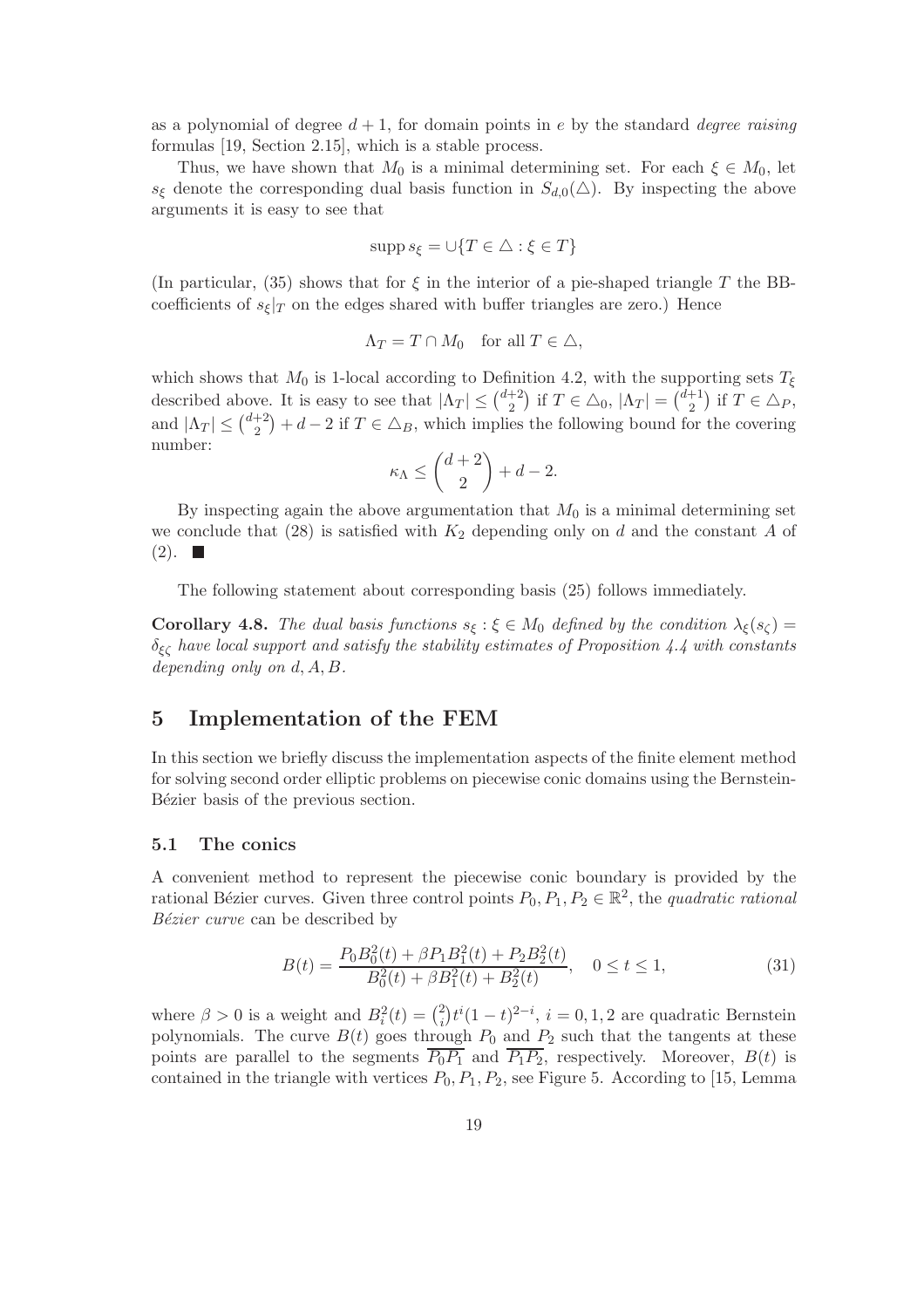

Figure 5: Conic as a rational Bézier curve.

4.5] the curve is a parabolic, elliptic or hyperbolic arc if  $\beta = 1, \beta < 1$  or  $\beta > 1$ , respectively. Let M be the mid-point of the straight line segment  $\overline{P_0P_2}$ . Then the point

$$
(1-s)M + sP_1
$$
, where  $s := \frac{\beta}{\beta+1}$ ,

lies on the conic arc [15], as shown in Figure 5.

#### Conversion to bivariate Bernstein-Bézier form

For the sake of computation of the system matrices in the finite element method we need to convert the conic from the parametric representation (31) into implicit form  $q(x) = 0$ where  $q$  is a quadratic polynomial written in BB-form as

$$
q = \sum_{i+j+k=2} \omega_{ijk} B_{ijk}^2, \quad \omega_{ijk} \in \mathbb{R},
$$

with respect to the triangle  $T^*$  associated with a pie-shaped triangle  $T \in \Delta_P$ , see Figure 6. Let  $v_1 = P_0$  and  $v_2 = P_2$  be the boundary vertices of T, and let  $v_3$  be its interior vertex. Since  $q(v_1) = q(v_2) = 0$ , we have  $\omega_{200} = \omega_{020} = 0$ , and arrive at

$$
q = \omega_{110} B_{110}^2 + \omega_{101} B_{101}^2 + \omega_{011} B_{011}^2 + \omega_{002} B_{002}^2,
$$
\n(32)

or, more explicitly,

$$
q = 2(\omega_{110}b_1b_2 + \omega_{101}b_1b_3 + \omega_{011}b_2b_3) + \omega_{002}b_3^2.
$$

To compute the yet unknown coefficients of  $q$ , we obtain three linear equations from the facts that the point  $z = (1 - s)M + sP_1$  lies on the conic, and the tangential directional derivatives of q at  $P_i$ ,  $i = 0, 1$ , vanish. Let  $\alpha_1, \alpha_2, \alpha_3$  be the barycentric coordinates of the control point  $P_1$  w.r.t.  $T^*$ . Then the barycentric coordinates of z are  $\frac{1-s}{2} + s\alpha_1$ ,  $\frac{1-s}{2} + s\alpha_2$ ,  $s\alpha_3$ , so that  $q(z) = 0$  leads to the equation

$$
\left(\frac{1-s}{2} + s\alpha_1\right)\left(\frac{1-s}{2} + s\alpha_2\right)\omega_{110} + s\alpha_3\left(\frac{1-s}{2} + s\alpha_1\right)\omega_{101} + s\alpha_3\left(\frac{1-s}{2} + s\alpha_2\right)\omega_{011} + \frac{1}{2}(s\alpha_3)^2\omega_{002} = 0.
$$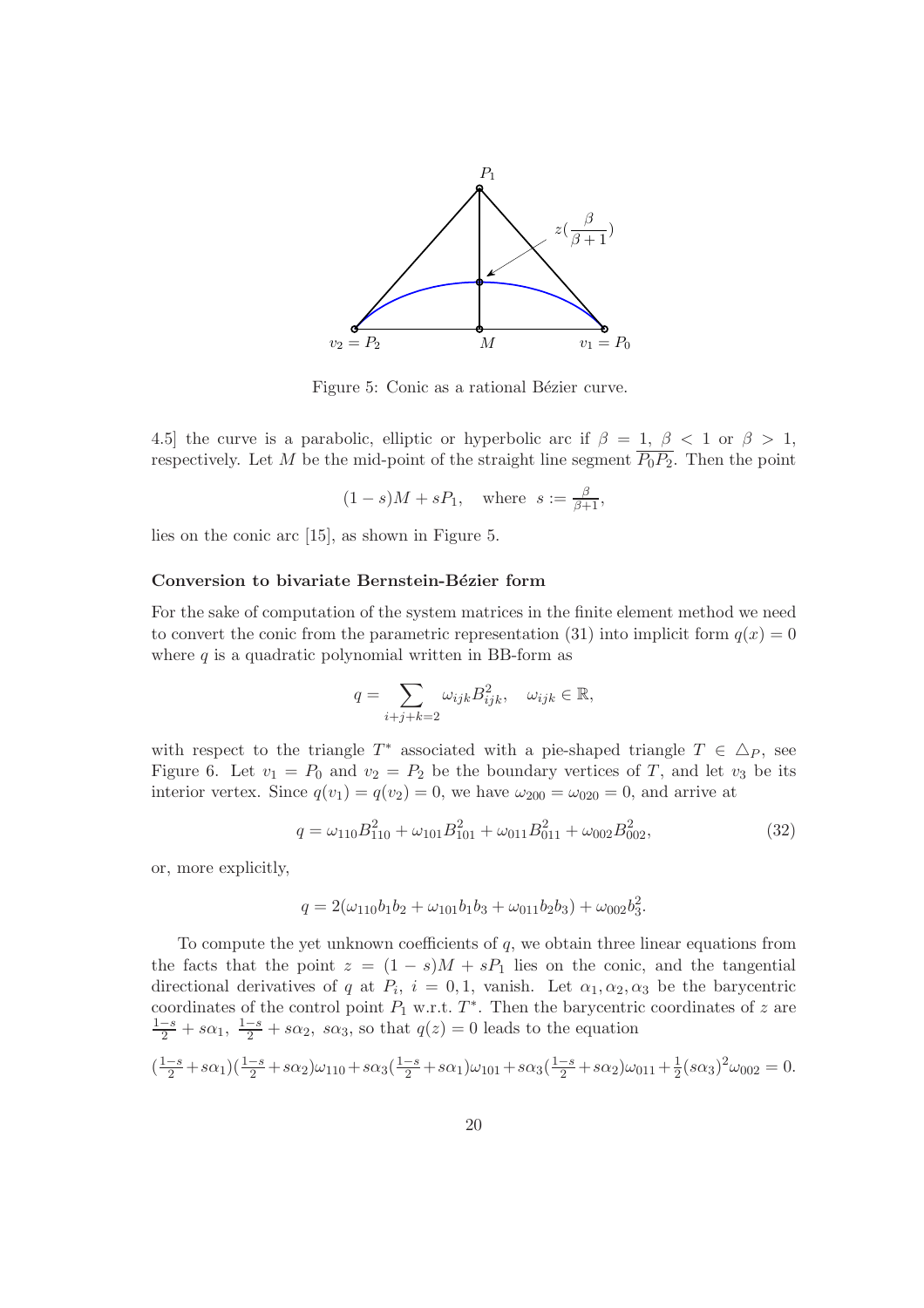

Figure 6: BB-coefficients of q over a pie-shaped triangle.

It is easy to see that  $(\alpha_1 - 1, \alpha_2, \alpha_3)$  and  $(\alpha_1, \alpha_2 - 1, \alpha_3)$  are the directional coordinates of the vectors  $P_0P_1$  and  $P_2P_1$  in the terminology of [19, Section 2.6]. Since

$$
\partial_{P_0P_1}q(v_1) = \partial_{P_2P_1}q(v_2) = 0,
$$

we obtain using [19, Theorem 2.12],

$$
\alpha_2 \omega_{110} + \alpha_3 \omega_{101} = 0
$$
 and  $\alpha_1 \omega_{110} + \alpha_3 \omega_{011} = 0$ ,

which leads to

$$
\left( \left( \frac{1-s}{2} \right)^2 - s^2 \alpha_1 \alpha_2 \right) \omega_{110} = -\frac{1}{2} (s \alpha_3)^2 \omega_{002}.
$$

We observe that  $\alpha_3 = 0$  if and only if  $P_1$  lies on the straight line  $P_0P_2$ , which means that q is zero on this line. This implies that the conditions  $\alpha_3 = 0$  and  $\omega_{110} = 0$  are equivalent to each other and never hold for triangles in  $\Delta_P$  because their boundary edges are not straight. Since  $0 < s < 1$ , it follows that  $\omega_{002} = 0$  if and only if  $\left(\frac{1-s}{2}\right)$  $(\frac{-s}{2})^2 - s^2 \alpha_1 \alpha_2 = 0$ , or using the parameter  $\beta$  of (31),  $4\beta^2\alpha_1\alpha_2 = 1$ . Since  $\omega_{002} = q(v_3) \neq 0$  by our assumptions, we assume without loss of generality that  $q(v_3) = 1$ , which implies

$$
4\beta^2\alpha_1\alpha_2\neq 1
$$

and the following formulas for the coefficients of  $q$  in  $(32)$ ,

$$
\omega_{110} = -\alpha_3 \mu, \quad \omega_{101} = \alpha_2 \mu, \quad \omega_{011} = \alpha_1 \mu, \quad \mu := \frac{2\beta^2 \alpha_3}{1 - 4\beta^2 \alpha_1 \alpha_2}; \quad \omega_{002} = 1.
$$
\n(33)

Since T is star-shaped w.r.t.  $v_3$ , we always have  $\alpha_1, \alpha_2 > 0$ . Moreover,  $\alpha_3 > 0 \, (< 0)$ if  $P_1$  lies inside T (outside T). We show that the condition that  $q(x)$  is positive for all x in T except of the curved edge is satisfied if and only if  $\mu > 0$ , that is

$$
\frac{\alpha_3}{1 - 4\beta^2 \alpha_1 \alpha_2} > 0. \tag{34}
$$

Indeed, if  $\alpha_3 > 0$ , then T is a proper part of  $T^*$ . Connect  $v_3$  by a straight line with any point z on the segment  $[v_1, v_2]$ . Then the univariate quadratic polynomial obtained by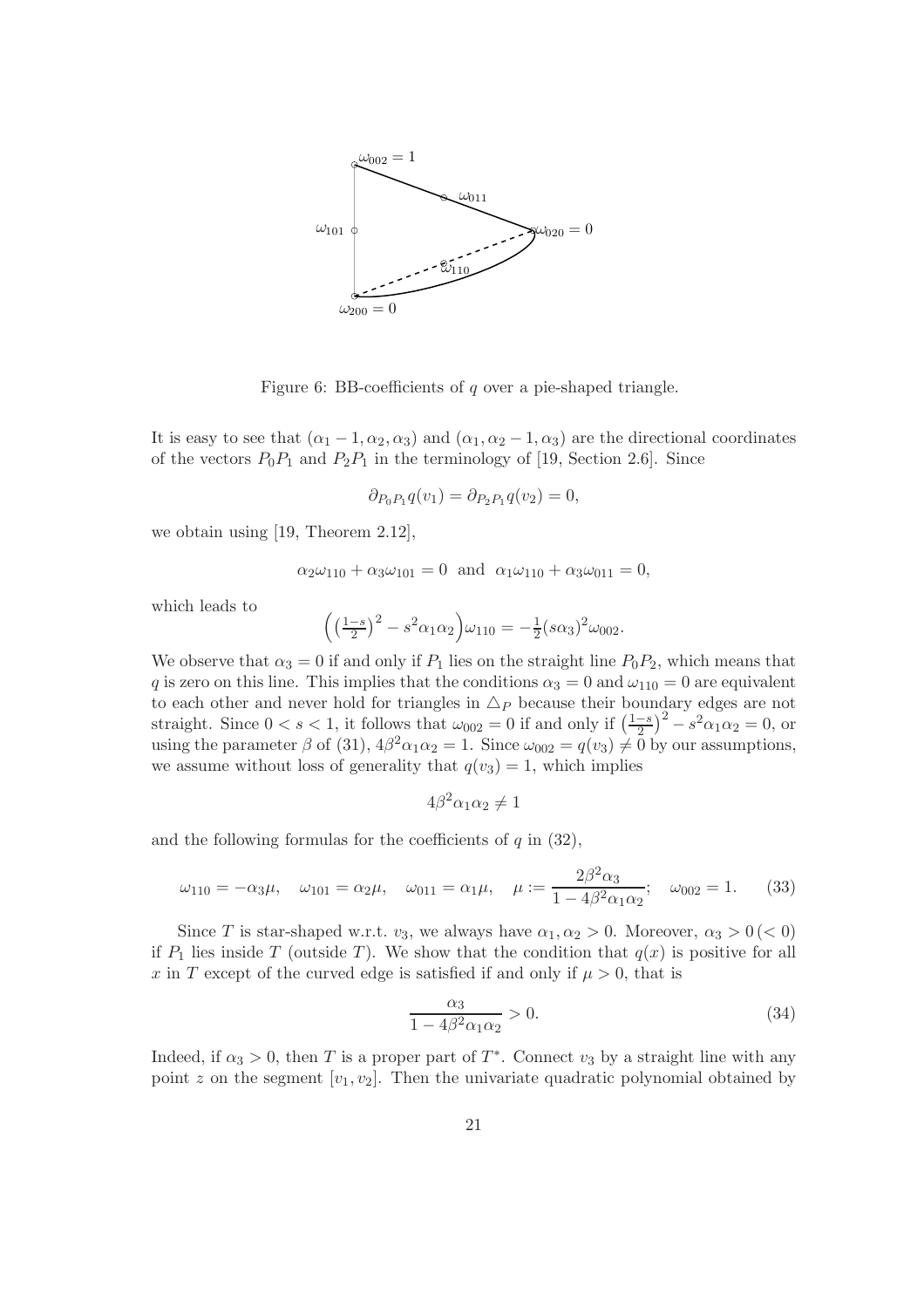restricting q to this straight line is positive at  $v_3$ , negative at z and zero at the point of the curved edge it crosses. Hence it cannot be zero at any other point of T. If  $\alpha_3 < 0$ , then T contains  $T^*$  and is convex. By [19, Theorem 3.6], q is positive everywhere in  $T^*$ except the vertices  $v_1, v_2$  if and only if the coefficients  $\omega_{110}, \omega_{101}, \omega_{011}$  are all positive, which is equivalent to  $\mu > 0$ . As a conic, the curve  $q(x) = 0$  cannot have another branch inside  $T \setminus T^*$ .

#### Multiplication by  $q$  on a pie-shaped triangle

We now work out formulas for the BB-coefficients  $a_{ijk}$  of  $s|_T$  in terms of the BBcoefficients of q and those of the polynomial p such that  $s|_T = qp$ . The formulas (35) have already been used in the proof of Theorem 4.7, and they will again be needed in Section 5.2.

Let

$$
q = \omega_{110} B_{110}^2 + \omega_{101} B_{101}^2 + \omega_{011} B_{011}^2 + B_{002}^2
$$

and

$$
s|_{T} = q \sum_{i+j+k=d-1} c_{ijk} B_{ijk}^{d-1} = \sum_{i+j+k=d+1} a_{ijk} B_{ijk}^{d+1}.
$$

Since

$$
\begin{aligned} qB_{ijk}^{d-1} &= 2\frac{(i+1)(j+1)}{d(d+1)}\omega_{110}B_{i+1,j+1,k}^{d+1} + 2\frac{(i+1)(k+1)}{d(d+1)}\omega_{101}B_{i+1,j,k+1}^{d+1} \\ &+ 2\frac{(j+1)(k+1)}{d(d+1)}\omega_{011}B_{i,j+1,k+1}^{d+1} + \frac{(k+1)(k+2)}{d(d+1)}B_{i,j,k+2}^{d+1}, \end{aligned}
$$

we get the following formula for the BB-coefficients of  $s|_T$ ,

$$
a_{ijk} = \frac{2ij\,\omega_{110}}{d(d+1)}c_{i-1,j-1,k} + \frac{2ik\,\omega_{101}}{d(d+1)}c_{i-1,j,k-1} + \frac{2jk\,\omega_{011}}{d(d+1)}c_{i,j-1,k-1} + \frac{(k-1)k}{d(d+1)}c_{i,j,k-2},\tag{35}
$$

where  $c_{r,s,t} := 0$  if at least one of the indices  $r, s, t$  is negative.

#### 5.2 Assembly of the finite element linear system

To compute the solution  $\tilde{u}$  of (18) we follow the standard Galerkin scheme and expand  $\tilde{u}$  as linear combination of the basis functions  $s_{\xi}, \xi \in M_0$ , of Section 4.3,

$$
\tilde{u} = \sum_{\xi \in M_0} c_{\xi} s_{\xi}, \quad c_{\xi} \in \mathbb{R}.
$$

Then (18) is equivalent to the square linear system

$$
\sum_{\xi \in M_0} c_{\xi} a(s_{\xi}, s_{\zeta}) = (f, s_{\zeta}) \text{ for all } \zeta \in M_0
$$

with a positive definite system matrix  $[a(s_{\xi}, s_{\zeta})]_{\xi, \zeta \in M_0}$ . For the elliptic equations of second order we have

$$
a(u, v) = \int_{\Omega} (\nabla u \cdot A \nabla v + v \mathbf{b} \cdot \nabla u + cuv) dx,
$$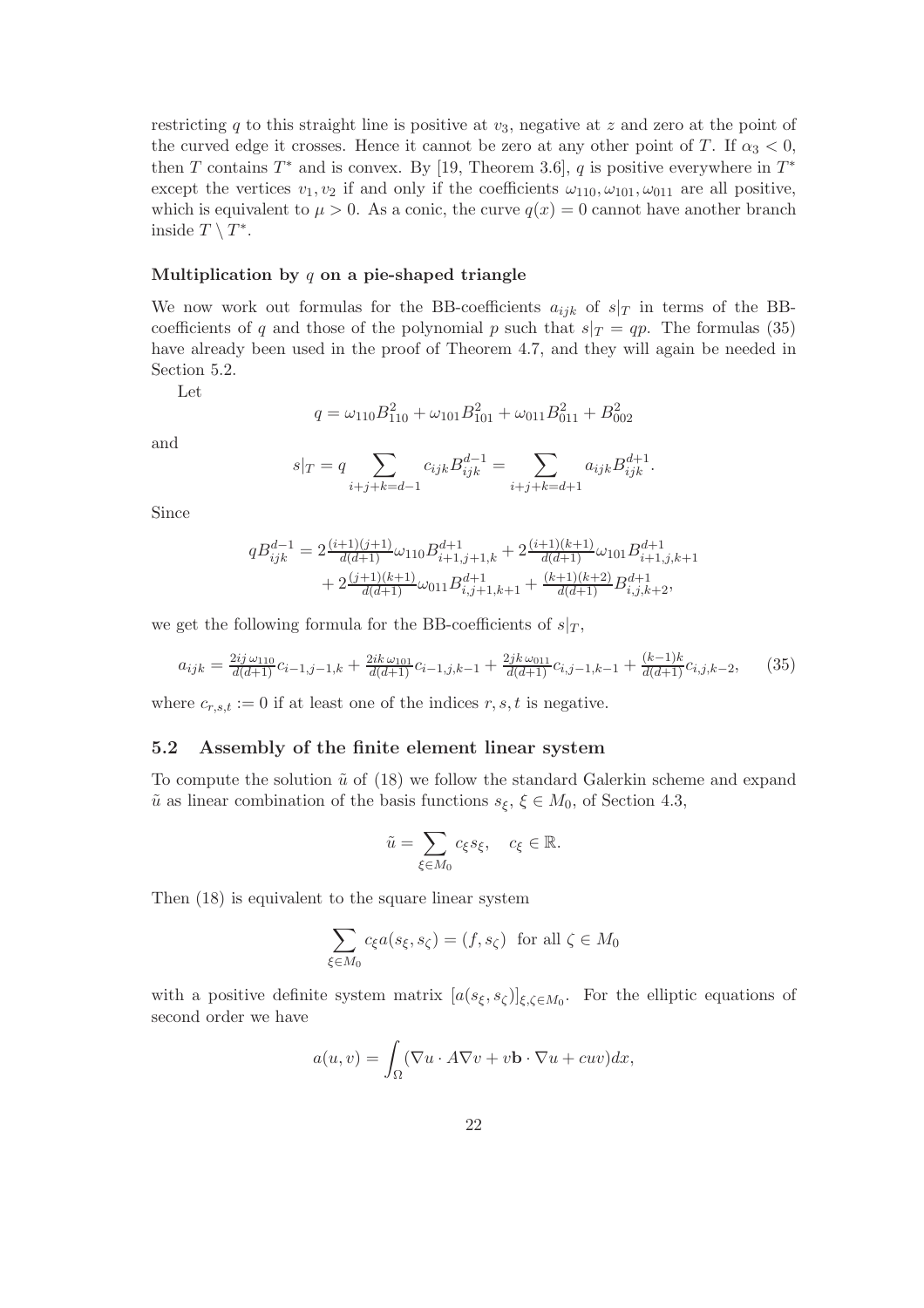where A is a matrix, **b** a vector and c a scalar, each of them in general depending on x. Hence, assembling the matrix requires the computation of the following system matrices: the stiffness matrix  $S$ , the convective matrix  $B$  and the mass matrix  $M$ , whose entries are given by

$$
\mathcal{S}_{\xi\zeta} = \int_{\Omega} \nabla s_{\xi} \cdot A \nabla s_{\zeta} dx, \quad \mathcal{B}_{\xi\zeta} = \int_{\Omega} s_{\zeta} \mathbf{b} \cdot \nabla s_{\xi} dx, \quad \mathcal{M}_{\xi\zeta} = \int_{\Omega} c s_{\xi} s_{\zeta} dx, \quad \xi, \zeta \in M_0,
$$

while the right hand side of the system requires the computation of the load vector  $\mathcal L$ with entries

$$
\mathcal{L}_{\xi} = \int_{\Omega} f s_{\xi} dx, \quad \xi \in M_0.
$$

By integrating over all triangles  $T \in \triangle$  we can reduce the assembly problem to the computation of the element level system matrices and load vector

$$
\hat{S}_T = \left[ \int_T \nabla B_{\xi}^{d+i} \cdot A \nabla B_{\zeta}^{d+i} dx \right]_{\xi, \zeta \in D_{d+i,T^*}}, \ \hat{B}_T = \left[ \int_T B_{\xi}^{d+i} \mathbf{b} \cdot \nabla B_{\zeta}^{d+i} dx \right]_{\xi, \zeta \in D_{d+i,T^*}},
$$

$$
\hat{\mathcal{M}}_T = \left[ \int_T c B_{\xi}^{d+i} B_{\zeta}^{d+i} dx \right]_{\xi, \zeta \in D_{d+i,T^*}}, \ \hat{L}_T = \left[ \int_T f B_{\xi}^{d+i} dx \right]_{\xi \in D_{d+i,T^*}},
$$

where  $i = 0$  if  $T \in \Delta_0$ ,  $i = 1$  if  $T \in \Delta_P \cup \Delta_B$ , and  $T^*$  is defined as above for  $T \in \Delta_P$ and simply as  $T^* = T$  otherwise. Indeed, it is easy to see that

$$
S = \mathcal{T}^t \hat{S} \mathcal{T}, \ B = \mathcal{T}^t \hat{B} \mathcal{T}, \ \mathcal{M} = \mathcal{T}^t \hat{\mathcal{M}} \mathcal{T}, \ \mathcal{L} = \mathcal{T}^t \hat{\mathcal{L}}, \tag{36}
$$

where

$$
\hat{\mathcal{S}} := \text{diag}(\hat{\mathcal{S}}_T, T \in \triangle), \quad \hat{\mathcal{B}} := \text{diag}(\hat{\mathcal{B}}_T, T \in \triangle), \n\hat{\mathcal{M}} := \text{diag}(\hat{\mathcal{M}}_T, T \in \triangle), \quad \hat{\mathcal{L}} := [\hat{\mathcal{L}}_T^t, T \in \triangle],
$$

and  $\mathcal T$  is the transformation matrix whose columns correspond to the basis functions  $s_{\xi}, \xi \in M_0$ , and consist of the BB-coefficients of  $s_{\xi}|_T$  on all triangles  $T \in \Delta$ , and  $\mathcal{T}^t$  is the transpose of  $\mathcal{T}$ .

The structure of the transformation matrix is rather simple. Let  $\tau_{\xi}$  denote the column of  $\mathcal T$  corresponding to  $\xi \in M_0$ , such that  $\mathcal T = [\tau_\xi]_{\xi \in M_0}$ . If  $\xi \in D_{d,\Delta_0}$  and  $\xi$  is not contained in any pie-shaped or buffer triangle, then the only non-zero entries of  $\tau_{\xi}$ are the ones at every row corresponding to  $\xi \in D_{d,T}$  for some  $T \in \Delta_0$ . Similarly, if  $\xi \in D_{d+1,T}^0$  for some  $T \in \Delta_B$ , then  $\tau_{\xi}$  also consists of ones and zeros, with ones at all rows corresponding to the same  $\xi$  in one or more triangles of  $\Delta_B$ . If  $\xi = \xi_{ijk} \in D^*_{d-1,T}$ for some  $T \in \Delta_P$ , then four entries of  $\tau_{\xi}$  will be non-zero in rows corresponding to  $\xi_{i+1,j+1,k}$ ,  $\xi_{i+1,j,k+1}$ ,  $\xi_{i,j+1,k+1}$ ,  $\xi_{i,j,k+2}$  in  $D_{d+1,T^*}$ . These entries can be determined from the equation (35) as

$$
\frac{2(i+1)(j+1)\,\omega_{110}}{d(d+1)},\qquad \frac{2(i+1)(k+1)\,\omega_{101}}{d(d+1)},\qquad \frac{2(j+1)(k+1)\,\omega_{011}}{d(d+1)},\qquad \frac{(k+1)(k+2)}{d(d+1)},
$$

respectively. If  $i = 0$  and  $j \neq 0$ , then the domain points  $\xi_{i,j+1,k+1} = \xi_{0,j+1,k+1}$  and  $\xi_{i,j,k+2} = \xi_{0,j,k+2}$  lie on an edge of T shared with a triangle  $T'$  in  $\Delta_P \cup \Delta_B$ , and hence the two entries of  $\tau_{\xi}$  corresponding to these points in T' will be filled with the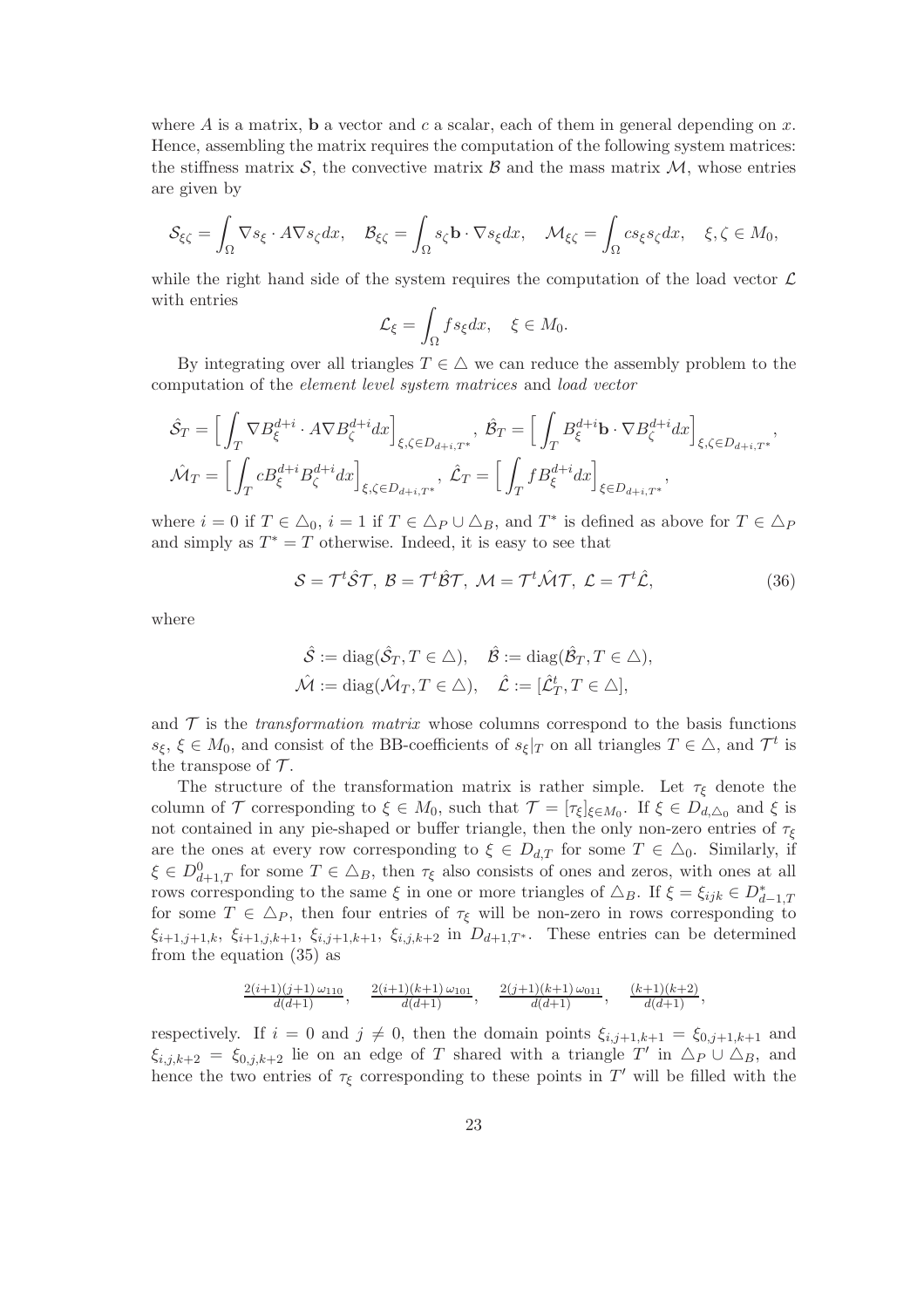numbers  $\frac{2(j+1)(k+1)\omega_{011}}{d(d+1)}$ ,  $\frac{(k+1)(k+2)}{d(d+1)}$ , respectively. Similarly, there are two additional nonzero entries in the case  $i \neq 0$ ,  $j = 0$ . If  $i = j = 0$ , then  $k = d-1$  and  $\xi_{i,j,k+2} = \xi_{0,0,d+1}$ is the interior vertex v of T. It is clear from the above that the nonzero entries of  $\tau_v$  are: (a) the ones at all rows corresponding to  $v$  in any types of triangles containing this vertex, (b) the numbers  $\frac{2\omega_{110}}{d(d+1)}$ ,  $\frac{2\omega_{101}}{d+1}$ ,  $\frac{2\omega_{011}}{d+1}$  placed in the rows corresponding to  $\xi_{1,1,d-1}$ ,  $\xi_{1,0,d}$ ,  $\xi_{0,1,d}$ , respectively, in all pie-shaped triangles attached to v (where  $\omega_{110}, \omega_{101}, \omega_{011}$  depend on the pie-shaped triangle), and (c) the number  $\frac{2\omega_{011}}{d+1}$  or  $\frac{2\omega_{011}}{d+1}$  in the row corresponding to  $\xi_{1,0,d}$  or  $\xi_{0,1,d}$  if it belong to a buffer triangle attached to the respective pie-shaped triangle. Finally, assume that  $\xi \in D_{d,\Delta_0} \cap T$  for a buffer triangle T, but  $\xi$  is not a vertex of any pie-shaped triangle. Then  $\xi = \xi_{ijk}$  for some  $i, j, k$  with  $i + j + k = d$ , as element of  $D_{d,T}$ . (Note that at least one of the indices i, j, k is zero because  $\xi$  lies on an edge of T.) Then by using the well known degree raising formulas [19, Theorem 2.39], we see that the non-zero entries of  $\tau_{\xi}$  are, in addition to ones in the rows corresponding to  $\xi$  in all triangles of  $\triangle_0$  containing  $\xi$ , the numbers  $\frac{i+1}{d+1}$ ,  $\frac{j+1}{d+1}$ ,  $\frac{k+1}{d+1}$  in the rows corresponding to  $\xi_{i+1,j,k}, \xi_{i,j+1,k}$  and  $\xi_{i,j,k+1}$  as elements of  $D_{d+1,T}$ , for each buffer triangle T containing ξ.

Note that the global-local transformation (36) can be performed without explicit evaluation and storage of the transformation matrix  $\mathcal T$ . Instead, suitable routines for the matrix-vector products  $\mathcal{T}x$  and  $\mathcal{T}^t x$  need to be implemented, and this can be done efficiently with  $\mathcal{O}(d^2)$  computation cost per triangle  $T \in \Delta$ , similar to the algorithms in [3, Section 8.1].

As shown in [1], the element level system matrices can be computed with optimal  $\mathcal{O}(1)$  cost per entry on the non-curved triangles. Indeed, the product formula for Bernstein polynomials

$$
B_{ijk}^d B_{rst}^q = \frac{\binom{i+r}{i}\binom{j+s}{j}\binom{k+t}{k}}{\binom{d+q}{d}} B_{i+r,j+s,k+t}^{d+q}
$$

helps to reduce this task to the computation of the *Bernstein-Bézier (BB-)* moments

$$
\mu_{\xi}^{T,m}(g) := \int_{T} g(x) B_{\xi}^{m}(x) dx, \qquad \xi \in D_{m,T},
$$

where g is one of the functions  $A, \mathbf{b}, c$  and m is a number between  $2d - 2$  and  $2d + 2$ . The components of the load vector  $\mathcal{L}_T$  are just the moments of f of degree  $m = d$  or  $d+1$ . Using [1, Algorithm 3], the moment vector  $\mu^{T,m}(g) := [\mu^{T,m}_g]$  $(\xi^{I,m}(g))_{\xi \in D_{m,T}}$  can be evaluated with  $\mathcal{O}(m^3)$  floating point operations with the help of an  $\mathcal{O}(m^2)$ -point Stroud quadrature, which delivers sufficient accuracy for the finite element approximation.

If  $T \in \Delta_P$ , then the same approach can be used, where we only need to figure out how to compute the BB-moments.

#### 5.3 BB-moments on curved triangles

We show that for any pie-shaped triangle  $T \in \Delta_P$  the moment vector  $\mu^{T,m}(f)$  can be computed with  $\mathcal{O}(q^2m)$  operations using a quadrature rule with  $q^2$  centers, which is exact for all  $f \in \mathbb{P}_{2q-m-1}$ ,  $q > m/2$ . This means that  $q = \mathcal{O}(d)$  points guarantee sufficient accuracy, and hence the element level system matrices are computed on pieshaped triangles also with optimal computation cost  $\mathcal{O}(1)$  per entry [1].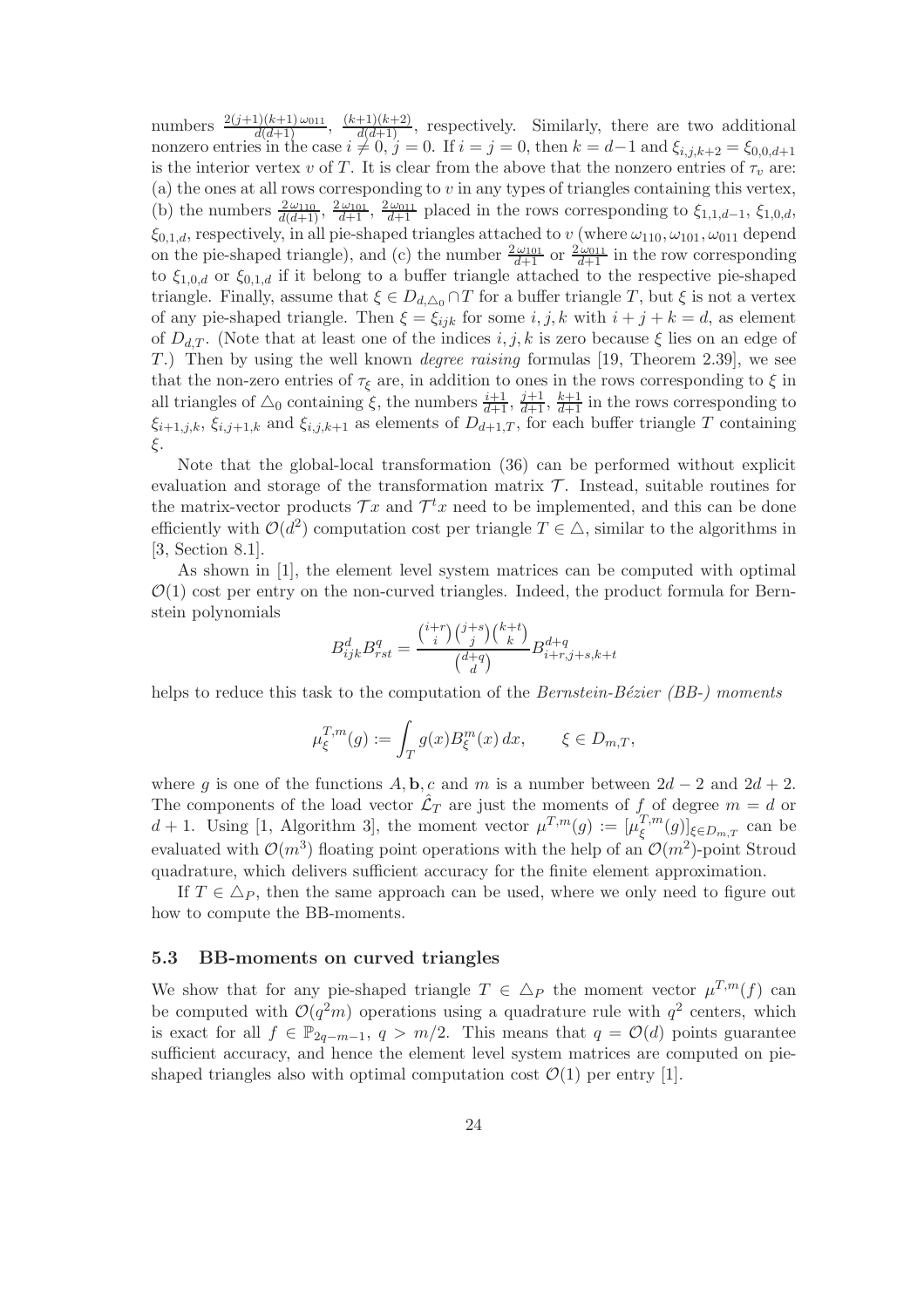As before let  $v_1, v_2$  be the boundary vertices of T, and  $v_3$  its interior vertex. We consider a version of Duffy transformation  $\Phi$  [1, Section 3.1] that maps any point  $(t_1, t_2) \in \mathbb{R}^2$  into  $\Phi(t_1, t_2) = b_1v_1 + b_2v_2 + b_3v_3$ , where

$$
b_1 = (1 - t_1)t_2, \quad b_2 = t_1t_2, \quad b_3 = 1 - t_2. \tag{37}
$$

It is easily seen that the straight triangle  $T^*$  with vertices  $v_1, v_2, v_3$  is the image of the unit square, that is  $T^* = \Phi([0,1]^2)$ , with  $v_1 = \Phi(0,1)$ ,  $v_2 = \Phi(1,1)$ ,  $v_3 = \Phi(1,0) = \Phi(0,0)$ . For any constant  $\tau$  the image of the straight line  $t_1 = \tau$  is the straight line going through  $v_3$  and the point  $(1-\tau)v_1+\tau v_2$  lying on the line through  $v_1, v_2$ . The pie-shaped triangle T is the image of

$$
\hat{T} := \{ (t_1, t_2) \in \mathbb{R}^2 : 0 \le t_1 \le 1, \ 0 \le t_2 \le \phi(t_1) \},
$$

where  $\phi$  is a continuous function which is well defined because T is star-shaped with respect to  $v_3$ . Assuming that the curved edge of T is given by the equation  $q(x) = 0$ , with q defined by (32),  $\phi(\tau)$  is easy to compute for any  $0 \leq \tau \leq 1$  as the first positive root of the univariate quadratic polynomial

$$
\tilde{q}(t) = q(v_3 + t((1 - \tau)v_1 + \tau v_2 - v_3))
$$
  
=  $\omega_{002}B_0^2(t) + (\omega_{101}(1 - \tau) + \omega_{011}\tau)B_1^2(t) + 2\omega_{110}(1 - \tau)\tau B_2^2(t),$ 

where we use quadratic Bernstein polynomials  $B_i^2$  as in (31).

Since the Jacobian of  $\Phi$  is  $2|T^*|t_2$ , where  $|M|$  denotes the area of a set  $M \subset \mathbb{R}^2$ , we can compute any integral over  $T$  as

$$
\int_T f(x) dx = 2|T^*| \int_0^1 dt_1 \int_0^{\phi(t_1)} f(\Phi(t_1, t_2)) t_2 dt_2.
$$

By applying Gauss-Legendre, respectively Gauss-Jacobi quadrature with  $q$  points,

$$
\int_0^1 g(s) ds \approx \sum_{j=1}^q w_j g(\xi_j), \qquad \int_0^1 s g(s) ds \approx \sum_{j=1}^q \tilde{w}_j g(\tilde{\xi}_j),
$$

to the integrals in  $t_1$ , respectively  $t_2$ , we obtain a positive quadrature rule with  $q^2$  centers

$$
\int_{T} f(x) dx \approx 2|T^*| \sum_{\mu=1}^{q} w_{\mu} \phi^2(\xi_{\mu}) \sum_{\nu=1}^{q} \tilde{w}_{\nu} f(\xi_{\nu \mu}), \text{ with } \xi_{\nu \mu} := \Phi(\xi_{\mu}, \phi(\xi_{\mu}) \tilde{\xi}_{\nu}), \quad (38)
$$

which is exact whenever  $f \in \mathbb{P}_{2q-1}$  since  $f(\Phi(t_1, t_2))$  is a univariate polynomial of degree  $2q - 1$  in each of  $t_1, t_2$  in that case.

Similar to [1, Lemma 1] the bivariate Bernstein polynomials with respect to  $T^*$  can be factorized as

$$
B_{ijk}^m(x) = B_j^{m-k}(t_1)B_k^m(t_2), \quad x = \Phi(t_1, t_2),
$$

where  $B_{\nu}^{n}(t) = \binom{n}{\nu}$  $\sum_{\nu}^{n} (1-t)^{n-\nu}$ ,  $0 \le \nu \le n$ , are the univariate Bernstein polynomials. Hence, by using (38) we obtain the following approximation of the moments for all  $i + j + k = m,$ 

$$
\mu_{ijk}^{T,m}(f) \approx 2|T^*| \sum_{\mu=1}^q w_{\mu} \phi^2(\xi_{\mu}) B_j^{m-k}(\xi_{\mu}) \sum_{\nu=1}^q \tilde{w}_{\nu} B_k^m(\phi(\xi_{\mu}) \tilde{\xi}_{\nu}) f(\xi_{\nu \mu}). \tag{39}
$$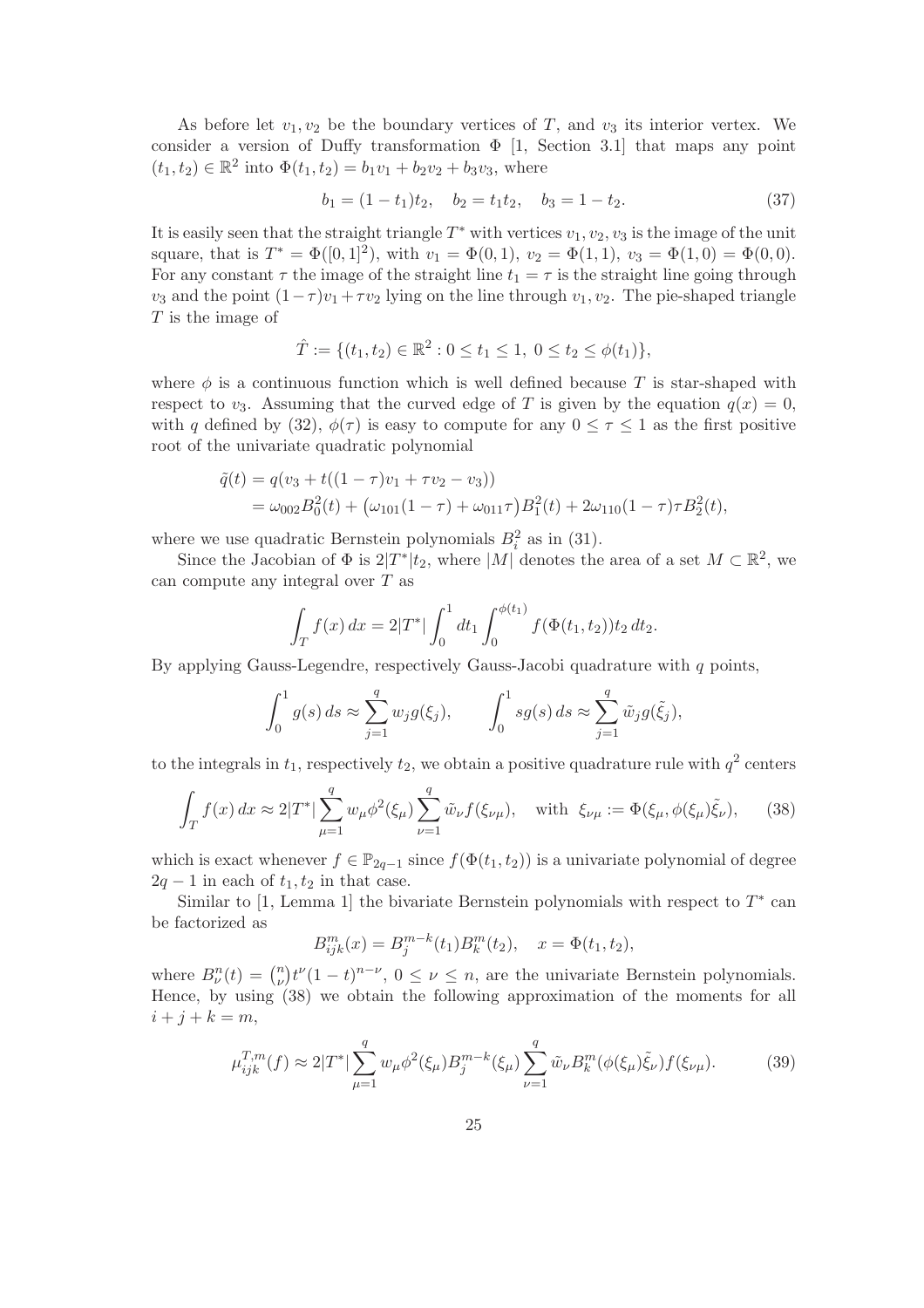Since  $B^m_{ijk}$  is a polynomial of degree m in  $t_2$  and at most m in  $t_1$ , the formula (39) is exact for all  $f \in \mathbb{P}_{2q-m-1}$  as long as  $q > m/2$ , and its structure allows evaluation by sum factorization as in [1, Section 3.3]. That is, first the sums

$$
\sigma_{\mu,k} = \sum_{\nu=1}^{q} \tilde{w}_{\nu} B_{k}^{m} (\phi(\xi_{\mu}) \tilde{\xi}_{\nu}) f(\xi_{\nu\mu})
$$

are computed for all  $\mu = 1, \ldots, q$  and  $k = 0, \ldots, m$  with  $\mathcal{O}(q^2m)$  cost, and then the numbers

$$
2|T^*| \sum_{\mu=1}^q w_{\mu} \phi^2(\xi_{\mu}) B_j^{m-k}(\xi_{\mu}) \sigma_{\mu,k}, \quad k = 0, \dots, m, \ j = 0, \dots, m-k,
$$

give the moments  $\mu_{ijk}^{T,m}(f)$ ,  $i = m - j - k$ , with the cost of  $\mathcal{O}(qm^2)$ .

# 6 Numerical experiments

To test the numerical performance of our method we implemented it in MATLAB and present in this section three examples including the membrane eigenvalue problem and Poisson problem on different domains with curved boundaries. We consider both hand p-refinements and compare our results to the state-of-the-art software COMSOL Multiphysics. We use version 4.2a of COMSOL which provides the options to employ the standard isoparametric elements of degree up to 5 on curved domains in 2D. While the domains in Examples 1 and 2 are smooth (an ellipse and a circle), we consider a  $C<sup>0</sup>$  domain bounded by linear and conic pieces in Example 3. The numerics confirm in particular the theoretical rate of convergence given in Theorem 3.4. Note that for simplicity we used an easier implementation which does not achieve optimal cost assembly described in Section 5. (Further details can be found in [20].)

### Example 1: Poisson problem on an ellipse

Let  $\Omega$  be the domain in  $\mathbb{R}^2$  bounded by the ellipse  $x_1^2 + 6.25x_2^2 = 1$ . Consider the boundary value problem

$$
\Delta u = f \text{ in } \Omega, \quad u = 0 \text{ on } \partial \Omega,
$$
\n(40)

where f is chosen such that the exact solution of the problem is  $u = e^{0.5(x_1^2 + 6.25x_2^2)} - e^{0.5}$ .

To ensure a fair comparison of the numerical results with COMSOL, we use the initial triangulation shown in Figure 7 generated by COMSOL. We obtain a sequence of triangulations by uniform refinement whereby each triangle is subdivided into four subtriangles by joining the midpoints of all edges. For a pie-shaped triangle we take the midpoint of the curved boundary edge, see Figure 8.

Error plots for  $||u-u_N||_{L_2(\Omega)}$  and  $||u-u_N||_{H^1(\Omega)}$  as functions of the number of degrees of freedom  $N = \dim S_{d,0}(\triangle)$  are depicted in Figures 9 and 10, respectively, for  $d =$ 2, 3, 4, 5, where  $u_N \in S_{d,0}(\triangle)$  is the approximate solution to the problem, and different points on the curves correspond to subsequent refinements of the triangulation. The results show that both methods behave similarly for all different orders and confirm the theoretical estimates of Theorem 3.4. Furthermore, Figure 11 demonstrates the expected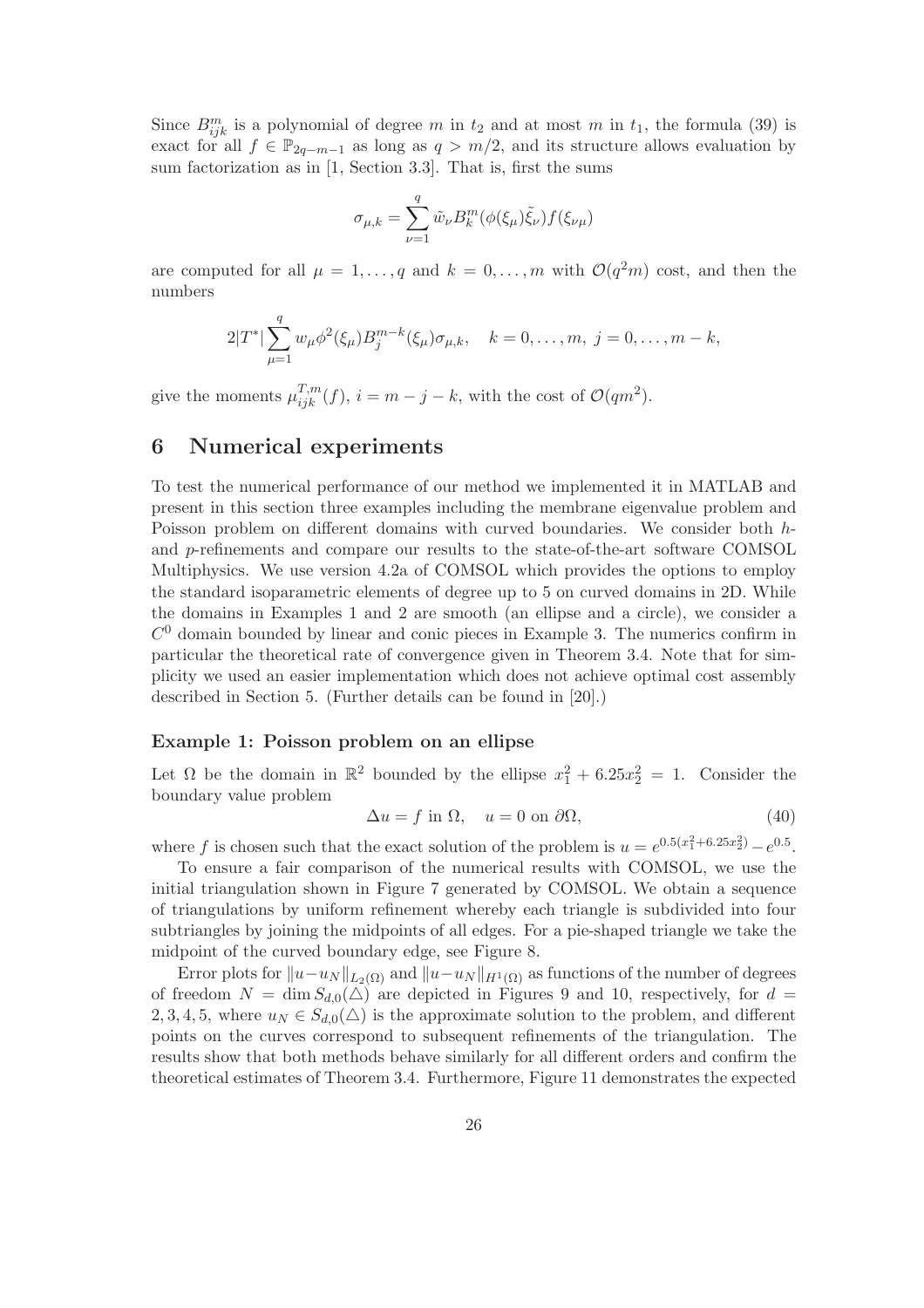

Figure 7: Example 1: Initial triangulation.



Figure 8: Refinement of a pie-shaped triangle.

exponential decay of errors of our method in an experiment of a "p-refinement" type [5], where the triangulation is fixed (as obtained by two subsequent uniform refinements of the initial triangulation), and the degree  $d$  is increased instead, increasing this way the number of degrees of freedom.

#### Example 2: Circular membrane eigenvalue problem

The free vibrations of a homogeneous membrane are governed by the equation

$$
\Delta u + \lambda u = 0, \quad x \in \Omega. \tag{41}
$$

If the membrane is fixed along its boundary then the boundary condition is

$$
u = 0, \quad x \in \partial\Omega,\tag{42}
$$

which comprises a problem of finding eigenvalues and eigenfunctions of the Laplacian under homogeneous Dirichlet boundary conditions.

We choose  $\Omega \subset \mathbb{R}^2$  to be a unit disk and approximate 15 smallest eigenvalues for the circular membrane. The exact solution to this problem is known [18], with the eigenvalues given by

$$
\lambda_{m,n} = (j_{m,n})^2, \quad m = 0, 1, \ldots, \quad n = 1, 2, \ldots,
$$

where  $j_{m,n}$  is the *n*-th root of the *m*-th Bessel function  $J_m$  of the first kind.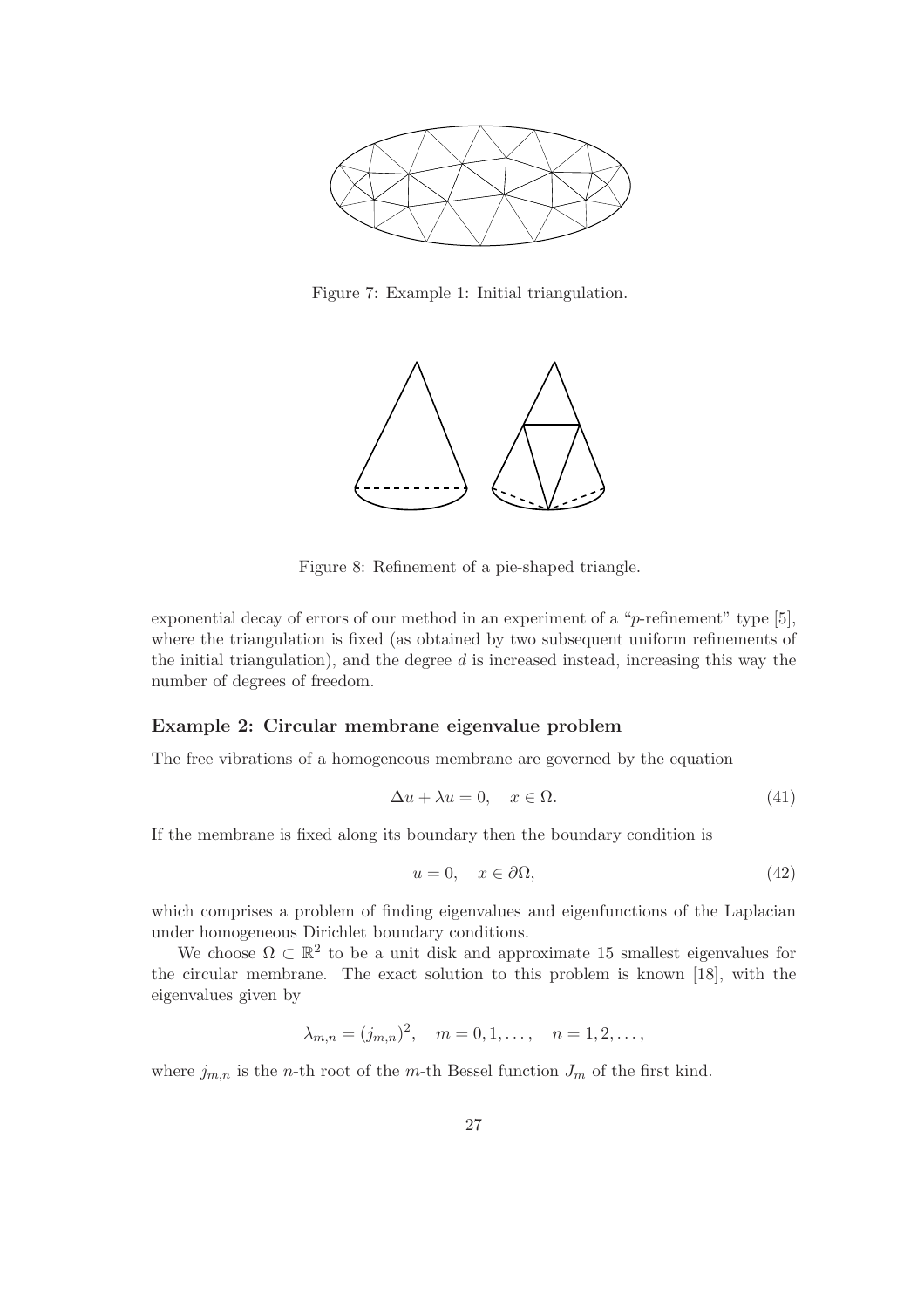

Figure 9: L<sup>2</sup> errors in Example 1 using our method (red) and COMSOL (green). The curves indicated by d2, d3, d4, d5 correspond to the degrees  $d = 2, \ldots, 5$ .



Figure 10:  $H^1$  errors in Example 1 using our method (red) and COMSOL (green).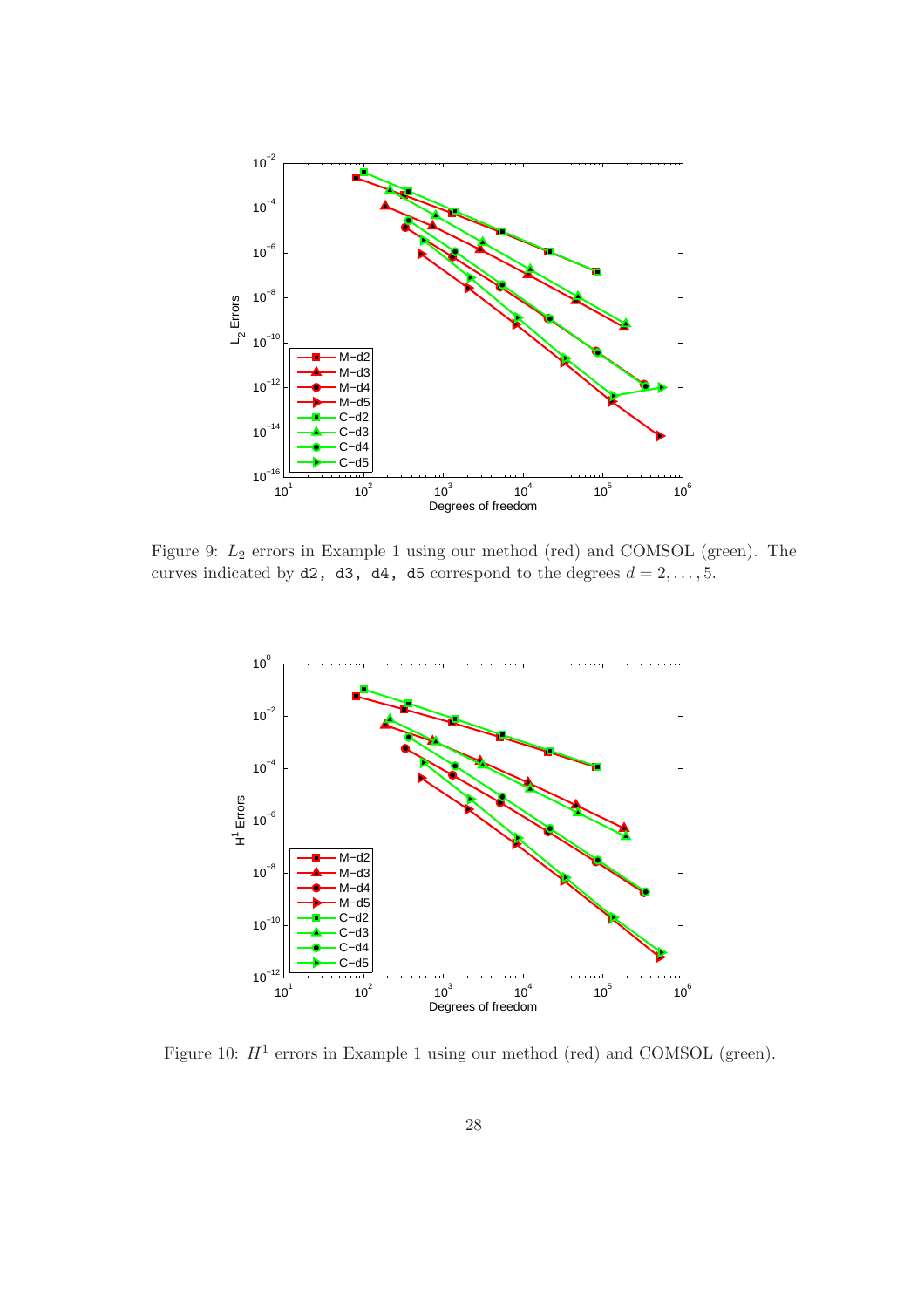

Figure 11:  $L_2$  and  $H^1$  errors in Example 1 using *p*-refinement.

The weak variational formulation corresponding to (41) and (42), for  $\lambda \in \mathbb{R}$  and  $u \neq 0$ , is

Find 
$$
u \in H_0^1(\Omega)
$$
,  $\int_{\Omega} \nabla u \cdot \nabla v = \lambda \int_{\Omega} uv, \ \forall \ v \in H_0^1(\Omega)$ . (43)

We discretize this problem in the space  $S_{d,0}(\triangle)$  for a suitable triangulation of  $\Omega$ : Find  $\tilde{u} \in S_{d,0}(\triangle)$ ,  $\tilde{u} \neq 0$ , such that

$$
\int_{\Omega} \nabla \tilde{u} \cdot \nabla \tilde{v} = \lambda \int_{\Omega} \tilde{u} \tilde{v}, \quad \forall \tilde{v} \in S_{d,0}(\triangle). \tag{44}
$$

Hence if  $\{s_1, \ldots, s_N\}$  is a basis for  $S_{d,0}(\triangle)$  according to Theorem 4.7, then (44) boils down to the matrix equation of the form

$$
S=\lambda\mathcal{M},
$$

where  $S$  and  $M$  are the stiffness and mass matrices. We solve this generalized matrix eigenvalue problem using MATLAB's built-in command eig.

We follow the same procedure to get a sequence of meshes as in Example 1, starting with the initial mesh shown in Figure 12 imported from COMSOL. Note that this triangulation does not satisfy (5).

In Figures 13–16 we plot absolute errors for approximating various eigenvalues using our implementation and using COMSOL for degree  $d = 3$  and  $d = 5$ . It can be seen that, comparing to COMSOL, our method approximates the first two eigenvalues significantly better. For the 8th and 15th eigenvalues the results are comparable for  $d = 3$  but for the higher degree  $d = 5$  the accuracy achieved using our method is again better. Figure 17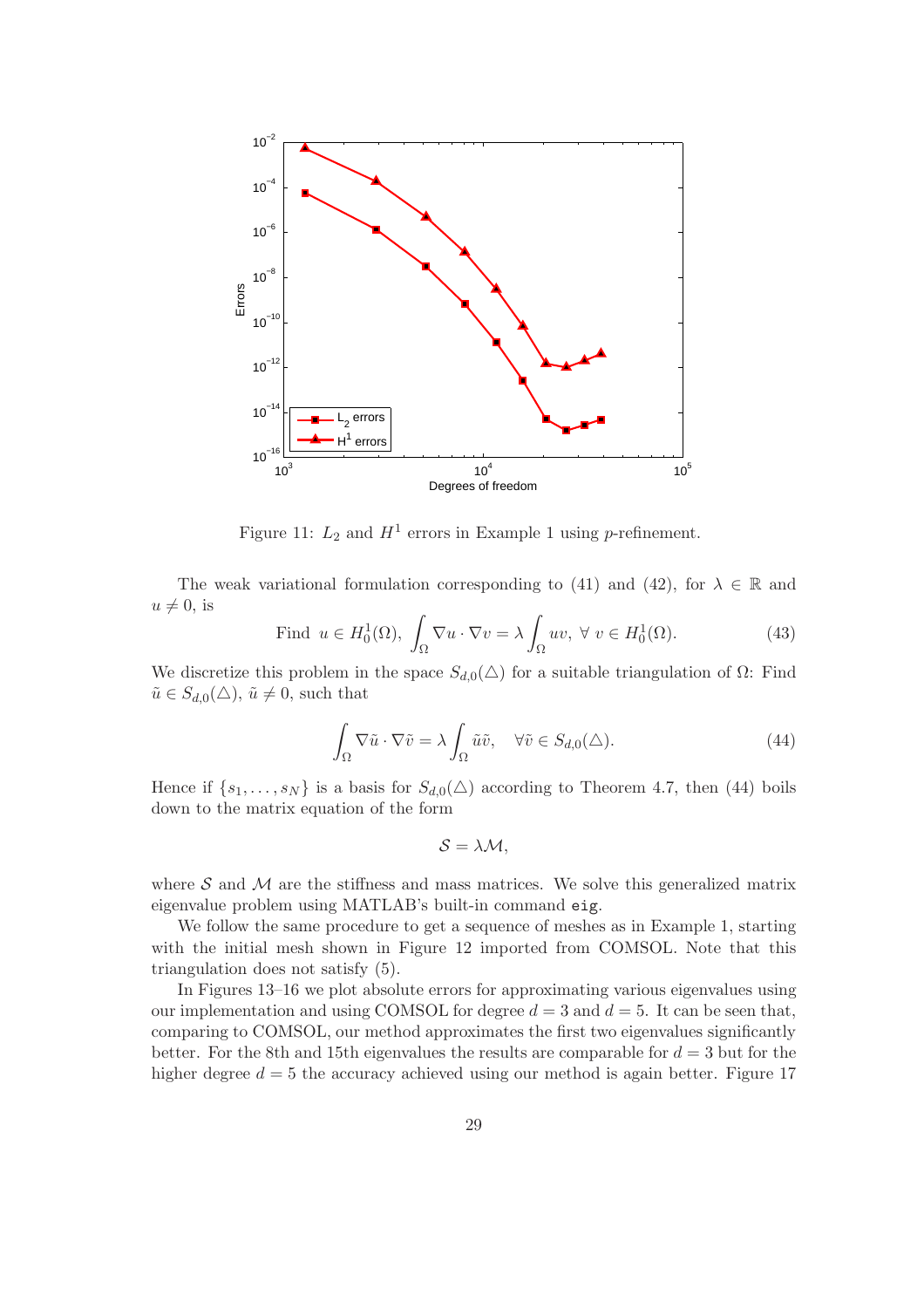

Figure 12: Initial triangulation of the unit circle for Example 2.

depicts the errors of our method for the first 15 eigenvalues for degree  $d = 9$ . It is easy to check that the slopes of the curves in Figures 13–17 are consistent with the expected convergence rate  $h^{2d}$  which follows from Theorem 3.3 in view of [4, Theorem 3.1].

We have also tested the *p*-refinement for this problem on the initial triangulation shown in Figure 12. We plot the absolute errors for the 1st, 7th and 15th eigenvalues in Figure 18. For comparison, the figure also includes the errors obtained with COMSOL up the highest degree 5 it allows. The rate of convergence is exponential in this case as expected.

# Example 3: Poisson problem on a  $C^0$  piecewise conic domain

Here we consider a domain  $\Omega$  with  $C^0$  boundary bounded by linear and quadratic boundary segments. The boundary is defined by two straight lines  $x_2 = \pm 2$  and two parabolas  $x_1 = \pm (x_2^2 - 6)$ . We consider the Poisson problem (40), where f is chosen such that the exact solution is  $u = (x_2^2 - 4)(x_1^2 - (x_2^2 - 6)^2)/100$ .

Similar to Example 1 we consider elements of degrees  $d = 2, 3, 4, 5$  and compare our results with COMSOL. Figures 19 and 20 depict the  $L_2$  and  $H^1$  errors for both methods. Again the numbers show the robust behavior of our method for different degrees while confirming the error bounds of Theorem 3.4. We do not consider the p-refinement for this example because the solution is a polynomial of degree 6 and hence lies in the approximation space  $S_{d,0}(\triangle)$  for all  $d \geq 6$ .

# References

- [1] M. Ainsworth, G. Andriamaro and O. Davydov, Bernstein-Bézier finite elements of arbitrary order and optimal assembly procedures, SIAM J. Sci. Comp., 33 (2011), 3087–3109.
- [2] M. Ainsworth, G. Andriamaro and O. Davydov, A Bernstein-Bézier basis for arbitrary order Raviart-Thomas finite elements, Constr. Approx. 41 (2015), 1–22.
- [3] M. Ainsworth, O. Davydov and L. L. Schumaker, Bernstein-Bézier finite elements on tetrahedral-hexahedral-pyramidal partitions, preprint, 40 pages.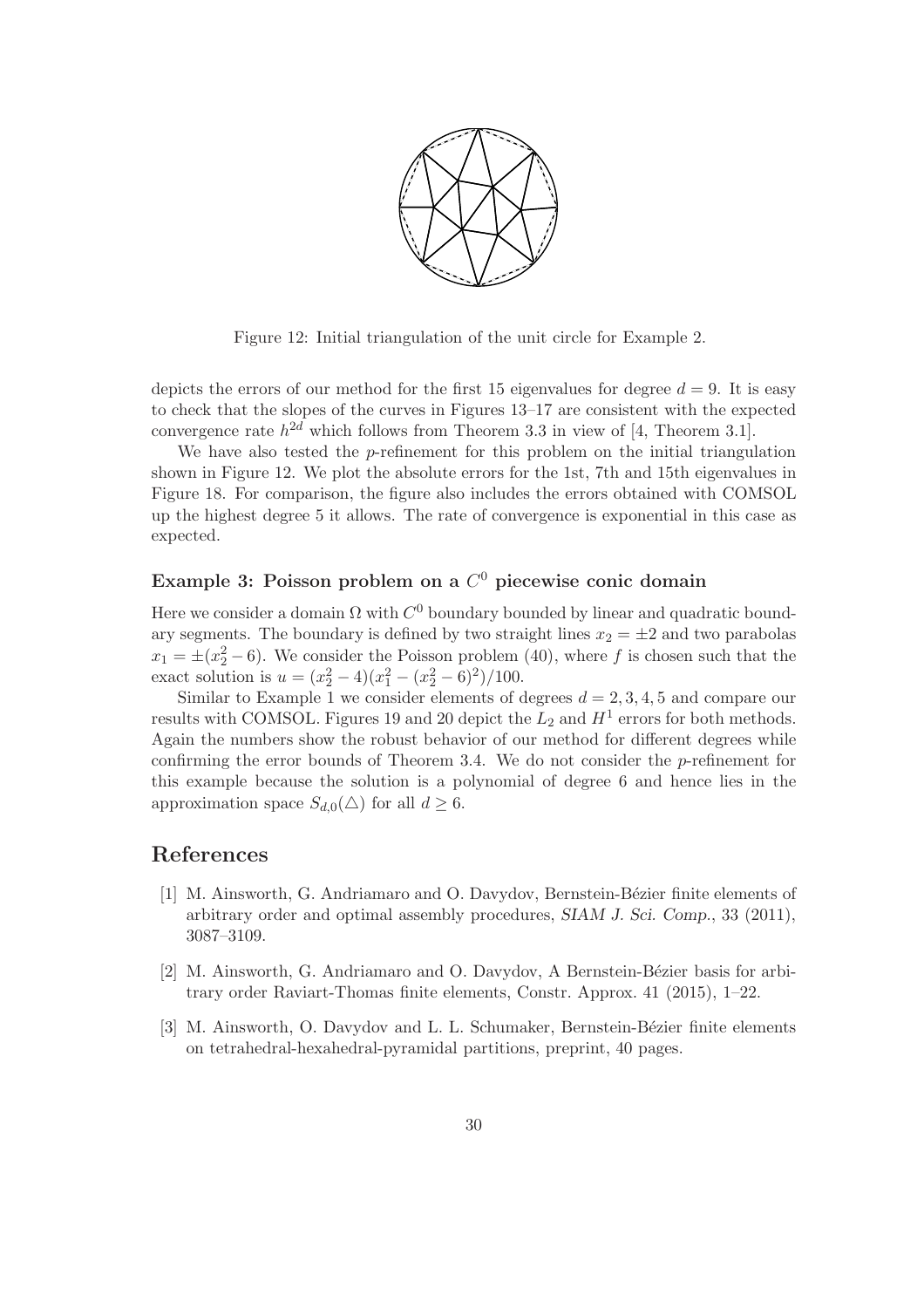

Figure 13: Example 2: Absolute errors for 1st and 2nd eigenvalues by our method  $(\lambda_1, \lambda_2)$  and by COMSOL  $(\lambda_1^C, \lambda_2^C)$  for  $d = 3$ .



Figure 14: Example 2: Absolute errors for 8th and 15th eigenvalues for  $d = 3 \ (\lambda_8, \lambda_{15})$ : our method,  $\lambda_8^C, \lambda_{15}^C$ : COMSOL).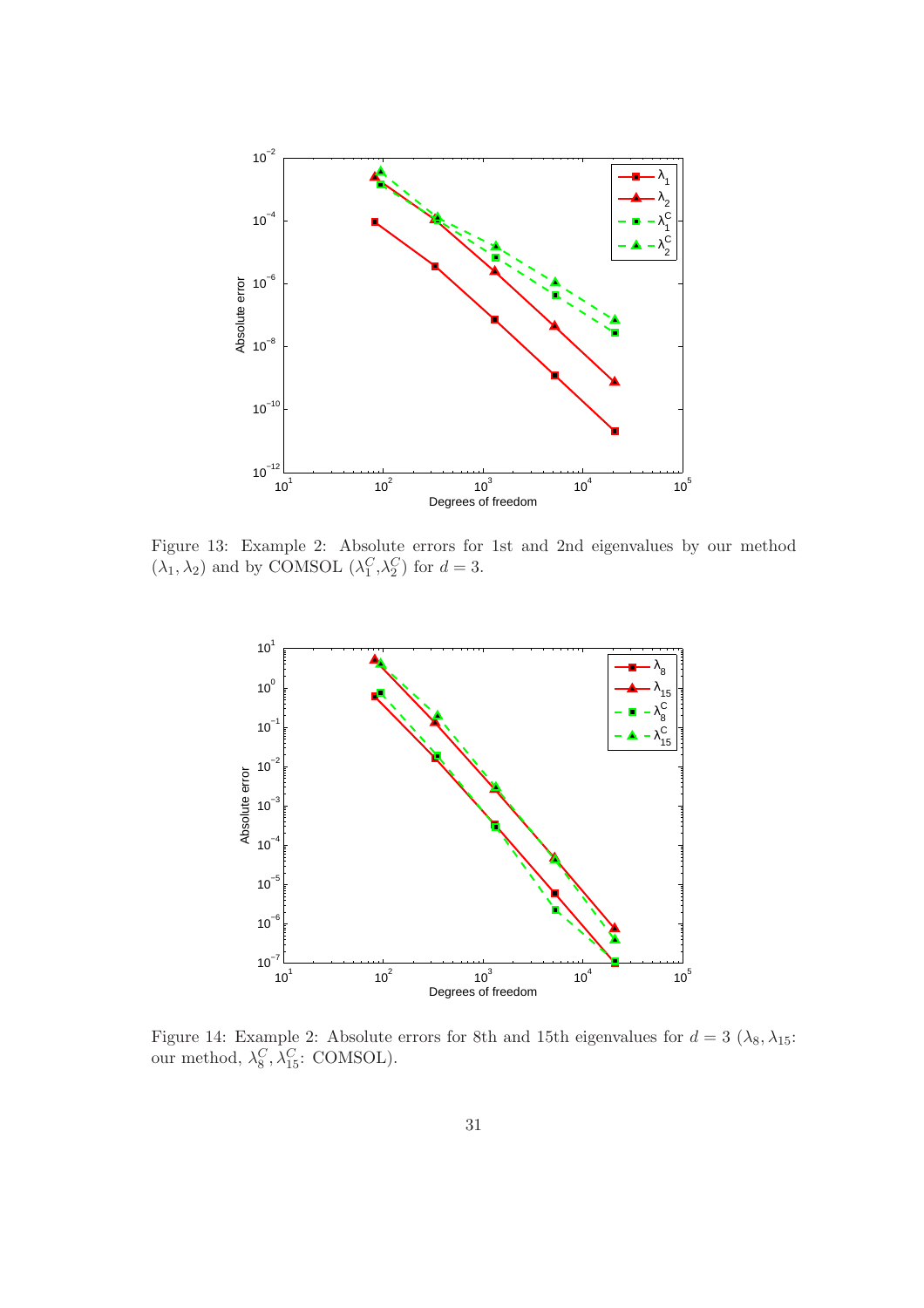

Figure 15: Example 2: Absolute errors for 1st and 2nd eigenvalues for  $d = 5(\lambda_1, \lambda_2)$ : our method,  $\lambda_1^C, \lambda_2^C$ : COMSOL).



Figure 16: Example 2: Absolute errors for 8th and 15th eigenvalues for  $d = 5 \ (\lambda_8, \lambda_{15})$ : our method,  $\lambda_8^C, \lambda_{15}^C$ : COMSOL).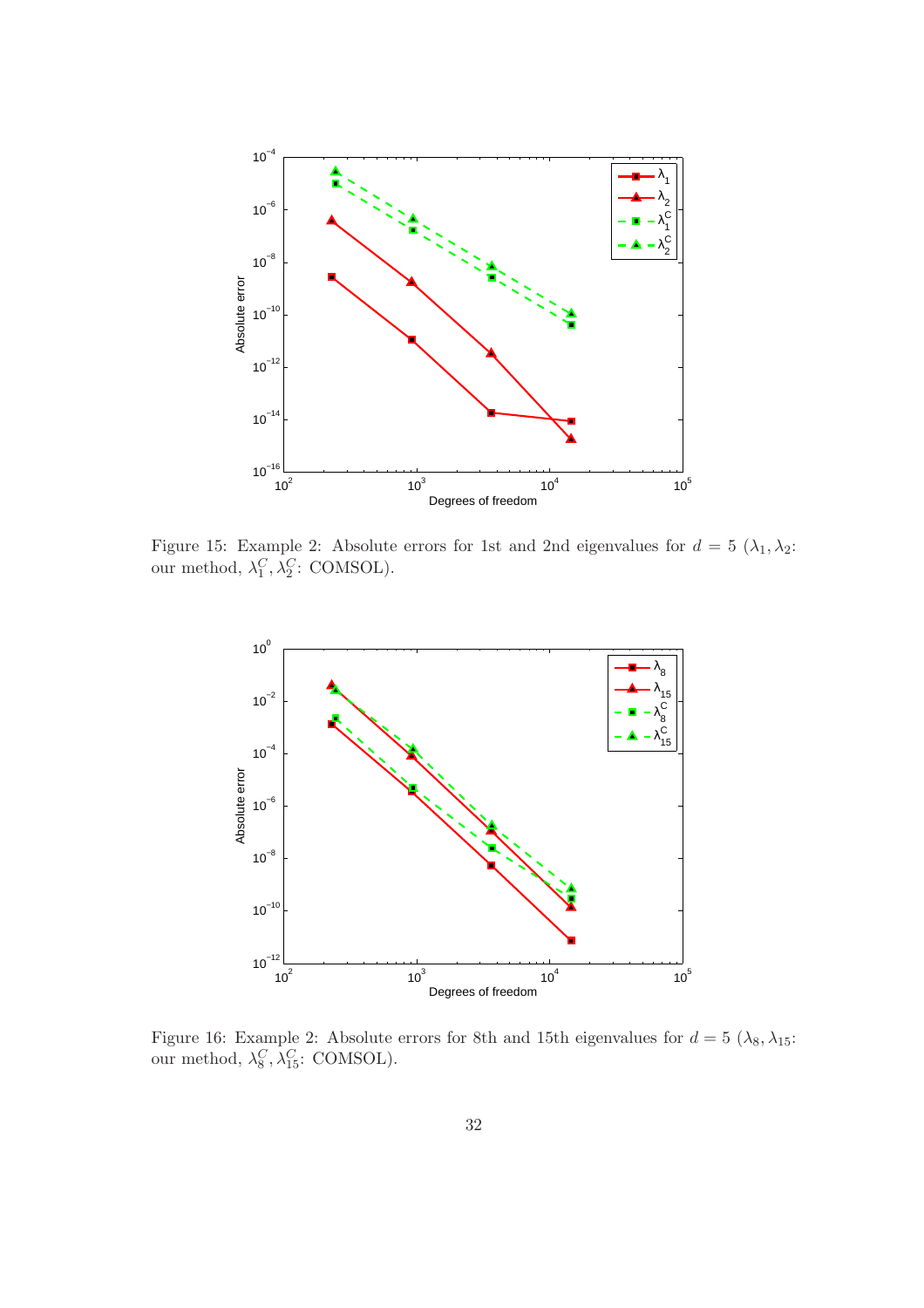

Figure 17: Example 2: Absolute errors for the first 15 eigenvalues using our method for  $d = 9$ .



Figure 18: Example 2: Absolute errors for the 1st, 7th and 15th eigenvalues using p-refinement over initial triangulation shown in Figure 12  $(\lambda_1, \lambda_7, \lambda_{15})$ : our method,  $\lambda_1^C, \lambda_7^C, \lambda_{15}^C$ : COMSOL).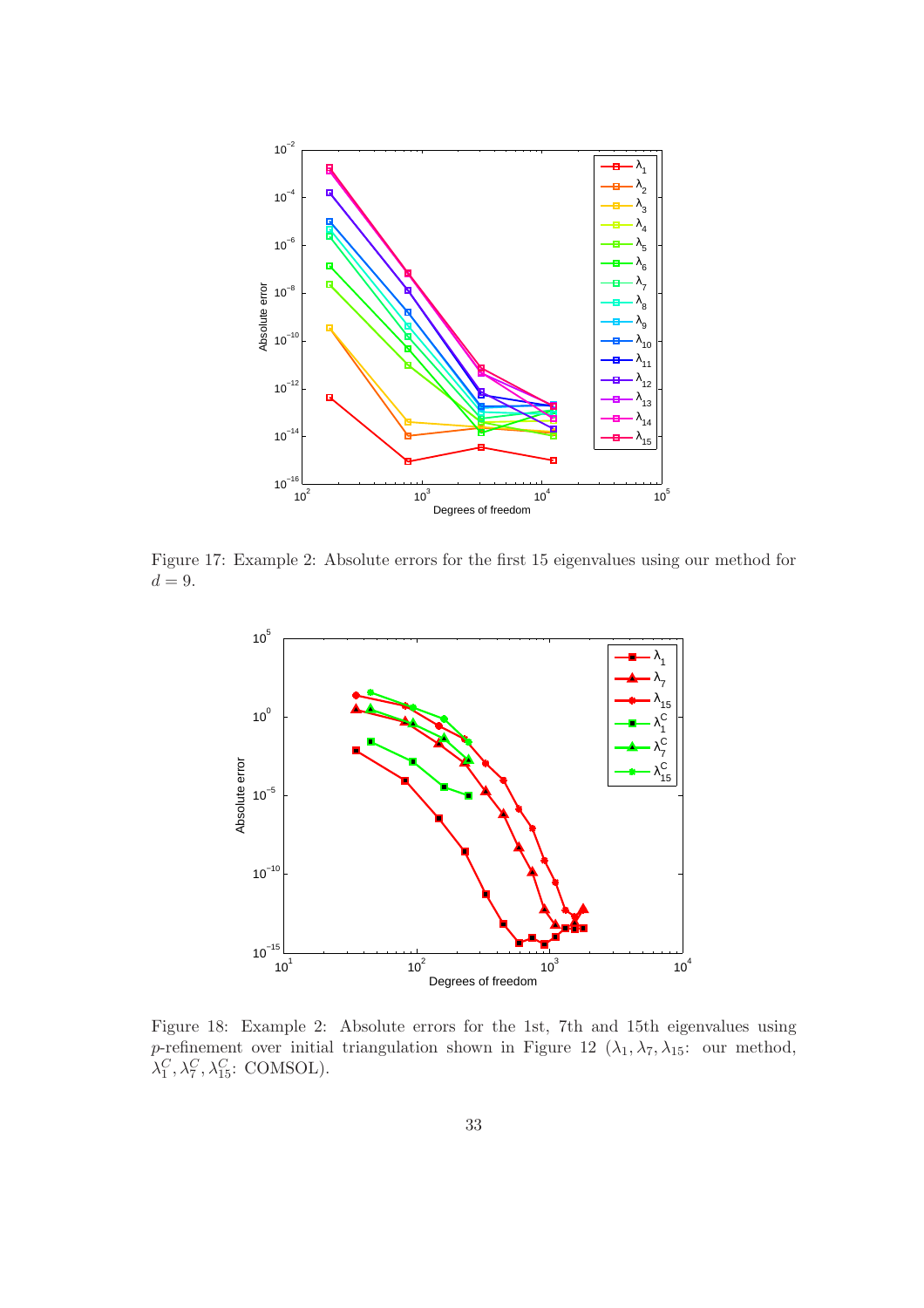

Figure 19:  $L_2\text{-errors}$  in Example 3 using our method and COMSOL.



Figure 20:  $H^1$ -errors in Example 3 using our method and COMSOL.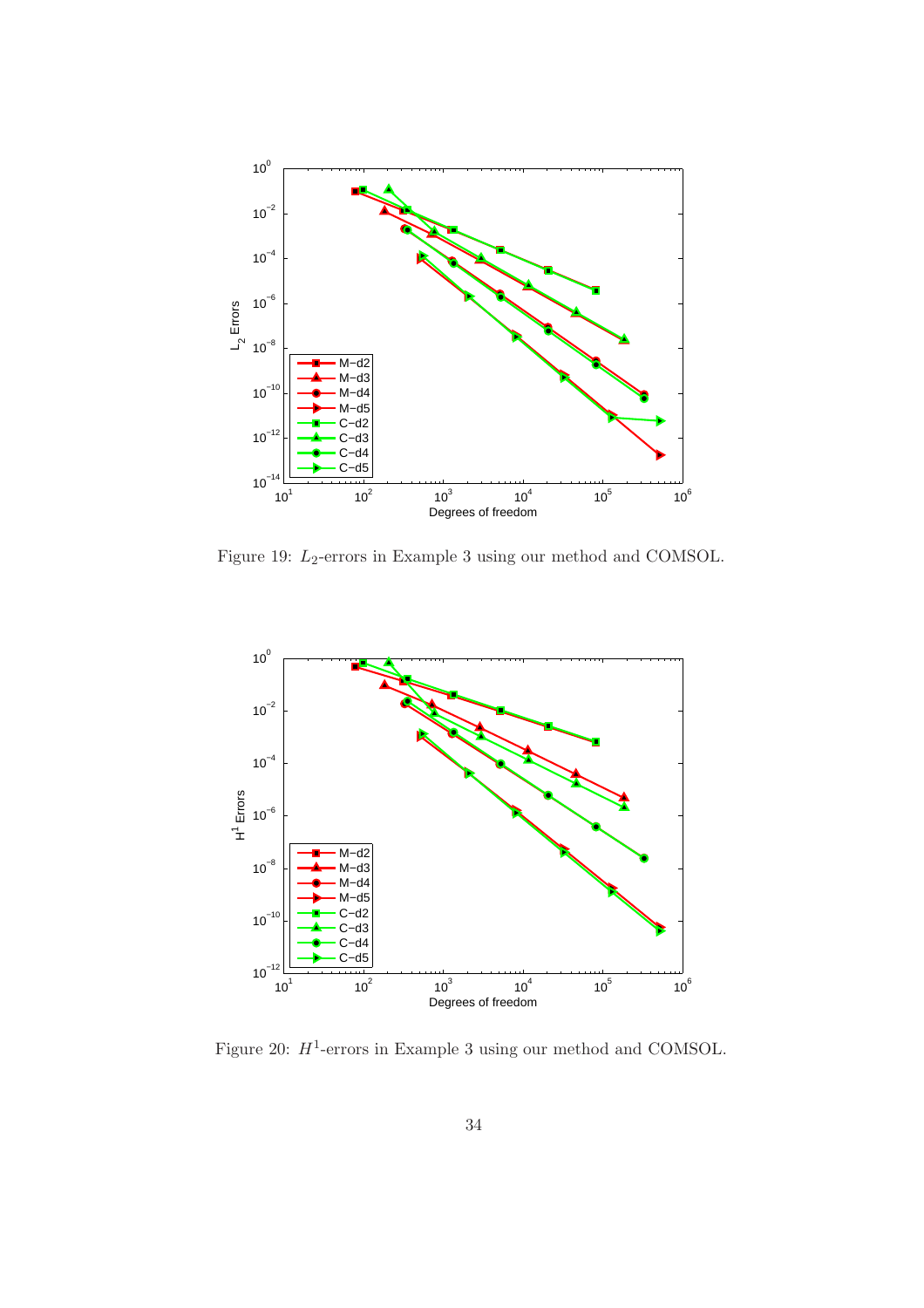- [4] I. Babuška, and J. Osborn, Estimates for the errors in eigenvalue and eigenvector approximation by Galerkin methods, with particular attention to the case of multiple eigenvalues, SIAM J. Numer. Anal., 24(6) 1987, 1249–1276.
- [5] I. Babuska, M. Suri, The p- and h-p versions of the finite element method, basic principles and properties, SIAM Review, 36(4), pp. 578-632, (1994).
- [6] J. Bloomenthal et al, Introduction to Implicit Surfaces, Morgan-Kaufmann Publishers Inc., San Francisco, 1997.
- [7] K. Böhmer, On finite element methods for fully nonlinear elliptic equations of second order, SIAM J. Numer. Anal., 46 (3) (2008), 1212–1249.
- [8] S. C. Brenner, and L.R. Scott, The Mathematical Theory of Finite Element Methods, Springer, New York, 1994.
- [9] A. Buffa, D. Cho, and G. Sangalli, Linear independence of the T-spline blending functions associated with some particular T-meshes. Computer Methods in Applied Mechanics and Engineering 199 (2010), 1437–1445.
- [10] O. Davydov, Stable local bases for multivariate spline spaces, J. Approx. Theory 111 (2001), 267–297.
- [11] O. Davydov and A. Saeed, Stable splitting of bivariate spline spaces by Bernstein-Bézier methods, in "Curves and Surfaces - 7th International Conference, Avignon, France, June 24-30, 2010" (J.-D. Boissonnat et al, Eds.), LNCS 6920, Springer-Verlag, 2012, pp. 220–235.
- [12] O. Davydov and A. Saeed, Numerical solution of fully nonlinear elliptic equations by Böhmer's method, J. Comput. Appl. Math., 254 (2013), 43–54.
- [13] O. Davydov and A. Saeed,  $C<sup>1</sup>$  quintic splines on domains enclosed by piecewise conics and numerical solution of fully nonlinear elliptic equations, in preparation.
- [14] G. Farin, Curves and surfaces for CAGD: a practical guide, Fifth edition, Morgan Kaufmann Publishers Inc., San Francisco, CA, USA, 2002.
- [15] J. Hoschek and D. Lasser, Fundamentals of Computer Aided Geometric Design, A. K. Peters Ltd, Wellesley, MA, 1993.
- [16] K. Höllig, U. Reif and J. Wipper, Weighted extended B-spline approximation of Dirichlet problem, SIAM J. Numer. Anal., 39 (2) (2001), 442-462.
- [17] T. J. R. Hughes, J. A. Cottrel, Y. Bazilevs, Isogeometric analysis: CAD, finite elements, NURBS, exact geometry and mesh refinement, Comput. Methods Appl. Mech. Engrg., 194(2005) 4135-4195.
- [18] J. R. Kuttler, V. G. Sigillito, Eigenvalues of the Laplacian in Two Dimensions, SIAM, 26(2) (1984), 163–193.
- [19] M. J. Lai and L. L. Schumaker, Spline Functions on Triangulations, Cambridge University Press, 2007.